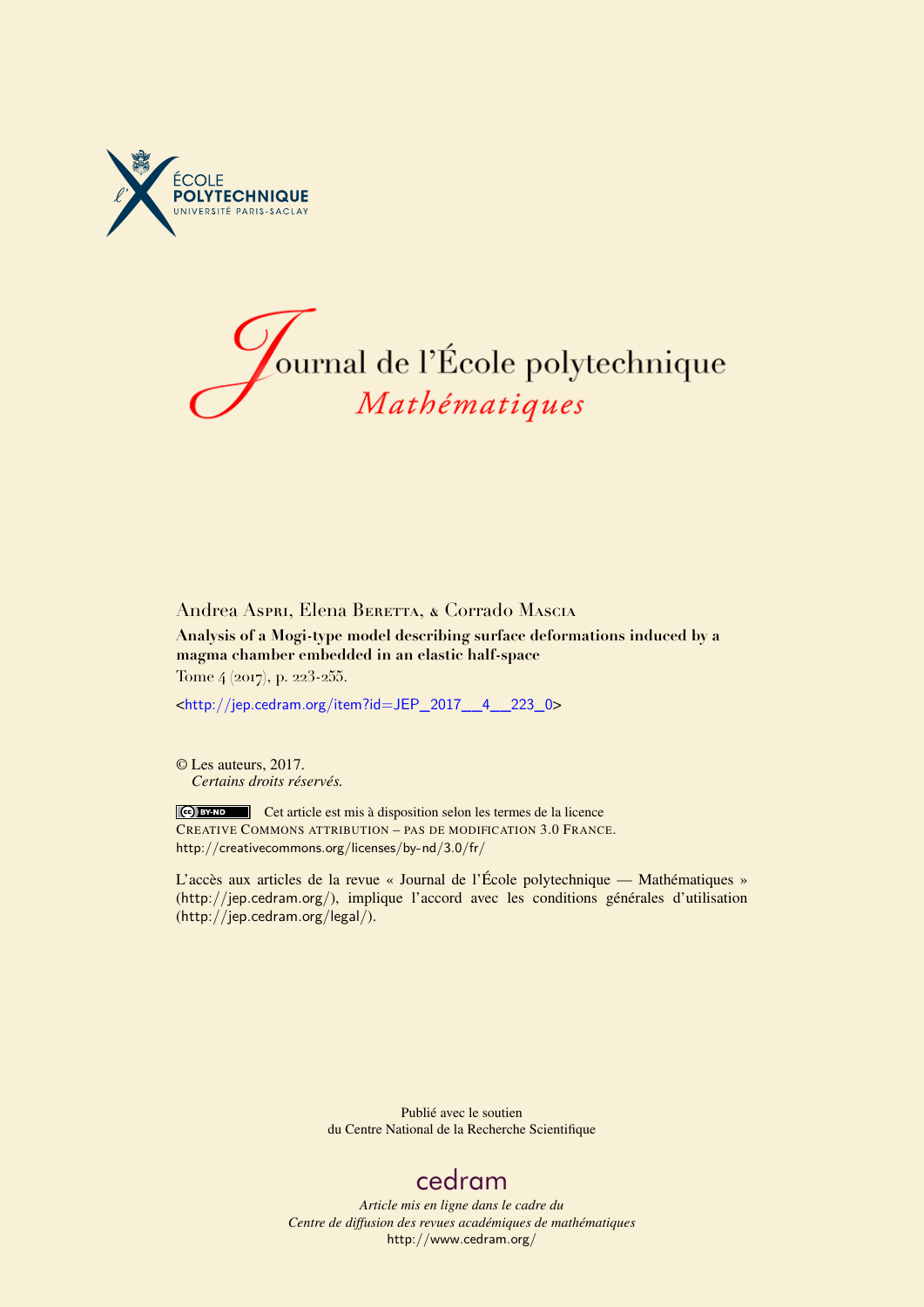## Journal de l'École polytechnique Tome 4, 2017, p. 223–255 DOI: 10.5802/jep.42

# ANALYSIS OF A MOGI-TYPE MODEL DESCRIBING SURFACE DEFORMATIONS INDUCED BY A MAGMA CHAMBER EMBEDDED IN AN ELASTIC HALF-SPACE

by Andrea Aspri, Elena Beretta & Corrado Mascia

Abstract. — Motivated by a vulcanological problem, we establish a sound mathematical approach for surface deformation effects generated by a magma chamber embedded into Earth's interior and exerting on it a uniform hydrostatic pressure. Modeling assumptions translate the problem into classical elasto-static system (homogeneous and isotropic) in a half-space with an embedded cavity. The boundary conditions are traction-free for the air/crust boundary and uniformly hydrostatic for the chamber boundary. These are complemented with zero-displacement condition at infinity (with decay rate). After a short presentation of the model and of its geophysical interest, we establish the well-posedness of the problem and provide an appropriate integral formulation for its solution for cavity with general shape. Based on that, assuming that the chamber is centered at some fixed point  $\boldsymbol{z}$  and has diameter  $r > 0$ , small with respect to the depth  $d$ , we derive rigorously the principal term in the asymptotic expansion for the surface deformation as  $\varepsilon = r/d \rightarrow 0^+$ . Such a formula provides a rigorous proof of the Mogi point source model in the case of spherical cavities generalizing it to the case of cavities of arbitrary shape.

Résumé (Analyse d'un modèle du type de Mogi décrivant les déformations de surface induites par une chambre magmatique contenue dans un demi-espace élastique)

Motivés par un problème volcanologique, nous établissons une approche mathématique solide pour les effets de déformation de surface engendrés par une chambre magmatique contenue à l'intérieur de la Terre et soumise à une pression hydrostatique uniforme. Des hypothèses de modélisation traduisent le problème en un système élasto-statique (homogène et isotrope) classique dans un demi-espace avec une cavité incluse. Les conditions au bord sont sans traction au bord air/croûte, et uniformément hydrostatiques au bord de la chambre. Elles sont complétées par une condition de déplacement nul à l'infini (avec taux de décroissance). Après une courte présentation du modèle et de son intérêt géophysique, nous établissons que le problème est bien posé et proposons une formulation intégrale appropriée pour sa solution dans le cas d'une cavité de forme générale. En conséquence, supposant que la chambre est centrée en un point  $\boldsymbol{z}$ et est de diamètre  $r > 0$  petit par rapport à la profondeur d, nous en déduisons rigoureusement le terme principal du développement asymptotique de la déformation de surface sous la forme  $\varepsilon = r/d \rightarrow 0^+$ . Une telle formule permet de donner une preuve rigoureuse du modèle des points sources de Mogi dans le cas des cavités de forme arbitraire, qui généralise celle dans le cas des cavités sphériques.

### **CONTENTS**

Mathematical subject classification (2010). — 35C20, 31B10, 35J25, 86A60. KEYWORDS. — Lamé operator, asymptotic expansions, single and double layer potentials.

e-ISSN: 2270-518X <http://jep.cedram.org/>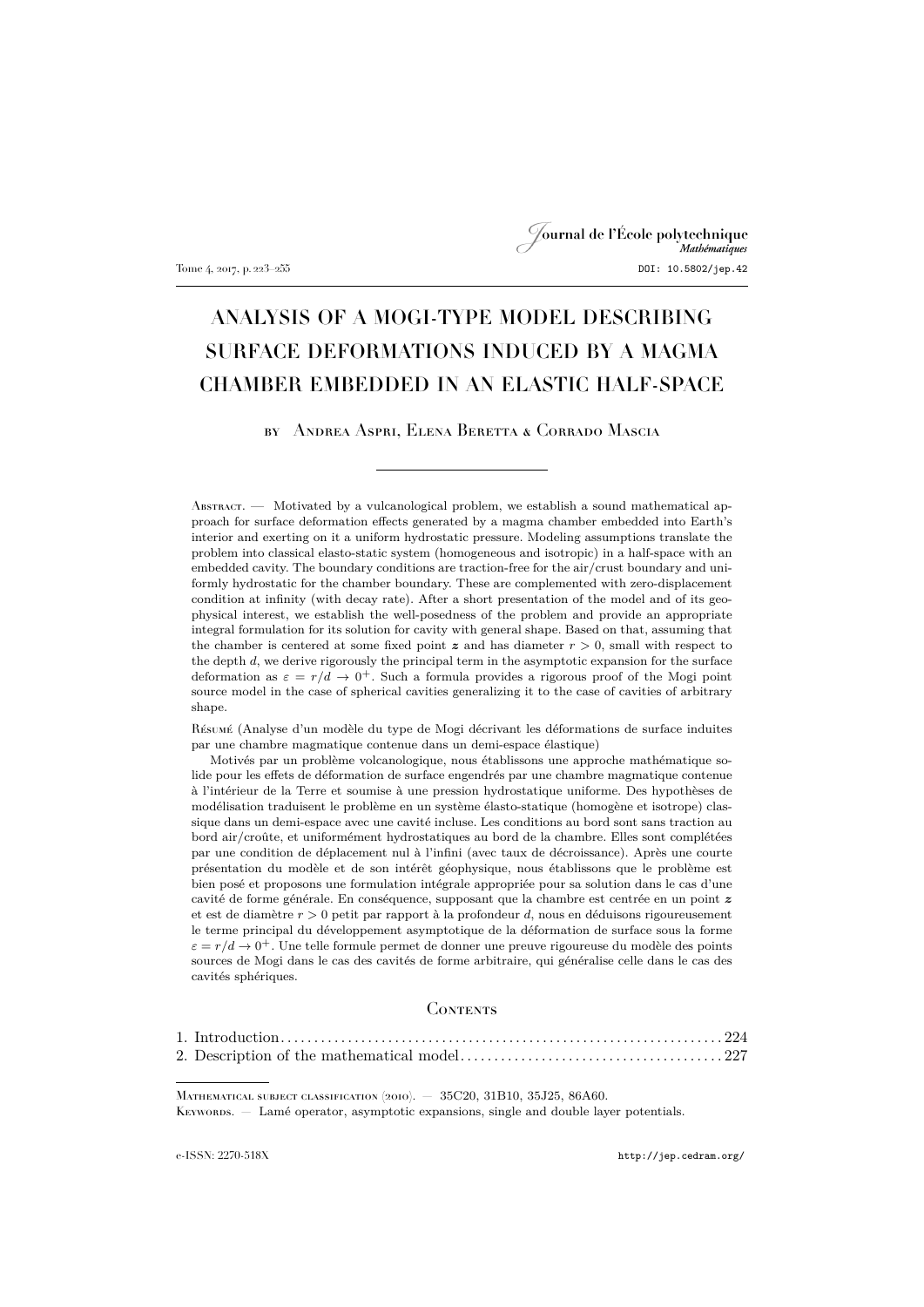#### 224 A. Aspri, E. Beretta & C. Mascia

| 3. Integral representation and well-posedness of the direct problem229 |  |
|------------------------------------------------------------------------|--|
|                                                                        |  |
| Appendix. Neumann function for the half-space with zero traction248    |  |
|                                                                        |  |

## 1. Introduction

<span id="page-2-0"></span>Measurements of crustal deformations are crucial in studying and monitoring volcanoes activity. In this context, one of the main goals is to investigate the mechanics of volcanic systems in order to obtain models for which the predicted synthetic data best fit the observed ones. Indeed, if the model is accurate it gives good images of the Earth's interior. In particular, concerning volcanoes monitoring, synthetic data might be used to localize underground magma chambers and their volume changes. In this sense, a well-established and widely used model, in the geological literature, is the one proposed by Mogi in [\[33\]](#page-32-0) where the magma chamber is modeled by a pressurized spherical cavity of radius  $r$ , buried in a homogeneous, isotropic, elastic half-space  $(\mathbb{R}^3_-)$  at depth  $d \ll r$ . Specifically, Mogi provides an explicit formula of the leading term of the displacement field on the boundary  $(\mathbb{R}^2)$  of the half-space when the ratio  $r/d$  goes to zero. This model has been further investigated by McTigue in [\[30\]](#page-32-1) who extends the analysis by detecting the second order term in the asymptotic formula. For other geometries, we mention [\[16\]](#page-31-1) where Davies considers the case of a pressurized cavity in the shape of prolate and oblate ellipsoids, restricted to radius ratio to depth sufficiently small, deriving, also in this case, an explicit formula of the leading order term.

We stress that the analysis carried out in [\[16,](#page-31-1) [30,](#page-32-1) [33\]](#page-32-0) and the derivation of the formulas therein are informal. For this reason the principal aim of this article is to contribute with a rigorous mathematical analysis of such modeling with the crucial difference relative to the shape of the cavity; our analysis does not require this shape to be a sphere or an ellipsoid but a general subdomain of the half-space. More precisely, we derive a rigorous asymptotic expansion of the boundary displacement vector field due to the presence of a cavity  $C$ , buried in an isotropic, homogeneous and elastic half-space  $(\mathbb{R}^3_-)$ , of the form

$$
C=C_{\varepsilon}:=\boldsymbol{z}+\varepsilon\Omega,
$$

where z is the center of the cavity,  $\varepsilon$  is a suitable scaling parameter (see Section [2\)](#page-5-0) and  $\Omega$ , shape of the cavity, is a bounded Lipschitz domain containing the origin. Furthermore, we follow the assumption in [\[16,](#page-31-1) [33\]](#page-32-0) supposing that the boundary of the cavity C is subjected to a constant pressure p. In details, denoting by  $u_{\varepsilon}$  the displacement vector field, we have, for  $y \in \mathbb{R}^2$ ,

<span id="page-2-1"></span>(1.1) 
$$
u_{\varepsilon}^{k}(\boldsymbol{y}) = \varepsilon^{3} |\Omega| p \widehat{\nabla}_{\boldsymbol{z}} N^{(k)}(\boldsymbol{z}, \boldsymbol{y}) : \mathbb{M} \mathbf{I} + O(\varepsilon^{4}),
$$

for  $k = 1, 2, 3$ , as  $\varepsilon \to 0$  (see Theorem [4.1\)](#page-20-0), where  $u_{\varepsilon}^{k}$  stands for the k-th component of the displacement vector. Here  $p \varepsilon^3$  represents the total work exerted by the cavity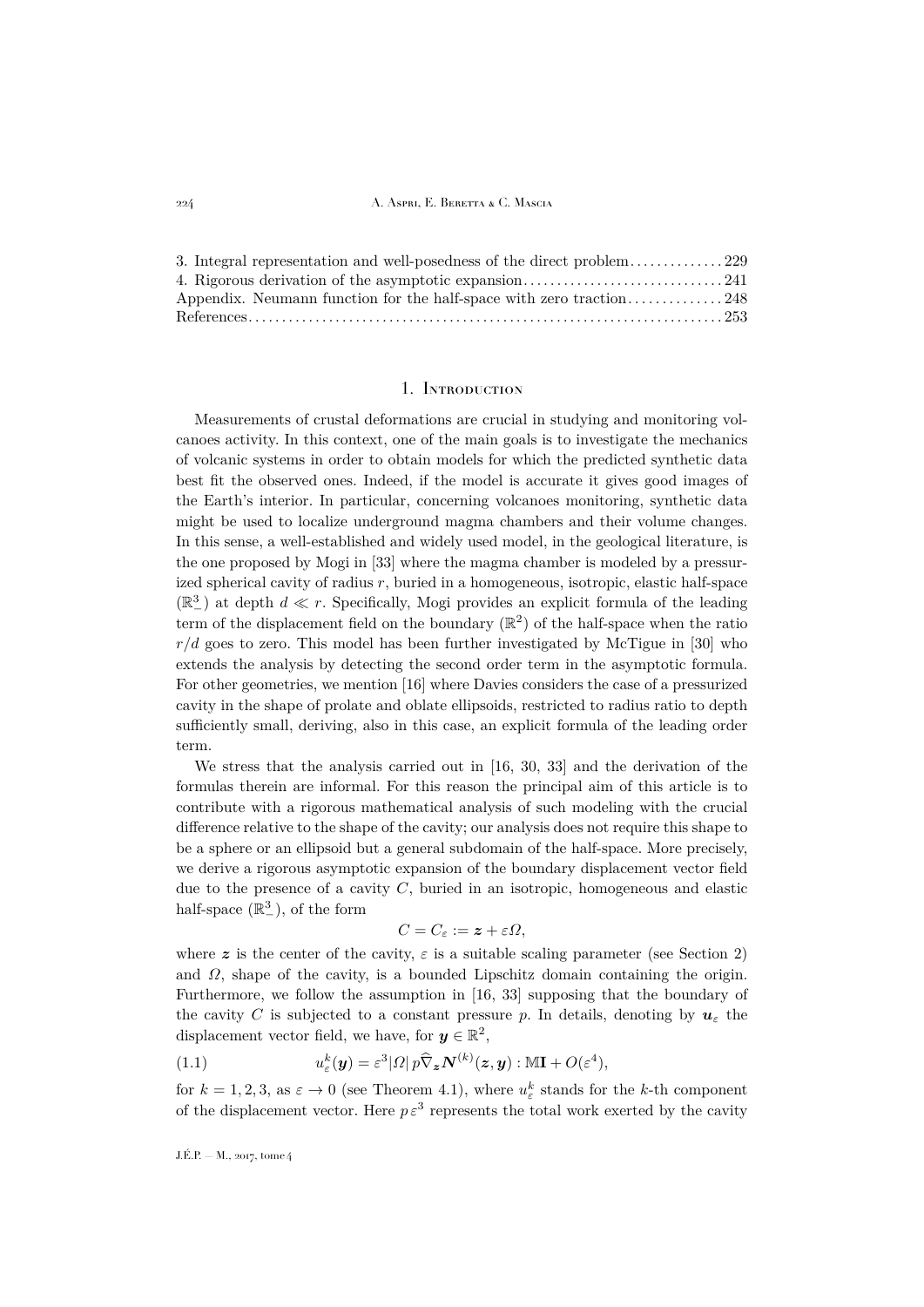on the half-space,  $\widehat{\nabla} N^{(k)}$  denotes the symmetric part of the gradient related to the k-th column vector of the *Neumann function* that is the solution to

$$
\operatorname{div}(\mathbb{C}\widehat{\nabla}\mathbf{N}(\cdot,\boldsymbol{y}))=\delta_{\boldsymbol{y}}\mathbf{I}\quad\text{in }\mathbb{R}^3_-, \qquad \partial\mathbf{N}(\cdot,\boldsymbol{y})/\partial\boldsymbol{\nu}=\mathbf{0}\quad\text{on }\mathbb{R}^2,
$$

with the decay conditions at infinity

$$
\mathbf{N} = O(|\mathbf{x}|^{-1}), \qquad |\nabla \mathbf{N}| = O(|\mathbf{x}|^{-2}),
$$

where  $\partial/\partial \nu$  is the conormal derivative operator. In addition, **I** is the identity matrix in  $\mathbb{R}^3$  and M is the fourth-order moment elastic tensor defined by

$$
\mathbb{M}:=\mathbb{I}+\frac{1}{|\Omega|}\int\limits_{\partial\Omega}\mathbb{C}(\boldsymbol{\theta}^{qr}(\boldsymbol{\zeta})\otimes\boldsymbol{n}(\boldsymbol{\zeta}))\,d\sigma(\boldsymbol{\zeta}),
$$

for  $q, r = 1, 2, 3$ , where I is the symmetric identity tensor, C is the isotropic elasticity tensor and n is the outward unit normal vector to  $\partial\Omega$ . Finally, the functions  $\theta^{qr}$ , with  $q, r = 1, 2, 3$ , are the solutions to

$$
\operatorname{div}(\mathbb{C}\widehat{\nabla} \boldsymbol{\theta}^{qr}) = 0 \quad \text{in } \mathbb{R}^3 \setminus \Omega, \qquad \frac{\partial \boldsymbol{\theta}^{qr}}{\partial \nu} = -\frac{1}{3\lambda + 2\mu} \mathbb{C} \boldsymbol{n} \quad \text{on } \partial \Omega,
$$

with the decay conditions at infinity

$$
|\boldsymbol{\theta}^{qr}| = O(|\boldsymbol{x}|^{-1}), \qquad |\nabla \boldsymbol{\theta}^{qr}| = O(|\boldsymbol{x}|^{-2}), \quad \text{as } |\boldsymbol{x}| \longrightarrow \infty.
$$

The leading term in  $(1.1)$  contains the information on the location of the cavity,  $z$ , on its shape and on the work  $p \epsilon^3$ , hence it might be used to detect the unknown cavity if boundary measurements of the displacement field are given.

In order to establish these results we use the approach introduced by Ammari and Kang, based on layer potentials techniques for bounded domains, see for example [\[4,](#page-31-2) [5,](#page-31-3) [6\]](#page-31-4), and following the path outlined in [\[8\]](#page-31-5). We highlight that proving the existence and uniqueness results for unbounded domains with unbounded boundary is, in general, much more difficult with respect to the case of bounded or exterior domains. The main obstacle is the control of both solution decay and integrability on the boundary. Indeed, the usual approach is based on the employment of some weighted functional spaces, see for example [\[7\]](#page-31-6). Here, taking advantage of the explicit formula of the Neumann function  $N$  and rewriting the problem into an integral formulation via layer potential techniques, we are able to prove the existence and uniqueness of the displacement field generated by an arbitrary finite cavity  $C$  in a standard Sobolev setting. These results follow showing the invertibility of the integral operators, some of them with singular kernel, that come from the layer potential technique. After that, we derive the asymptotic expansion [\(1.1\)](#page-2-1), as  $\varepsilon$  goes to zero, for a cavity of a generic shape.

The approach based on the determination of asymptotic expansions in the case of small inclusions or cavities in bounded domains, which goes back to Friedman and Vogelius [\[22\]](#page-32-2), has been extensively and successfully used for the reconstruction, from boundary measurements, of location and geometrical features of unknown conductivity inhomogeneities in the framework of electrical impedance tomography (see, for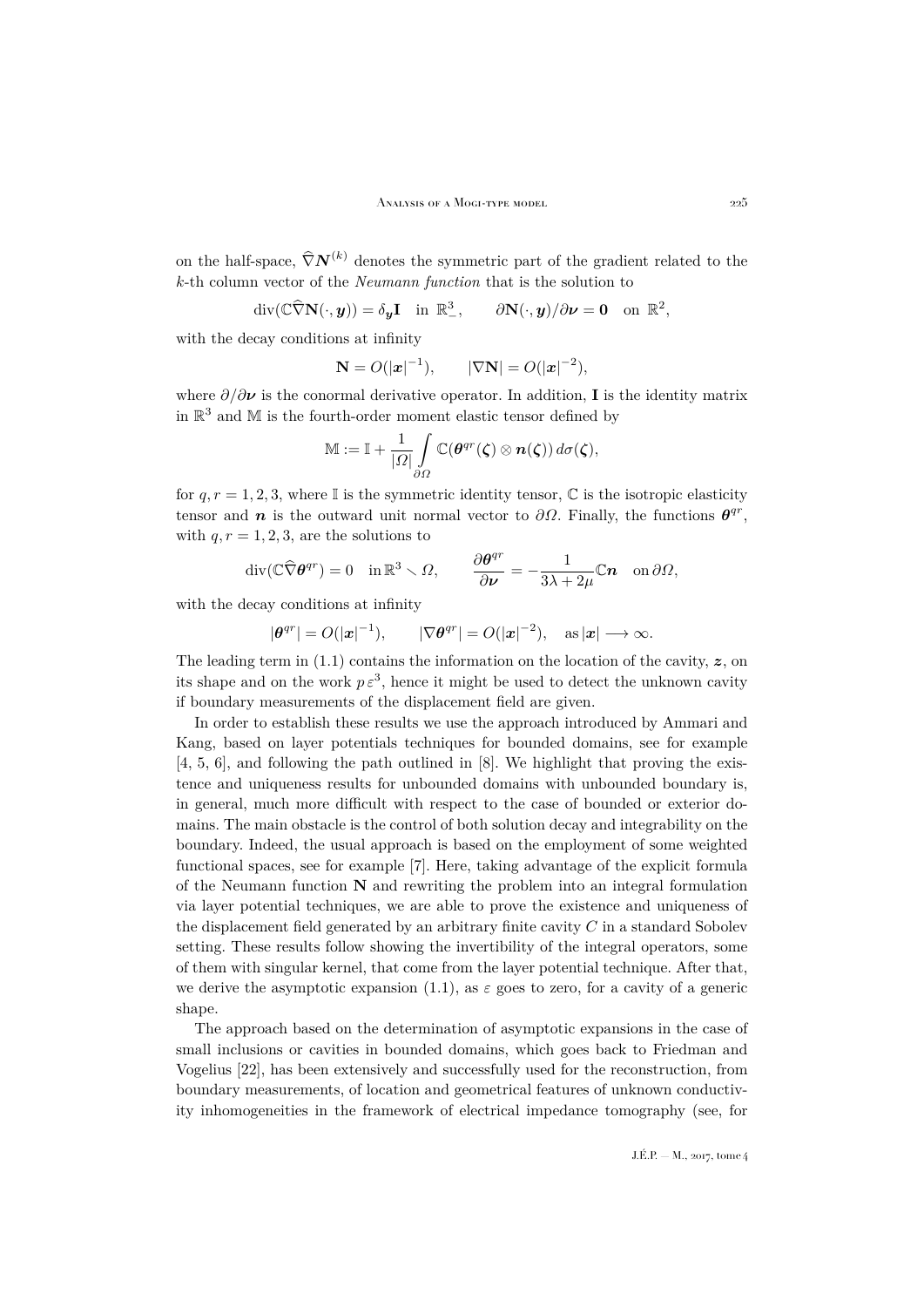226 A. Aspri, E. Beretta & C. Mascia

example, [\[11\]](#page-31-7) and [\[5\]](#page-31-3) for an extended bibliography). In the last decade some of these results have been extended to elasticity in the case of bounded domains, see [\[4\]](#page-31-2). Specifically, starting from boundary measurements given by the couple potentials/currents or deformations/tractions, in the case, respectively, of electrical impedance tomography and linear elasticity, information about the conductivity profile and the elastic parameters of the medium have been inferred. It is well known that without any a priori assumptions on the features of the problem, the reconstruction procedures give poor quality results. This is due to the severe ill-posedness of the inverse boundary value problem modeling both the electrical impedance tomography [\[2\]](#page-31-8) and the elasticity problems [\[3,](#page-31-9) [34\]](#page-32-3). However, in certain situations one has some a priori information about the structure of the medium to be reconstructed. These additional details allow to restore the well-posedness of the problem and, in particular, to gain uniqueness and Lipschitz continuous dependence of inclusions or cavities from the boundary measurements. One way to proceed, for instance, is to consider the medium with a smooth background conductivity or elastic parameters except for a finite number of small inhomogeneities [\[4,](#page-31-2) [5\]](#page-31-3). Therefore, by means of partial or complete asymptotic formulas of solutions to the conductivity/elastic problems and some efficient algorithms, information about the location and size of the inclusions can be reconstructed, see for example [\[4,](#page-31-2) [5,](#page-31-3) [24\]](#page-32-4).

Despite the extensive literature in this field, we remark that the mathematical problem of this work represents an intriguing novelty because we have to deal with a pressurized cavity, that is, a hole with nonzero tractions on its boundary, buried in a half-space. These two peculiarities do not allow to reduce the boundary value problem to a classical one based on cavities (see, for example, problems in [\[4,](#page-31-2) [5\]](#page-31-3) and reference therein).

The paper is organized as follows. In Section [2,](#page-5-0) we illustrate the model of ground deformations and motivate the assumptions at the basis of the simplified linearized version. In Section [3,](#page-7-0) we recall some arguments about linear elasticity and layer potentials techniques and then we analyze the well-posedness of the direct problem via an integral representation formula for the displacement field. Section [4](#page-19-0) is devoted to the proof of the main result regarding the asymptotic formula for the boundary displacement field. In addition, as a consequence of the asymptotic expansion, we obtain the classical Mogi's formula for spherical cavities.

NOTATION. — We denote scalar quantities in italic type, e.g.  $\lambda, \mu, \nu$ , points and vectors in bold italic type, e.g.  $x, y, z$  and  $u, v, w$ , matrices and second-order tensors in bold type, e.g.  $\mathbf{A}, \mathbf{B}, \mathbf{C}$ , and fourth-order tensors in blackboard bold type, e.g.  $\mathbb{A}, \mathbb{B}, \mathbb{C}$ . The half-space  $\{x=(x_1,x_2,x_3)\in\mathbb{R}^3\,:\,x_3<0\}$  is indicated by  $\mathbb{R}^3_+$ . The unit outer normal vector to a surface is represented by  $n$ . The transpose of a second-order tensor **A** is denoted by  $\mathbf{A}^T$  and its symmetric part by  $\hat{\mathbf{A}} = \frac{1}{2} (\mathbf{A} + \mathbf{A}^T)$ . To indicate the inner product between two vectors  $\boldsymbol{u}$  and  $\boldsymbol{v}$  we use  $\boldsymbol{u} \cdot \boldsymbol{v} = \sum_i u_i v_i$  whereas for second-order tensors  $\mathbf{A} : \mathbf{B} = \sum_{i,j} a_{ij} b_{ij}$ . The cross product of two vectors  $\boldsymbol{u}$  and  $\boldsymbol{v}$  is denoted by  $u \times v$ . With |A| we mean the norm induced by the inner product between second-order tensors, that is,  $|\mathbf{A}| = \sqrt{\mathbf{A}} : \mathbf{A}$ .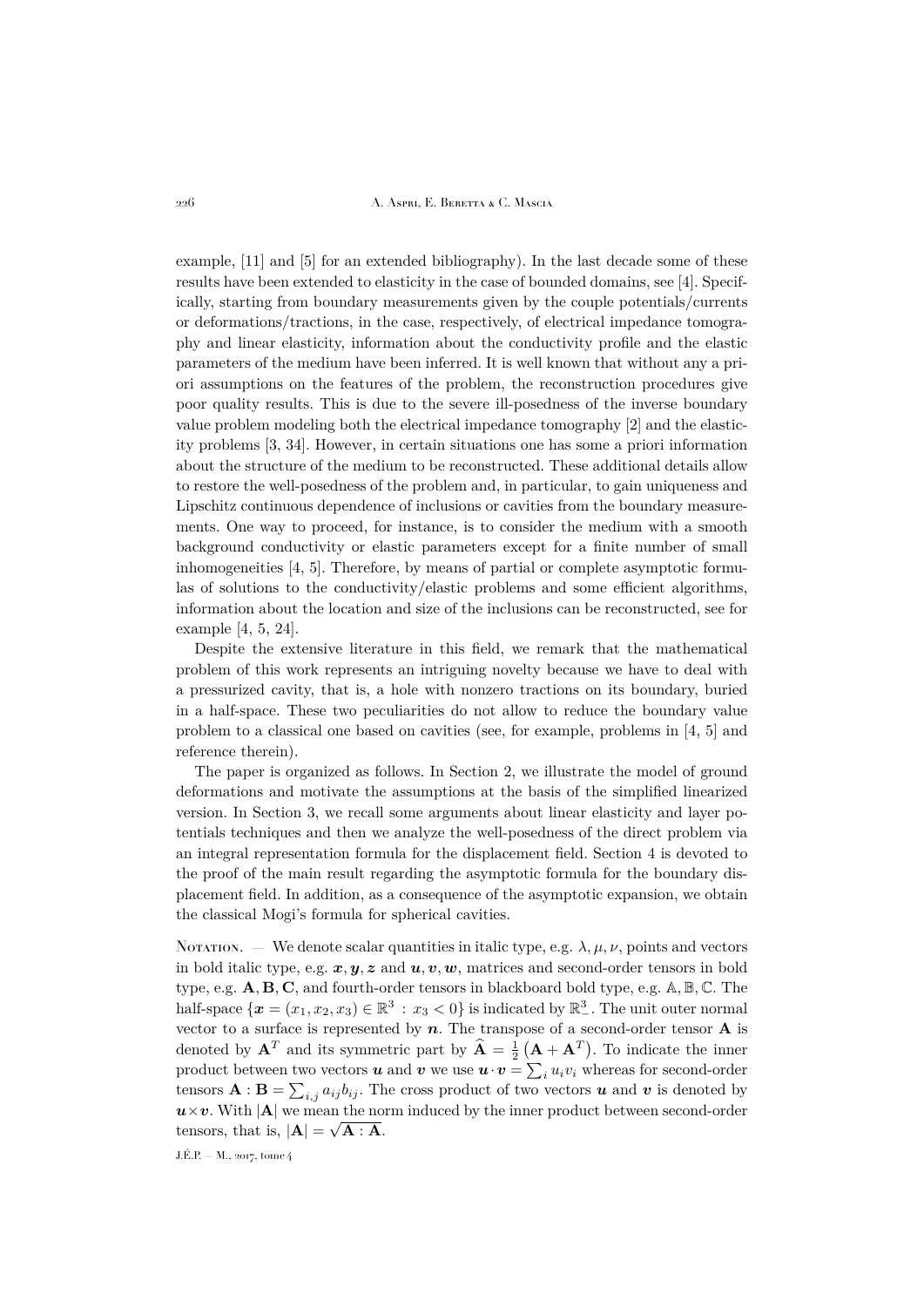*Acknowledgements*. — The authors are indebted with Maurizio Battaglia for drawing the attention to the problem and for some useful discussion on its volcanological significance. The authors thank the New York University in Abu Dhabi (EAU) for its kind hospitality that permitted a further development of the present research.

## 2. Description of the mathematical model

<span id="page-5-0"></span>Monitoring of volcanoes activity, targeted to the forecasting of volcanic hazards and development of appropriate prevention strategies, is usually performed by combining different types of geophysical measurements. Ground deformations are among the most significant being directly available (in particular, with the development of Global Positioning Systems) and, at the same time, straightly interpretable in term of elastic behaviors of the Earth's crust adjacent to the magma chamber (see [\[10,](#page-31-10) [18,](#page-32-5) [37\]](#page-32-6)). A well-established model has been proposed by Mogi, [\[33\]](#page-32-0), following previous results (see description in [\[17,](#page-31-11) [28,](#page-32-7) [36\]](#page-32-8)), based on the assumption that ground deformation effects are primarily generated by the presence of an underground magma chamber exerting a uniform pressure on the surrounding medium. Precisely, the model relies on three key founding schematizations.

*1. Geometry of the model*. — The earth's crust is an infinite half-space (with free air/crust surface located on the plane  $x_3 = 0$  and the magma chamber, buried in the half-space, is assumed to be spherical with radius r and depth d such that  $r \ll d$ .

*2. Geophysics of the crust*. — The crust is a perfectly elastic body, isotropic and homogeneous, whose deformations are described by the linearized elastostatic equations, hence are completely characterized by the Lamé parameters  $\mu$ ,  $\lambda$  (or, equivalently, Poisson ratio  $\nu$  and shear modulus  $\mu$ ). The free air/crust boundary is assumed to be a traction-free surface.

*3. Crust-chamber interaction*. — The cavity describing the magma chamber is assumed to be filled with an ideal incompressible fluid at equilibrium, so that the pressure  $p$ exerted on its boundary on the external elastic medium is hydrostatic and uniform.

Assuming that the center of the sphere is located at  $z = (z_1, z_2, z_3)$  with  $z_3 < 0$ , the displacement  $u = (u_1, u_2, u_3)$  at a surface point  $y = (y_1, y_2, 0)$  is given by

<span id="page-5-1"></span>(2.1) 
$$
u^{\alpha}(\mathbf{y}) = \frac{1 - \nu}{\mu} \frac{\varepsilon^3 p(z_{\alpha} - y_{\alpha})}{|\mathbf{z} - \mathbf{y}|^3}, \quad (\alpha = 1, 2) \quad u^3(\mathbf{y}) = \frac{1 - \nu}{\mu} \frac{\varepsilon^3 p z_3}{|\mathbf{z} - \mathbf{y}|^3}
$$

in the limit  $\varepsilon := r/|z_3| \to 0$  (see Fig. [2.1\)](#page-6-0). A higher-order approximation has been proposed by McTigue [\[30\]](#page-32-1) with the intent of providing a formal expansion able to cover the case of a spherical body with finite (but small) positive radius.

Being based on the assumption that the ratio radius/depth  $\varepsilon := r/|z_3|$  is small, the Mogi model corresponds to the assumption that the magma chamber is wellapproximated by a single point producing a uniform pressure in the radial direction; as such, it is sometimes referred to as a *point source model*. However, even if the source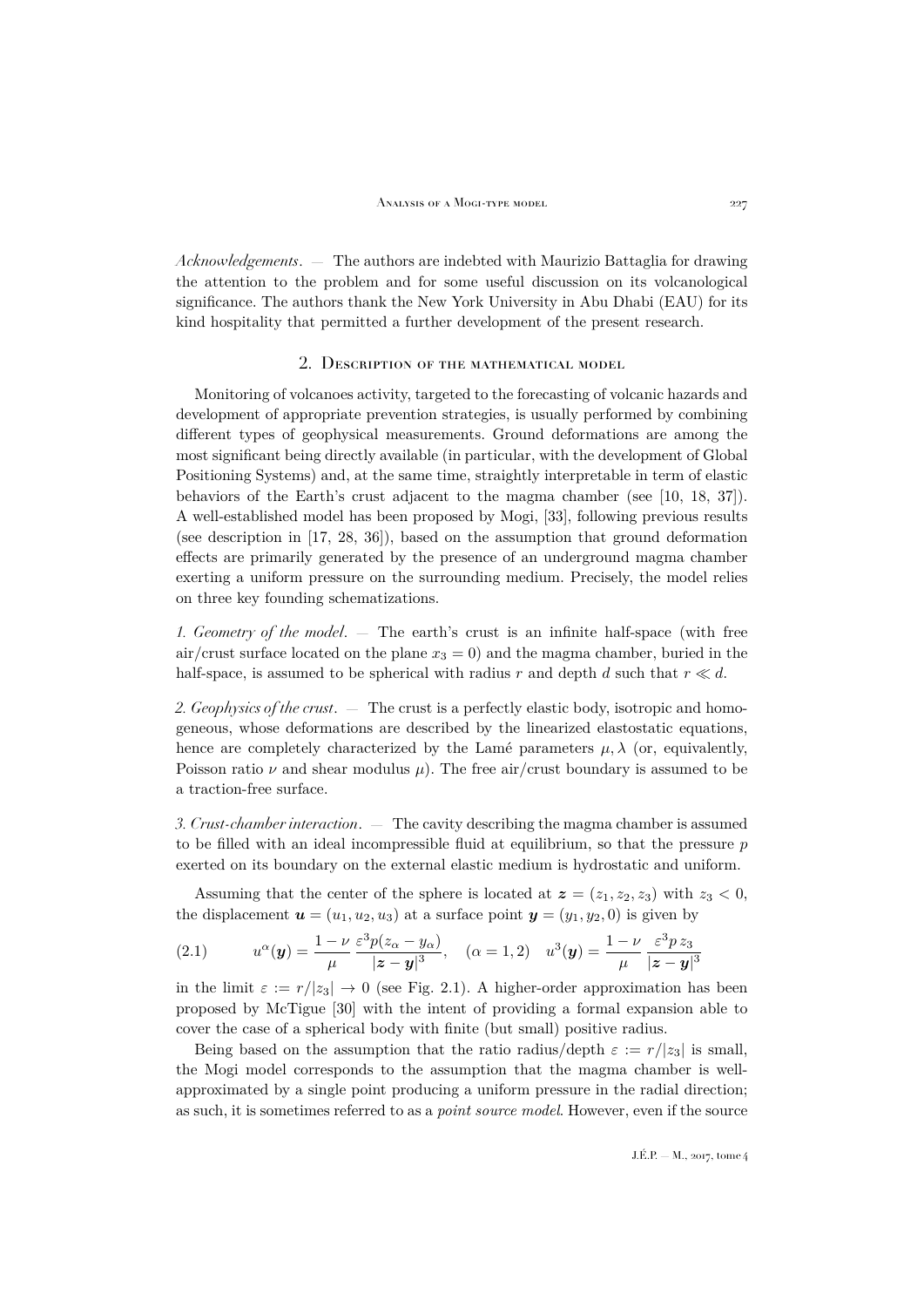#### 228 A. Aspri, E. Beretta & C. Mascia



<span id="page-6-0"></span>FIGURE 2.1. Normalized Mogi displacement profiles given in  $(2.1)$ : horizontal components  $u_{\alpha}$ ,  $\alpha = 1, 2$ , dashed line; vertical component  $u_3$ , continuous line.

is reduced to a single point, the model still records the spherical form of the cavity. Different geometrical form may lead to different deformation effects.

The Mogi model has been widely applied to real data of different volcanoes to infer approximate location and strength of the magma chamber. The main benefit of such strategy lies in the fact that it provides a simple formula with an explicit appearance of the basic physical parameters depth and total work (combining pressure and volume) and, thus, that it can be readily compared with real deformation data to provide explicit forecasts.

The simplicity of formulas [\(2.1\)](#page-5-1) makes the application model viable, but it compensates only partially the intrinsic reductions of the approach. As a consequence, variations on the geometry of the magma chamber have been proposed to provide more realistic frameworks but with the target to furnish explicit formulas for ground deformations; in this way synthetic data can be compared with real data via appropriate inversion algorithms. Such attempt has focused on oblate and prolate ellipsoids [\[16,](#page-31-1) [40\]](#page-32-9), rectangular dislocations [\[35\]](#page-32-10) and horizontal penny-shaped cracks [\[20\]](#page-32-11). For completeness, we mention also the attempts to study the heterogeneity of the crust, see [\[29\]](#page-32-12) and references therein, the case of a non-flat crust surface [\[39,](#page-32-13) [14\]](#page-31-12) and the combination of elastic properties with gravitational effects and time-dependent processes modeling of the crust, see [\[9,](#page-31-13) [13\]](#page-31-14).

In all cases, refined descriptions have the inherent drawback of requiring a detailed knowledge of the crust elastic properties. In absence of reliable complete data and measurements, the risk of introducing an additional degree of freedom in the parameter choice is substantial. This observation partly supports the approach of the Mogi model which consists in keeping as far as possible the parameters choice limited and, consequently, the model simple.

Now, let us introduce in details the boundary value problem which emerges from the previous assumptions on the geometry of the model, geophysics of the crust and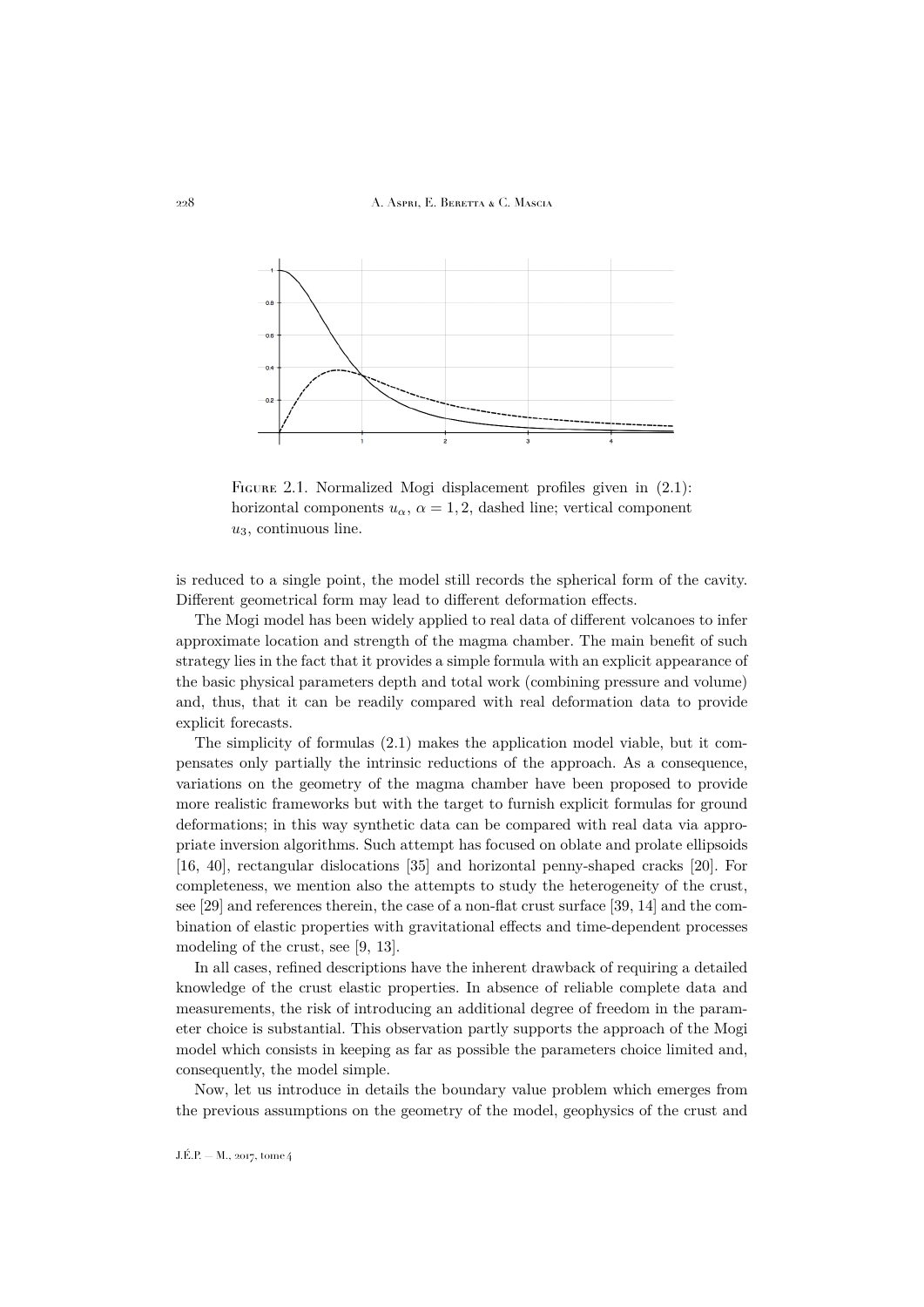crust-chamber interaction. Denoting by  $\mathbb{R}^3$  the (open) half-space described by the condition  $x_3 < 0$ , the domain D occupied by the Earth's crust is  $D := \mathbb{R}^3_+ \setminus \overline{C}$ , where  $C \subset \mathbb{R}^3_$ , describing the magma chamber, is assumed to be an open set with bounded boundary  $\partial C$ . Hence, the boundary of D is composed by two disconnected components: the two-dimensional plane  $\mathbb{R}^2 := \{ \boldsymbol{x} = (x_1, x_2, x_3) \in \mathbb{R}^3 : x_3 = 0 \},\$ which constitutes the free air/crust border, and the set  $\partial C$ , corresponding to the crust/chamber edge. In this setting, we end up with the following boundary value problem

$$
\operatorname{div}(\mathbb{C}\widehat{\nabla}u)=\mathbf{0}\quad\text{in }D,\quad (\mathbb{C}\widehat{\nabla}u)e_3=\mathbf{0}\quad\text{in }\mathbb{R}^2,\quad (\mathbb{C}\widehat{\nabla}u)n=p\,\mathbf{n}\quad\text{on }\partial C,
$$

which we consider with the asymptotic conditions at infinity

$$
\lim_{|{\boldsymbol{x}}|\to\infty} {\boldsymbol{u}}({\boldsymbol{x}}) = \lim_{|{\boldsymbol{x}}|\to\infty} |{\boldsymbol{x}}| \nabla {\boldsymbol{u}}({\boldsymbol{x}}) = {\boldsymbol{0}}.
$$

The conjunction of conditions on  $\partial D$  and at infinity determines a displacementtraction problem.

At this point, the model provides the displacement  $u$  of a generic *finite* cavity  $C$ . The next step is to deduce a corresponding point source model, in the spirit of the Mogi spherical one. To this aim, we assume the cavity  $C$  of the form

$$
C = d\boldsymbol{z} + r\Omega,
$$

where  $d, r > 0$  are characteristic length-scales for depth and diameter of the cavity, its center  $d\mathbf{z}$  belongs to  $\mathbb{R}^3_-$  and its shape  $\Omega$  is a bounded domain containing the origin. The Mogi model corresponds to  $\Omega$  given by a sphere of radius 1.

Introducing the rescaling  $(x, u) \mapsto (x/d, u/r)$  and denoting the new variables again by  $x$  and  $u$ , the above problem takes the form (with unchanged far-field conditions)

$$
\operatorname{div}(\mathbb{C}\widehat{\nabla}u)=\mathbf{0}\quad\text{in }D_{\varepsilon},\quad (\mathbb{C}\widehat{\nabla}u)e_3=\mathbf{0}\quad\text{in }\mathbb{R}^2,\quad (\mathbb{C}\widehat{\nabla}u)\mathbf{n}=p\,\mathbf{n}\quad\text{on }\partial C_{\varepsilon},
$$

where  $\varepsilon = r/d$ ,  $C_{\varepsilon} := \mathbf{z} + \varepsilon \Omega$ ,  $D_{\varepsilon} := \mathbb{R}^3_- \setminus \overline{C}_{\varepsilon}$  and p is a "rescaled" pressure, ratio of the original pressure p and  $\varepsilon$ .

In the next section we study the well-posedness of the linear elastic model in the case of a finite pressurized cavity C and then we derive the asymptotic expansion of the solution when  $C := C_{\varepsilon} := \mathbf{z} + \varepsilon \Omega$ .

## <span id="page-7-0"></span>3. Integral representation and well-posedness of the direct problem

Since  $\mathbb{C} := \lambda \mathbf{I} \otimes \mathbf{I} + 2\mu \mathbb{I}$ , the elastostatic Lamé operator  $\mathcal{L}$  for a homogeneous and isotropic elastic medium is given by

$$
\mathcal{L}\boldsymbol{u} := \mathrm{div}(\mathbb{C}\widehat{\nabla}\boldsymbol{u}) = \mu \Delta \boldsymbol{u} + (\lambda + \mu) \nabla \mathrm{div} \boldsymbol{u},
$$

where u represents the vector of the displacements and  $\hat{\nabla} u = \frac{1}{2} (\nabla u + \nabla u^T)$  the strain tensor. With  $\partial u/\partial \nu$  we depict the conormal derivative on the boundary of a domain, that is, the traction vector, which has the expression

$$
\frac{\partial \boldsymbol{u}}{\partial \boldsymbol{\nu}} := (\mathbb{C}\widehat{\nabla}\boldsymbol{u})\boldsymbol{n} = \lambda(\text{div }\boldsymbol{u})\boldsymbol{n} + 2\mu(\widehat{\nabla}\boldsymbol{u})\boldsymbol{n}
$$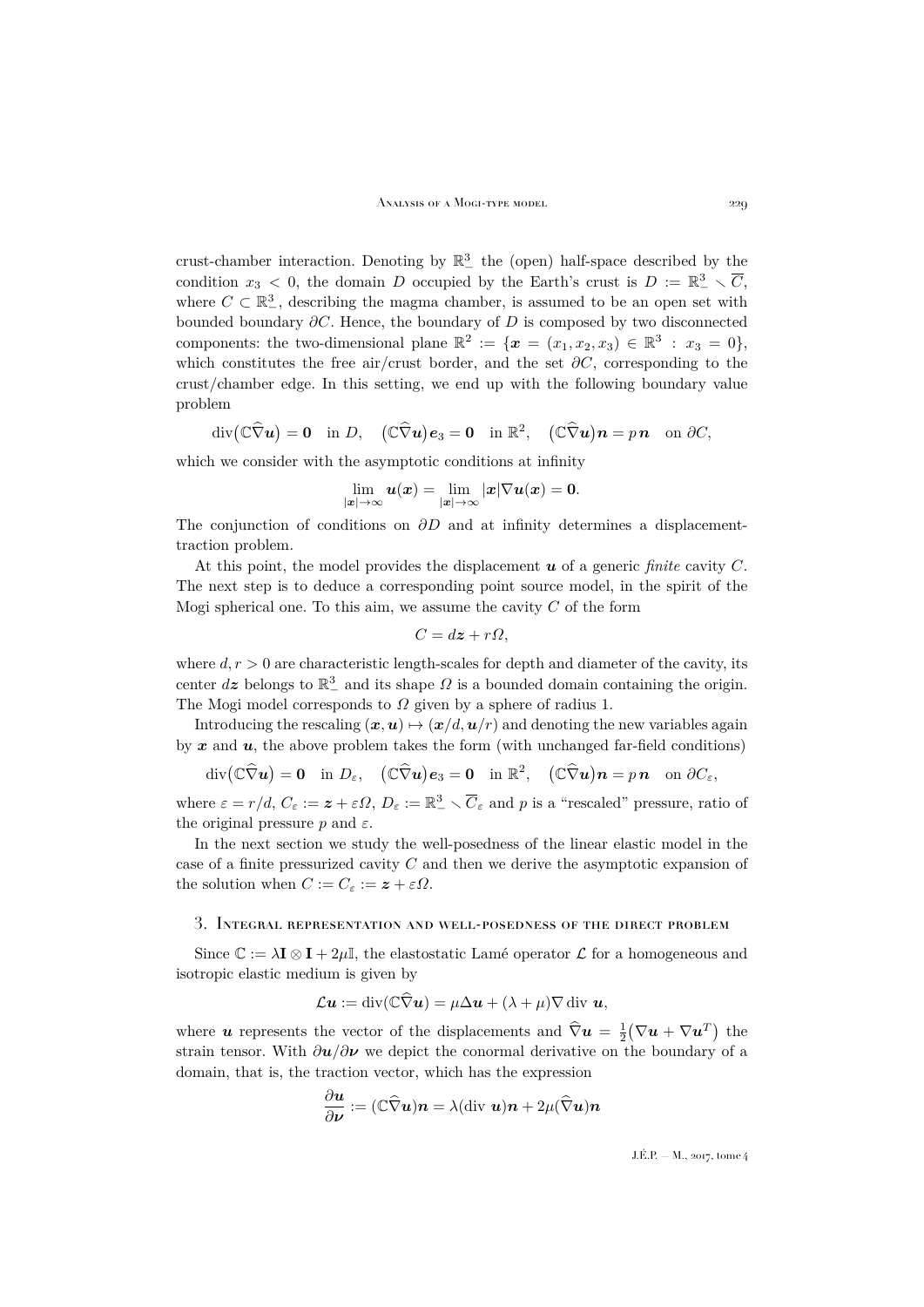or, equivalently,

$$
\frac{\partial u}{\partial \nu} = 2\mu \frac{\partial u}{\partial n} + \lambda (\text{div } u)n + \mu (n \times \text{rot } u).
$$
 Here, we analyze the linear elastic boundary value problem

(3.1)  
\n
$$
\begin{cases}\n\text{div}(\mathbb{C}\widehat{\nabla}u) = \mathbf{0} & \text{in } \mathbb{R}^3 \setminus C \\
\frac{\partial \mathbf{u}}{\partial \mathbf{\nu}} = p \mathbf{n} & \text{on } \partial C \\
\frac{\partial \mathbf{u}}{\partial \mathbf{\nu}} = \mathbf{0} & \text{on } \mathbb{R}^2 \\
\mathbf{u} = o(\mathbf{1}), \quad \nabla \mathbf{u} = o(|\mathbf{x}|^{-1}) & |\mathbf{x}| \to \infty,\n\end{cases}
$$

<span id="page-8-0"></span>∂u

where C is the cavity and  $p$  is a constant representing the pressure. For the Lamé parameters, we consider the physical range  $3\lambda + 2\mu > 0$  and  $\mu > 0$  which ensures positive definiteness of C. For the sequel, we recall that the positive definiteness of the tensor  $\mathbb C$  implies the strong ellipticity which corresponds to the request  $\mu > 0$  and  $\lambda + 2\mu > 0$ , see [\[23\]](#page-32-14).

The aim of this section is to provide an integral representation formula and to establish the well-posedness of the problem. To do that, we consider three steps:

– firstly, we recall Betti's formulas, definition and some properties of single and double layer potentials of linear elasticity;

– then, we give the expression of the fundamental solution  $N$  of the half-space with null traction on the boundary, found by Mindlin in [\[31,](#page-32-15) [32\]](#page-32-16);

– finally, we represent the solution to [\(3.1\)](#page-8-0) by an integral formula through the fundamental solution of the half-space.

All these objects will be used to prove the well-posedness of the problem [\(3.1\)](#page-8-0).

3.1. PRELIMINARIES. — We recall Betti's formulas for the Lamé system which can be obtained by integration by parts, see for example [\[4,](#page-31-2) [27\]](#page-32-17). Given a bounded Lipschitz domain  $C \subset \mathbb{R}^3$  and two vectors  $u, v \in \mathbb{R}^3$ , the *first Betti formula* is

(3.2) 
$$
\int_{\partial C} \mathbf{u} \cdot \frac{\partial \mathbf{v}}{\partial \mathbf{\nu}} d\sigma(\mathbf{x}) = \int_{C} \mathbf{u} \cdot \mathcal{L} \mathbf{v} d\mathbf{x} + \int_{C} Q(\mathbf{u}, \mathbf{v}) d\mathbf{x},
$$

where the quadratic form  $Q$  associated to the Lamé system is

<span id="page-8-2"></span><span id="page-8-1"></span>
$$
Q(\boldsymbol{u},\boldsymbol{v}) := \lambda(\text{div }\boldsymbol{u})(\text{div }\boldsymbol{v}) + 2\mu \widehat{\nabla} \boldsymbol{u} : \widehat{\nabla} \boldsymbol{v}.
$$

From [\(3.2\)](#page-8-1) it is straightforward to find the *second Betti formula*

(3.3) 
$$
\int_{C} (\mathbf{u} \cdot \mathcal{L} \mathbf{v} - \mathbf{v} \cdot \mathcal{L} \mathbf{u}) d\mathbf{x} = \int_{\partial C} (\mathbf{u} \cdot \frac{\partial \mathbf{v}}{\partial \mathbf{\nu}} - \mathbf{v} \cdot \frac{\partial \mathbf{u}}{\partial \mathbf{\nu}}) d\sigma(\mathbf{x}).
$$

Formula [\(3.2\)](#page-8-1) will be used to prove that the solution of [\(3.1\)](#page-8-0) is unique, and the equality [\(3.3\)](#page-8-2) to get an integral representation formula for it. To accomplish this second goal, a leading role is played by the fundamental solution of the Lamé system: the *Kelvin matrix* Γ (or *Kelvin-Somigliana matrix*) solution to the equation

$$
\mathrm{div}(\mathbb{C}\widehat{\nabla}\Gamma)=\delta_0\mathbf{I},\quad \boldsymbol{x}\in\mathbb{R}^3\smallsetminus\{\boldsymbol{0}\},
$$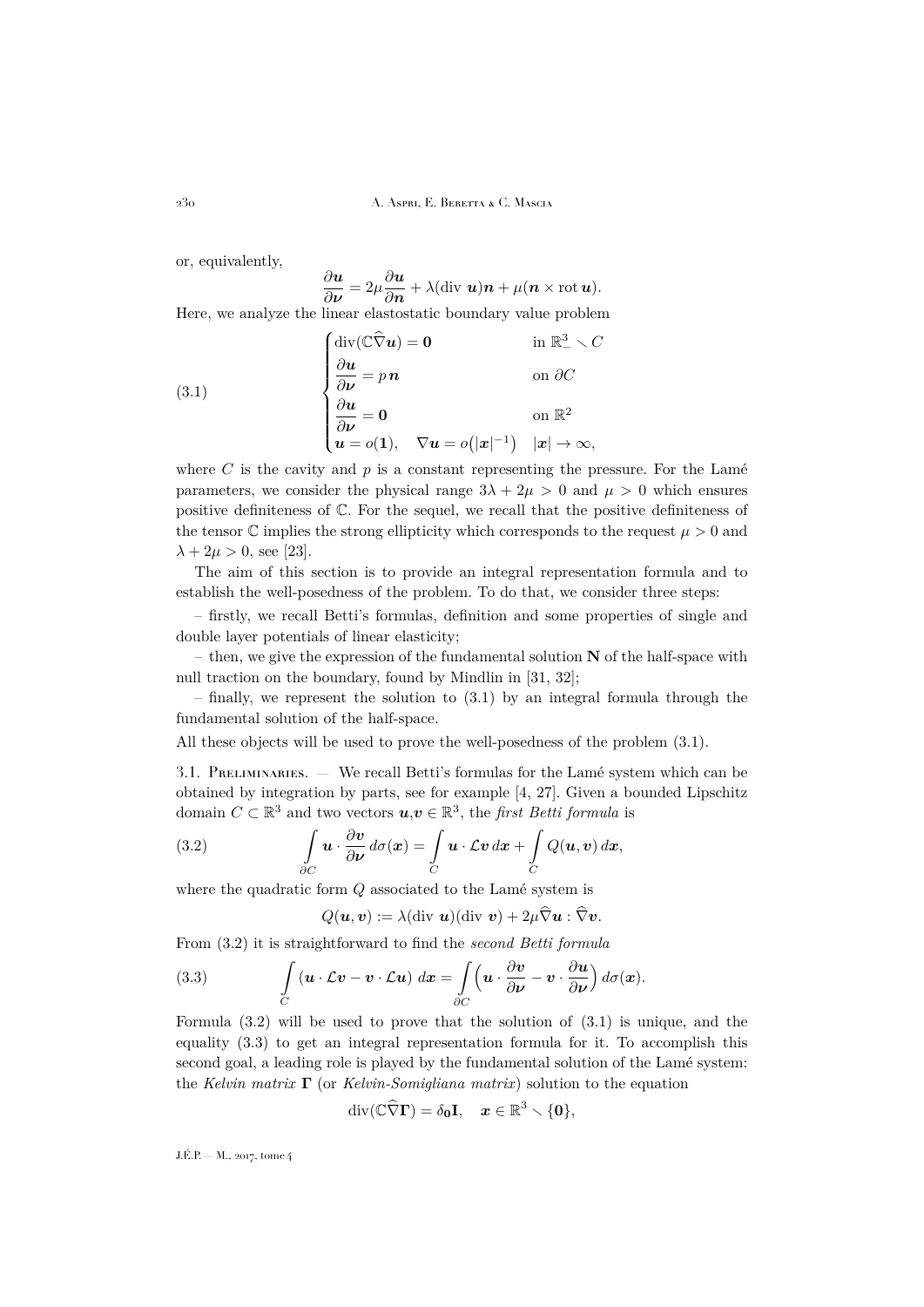where  $\delta_0$  is the Dirac function centred at 0. Setting  $C_{\mu,\nu} := 1/\{16\pi\mu(1-\nu)\}\,$ , where  $\nu$ is the *Poisson ratio* which is related to  $\lambda$  and  $\mu$  by the identity

$$
\nu = \frac{\lambda}{2(\lambda + \mu)},
$$

the explicit expression of  $\mathbf{\Gamma} = (\Gamma_{ij})$  is

<span id="page-9-0"></span>(3.4) 
$$
\Gamma_{ij}(\boldsymbol{x}) = -C_{\mu,\nu} \left\{ \frac{(3-4\nu)\delta_{ij}}{|\boldsymbol{x}|} + \frac{x_i x_j}{|\boldsymbol{x}|^3} \right\}, \quad i, j = 1, 2, 3,
$$

where  $\delta_{ij}$  is the Kronecker symbol and  $\Gamma_{ij}$  stands for the *i*-th component of the displacement when a force is applied in the j-th direction at the point  $\bf{0}$ . For the reader's convenience, we write also the gradient of  $\Gamma$  to highlight its behaviour at infinity

<span id="page-9-1"></span>
$$
(3.5)\ \ \frac{\partial \Gamma_{ij}}{\partial x_k}(\mathbf{x}) = C_{\mu,\nu} \left\{ \frac{(3-4\nu)\delta_{ij}x_k - \delta_{ik}x_j - \delta_{jk}x_i}{|\mathbf{x}|^3} + \frac{3x_ix_jx_k}{|\mathbf{x}|^5} \right\}, \quad i, j, k = 1, 2, 3.
$$

Therefore, from [\(3.4\)](#page-9-0) and [\(3.5\)](#page-9-1) it is straightforward to see that

(3.6) 
$$
|\mathbf{\Gamma}(\mathbf{x})| = O(1/|\mathbf{x}|)
$$
 and  $|\nabla \mathbf{\Gamma}(\mathbf{x})| = O(1/|\mathbf{x}|^2)$  as  $|\mathbf{x}| \to \infty$ .

With the Kelvin matrix  $\Gamma$  at hand, we recall the definition of the single and double layer potentials corresponding to the operator  $\mathcal{L}$ . Given  $\varphi \in L^2(\partial C)$ , we set (see [\[4,](#page-31-2) [5,](#page-31-3) [27\]](#page-32-17))

<span id="page-9-3"></span>(3.7) 
$$
\mathbf{S}^{\Gamma} \varphi(\boldsymbol{x}) := \int_{\partial C} \mathbf{\Gamma}(\boldsymbol{x} - \boldsymbol{y}) \varphi(\boldsymbol{y}) d\sigma(\boldsymbol{y}), \qquad \boldsymbol{x} \in \mathbb{R}^{3},
$$

$$
\mathbf{D}^{\Gamma} \varphi(\boldsymbol{x}) := \int_{\partial C} \frac{\partial \mathbf{\Gamma}}{\partial \nu(\boldsymbol{y})} (\boldsymbol{x} - \boldsymbol{y}) \varphi(\boldsymbol{y}) d\sigma(\boldsymbol{y}), \qquad \boldsymbol{x} \in \mathbb{R}^{3} \setminus \partial C,
$$

where  $\partial \Gamma / \partial \nu$  denotes the conormal derivative applied to each column of the matrix  $\Gamma$ .

In the sequel the subscripts  $+$  and  $-$  indicate the limits from outside and inside C, respectively. The double layer potential and the conormal derivative of the single layer potential satisfy the jump relations

<span id="page-9-2"></span>(3.8) 
$$
\mathbf{D}^{\Gamma}\varphi\Big|_{\pm}(\mathbf{x}) = (\mp \frac{1}{2}\mathbf{I} + \mathbf{K}) \varphi(\mathbf{x}) \quad \text{for almost any } \mathbf{x} \in \partial C, \frac{\partial \mathbf{S}^{\Gamma}\varphi}{\partial \nu}\Big|_{\pm}(\mathbf{x}) = (\pm \frac{1}{2}\mathbf{I} + \mathbf{K}^{*}) \varphi(\mathbf{x}) \quad \text{for almost any } \mathbf{x} \in \partial C,
$$

where **K** and  $\mathbf{K}^*$  are the  $L^2$ -adjoint Neumann-Poincaré boundary integral operators defined, in the sense of Cauchy principal value, by

$$
\mathbf{K}\varphi(\boldsymbol{x}) := \text{p.v.} \int_{\partial C} \frac{\partial \boldsymbol{\Gamma}}{\partial \boldsymbol{\nu}(\boldsymbol{y})} (\boldsymbol{x} - \boldsymbol{y}) \varphi(\boldsymbol{y}) d\sigma(\boldsymbol{y}),
$$

$$
\mathbf{K}^* \varphi(\boldsymbol{x}) := \text{p.v.} \int_{\partial C} \frac{\partial \boldsymbol{\Gamma}}{\partial \boldsymbol{\nu}(\boldsymbol{x})} (\boldsymbol{x} - \boldsymbol{y}) \varphi(\boldsymbol{y}) d\sigma(\boldsymbol{y}).
$$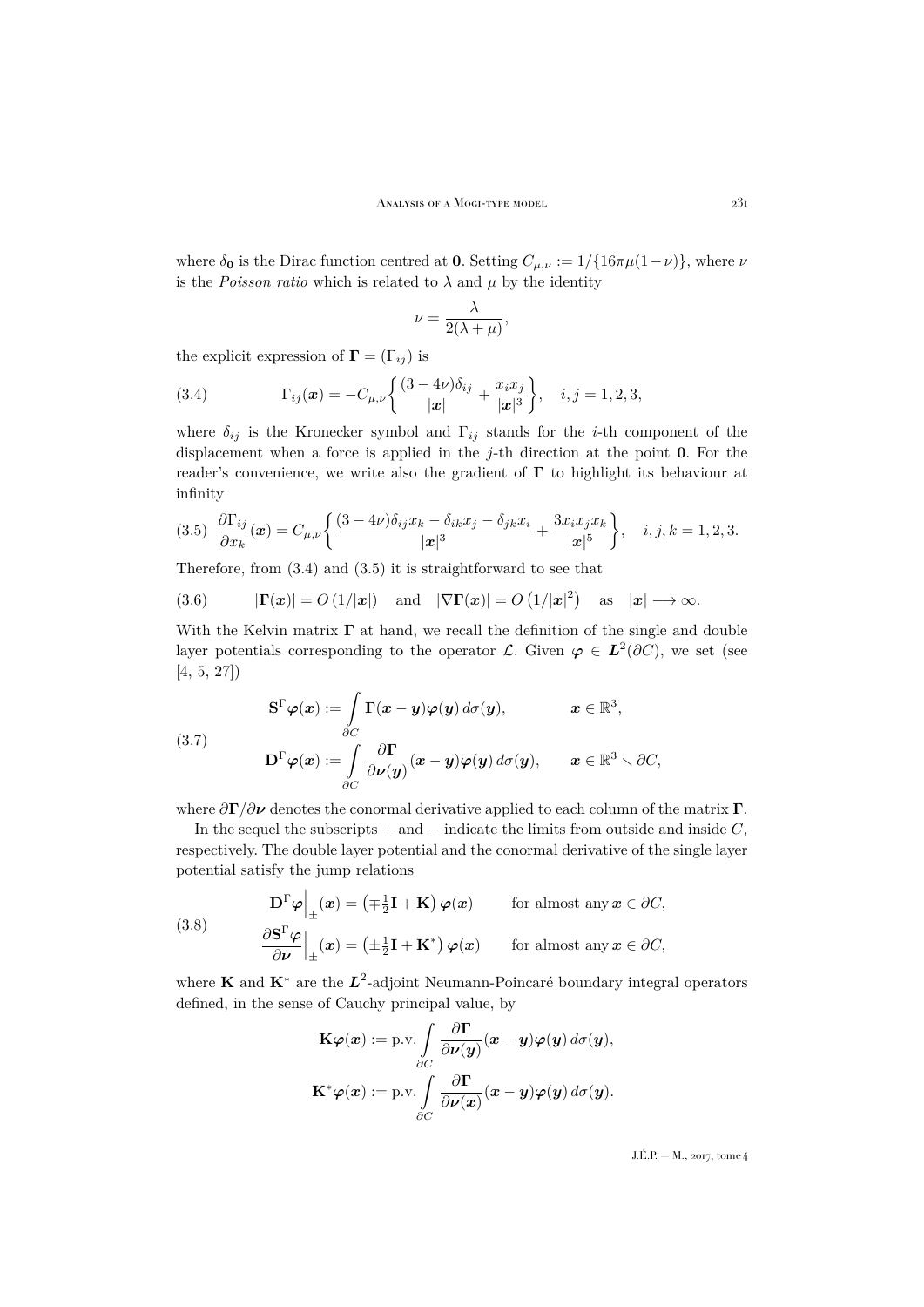It is worth noticing that these two operators are not compact even on smooth domains, in contrast with the analogous operators for the Laplace equation (see [\[5\]](#page-31-3)), due to the presence in their kernels of the terms

$$
\frac{n_i(x_j - y_j)}{|x - y|^3} - \frac{n_j(x_i - y_i)}{|x - y|^3}, \quad i \neq j,
$$

which make the kernel not integrable. Indeed, even in the case of smooth domains, we cannot approximate locally the terms  $n \times (x - y)$  with a smooth function, that is, by power of  $|x - y|$  via Taylor expansion, in order to obtain an integrable kernel on  $\partial C$ . Therefore, the analysis to prove the invertibility of the operators in [\(3.8\)](#page-9-2) is intricate and usually based on regularizing operators (see [\[27\]](#page-32-17)) in the case of smooth domains. For the Lipschitz domains the analysis is much more involved and based on Rellich formulas (see [\[15\]](#page-31-15) and its companion article [\[19\]](#page-32-18)).

3.2. Fundamental solution of the half-space. — In this subsection we show the explicit expression of the Neumann function of the half-space presented for the first time in [\[31\]](#page-32-15) by means of Galerkin vector and nuclei of strain of the theory of linear elasticity, and secondly in [\[32\]](#page-32-16) using the Papkovich-Neuber representation of the displacement vector and the potential theory.

<span id="page-10-0"></span>We consider the boundary value problem

(3.9) 
$$
\begin{cases} \operatorname{div}(\mathbb{C}\widehat{\nabla}v) = \mathbf{b} & \text{in } \mathbb{R}^3_- \\ \frac{\partial v}{\partial \nu} = \mathbf{0} & \text{on } \mathbb{R}^2 \\ v = o(1), \quad \nabla v = o(|x|^{-1}) & \text{as } |x| \to +\infty. \end{cases}
$$

The Neumann function of  $(3.9)$  is the kernel N of the integral operator

(3.10) 
$$
\mathbf{v}(\mathbf{x}) = \int_{\mathbb{R}^3_-} \mathbf{N}(\mathbf{x}, \mathbf{y}) \mathbf{b}(\mathbf{y}) \, d\mathbf{y},
$$

giving the solution to the problem.

Given  $y = (y_1, y_2, y_3)$ , we set  $\widetilde{y} := (y_1, y_2, -y_3)$ .

<span id="page-10-1"></span>Theorem 3.1. — *The Neumann function* N *of problem* [\(3.9\)](#page-10-0) *can be decomposed as*

$$
\mathbf{N}(\boldsymbol{x},\boldsymbol{y}) = \boldsymbol{\Gamma}(\boldsymbol{x}-\boldsymbol{y}) + \mathbf{R}^1(\boldsymbol{x}-\widetilde{\boldsymbol{y}}) + y_3\mathbf{R}^2(\boldsymbol{x}-\widetilde{\boldsymbol{y}}) + y_3^2\mathbf{R}^3(\boldsymbol{x}-\widetilde{\boldsymbol{y}}),
$$

where  $\Gamma$  is the Kelvin matrix, see [\(3.4\)](#page-9-0), and  $\mathbb{R}^k$ ,  $k = 1, 2, 3$ , have components  $R_{ij}^k$ *given by*

$$
R_{ij}^1(\boldsymbol{\eta}) := C_{\mu,\nu} \left\{ -(\tilde{f} + c_{\nu}\tilde{g})\delta_{ij} - (3 - 4\nu)\eta_i \eta_j \tilde{f}^3 \right.+ c_{\nu} \left[ \delta_{i3}\eta_j - \delta_{j3}(1 - \delta_{i3})\eta_i \right] \tilde{f}\tilde{g} + c_{\nu} (1 - \delta_{i3})(1 - \delta_{j3})\eta_i \eta_j \tilde{f}\tilde{g}^2 \right\}R_{ij}^2(\boldsymbol{\eta}) := 2C_{\mu,\nu} \left\{ (3 - 4\nu) \left[ \delta_{i3}(1 - \delta_{j3})\eta_j + \delta_{j3}(1 - \delta_{i3})\eta_i \right] \tilde{f}^3 - (1 - 2\delta_{3j})\delta_{ij}\eta_3 \tilde{f}^3 \right. + 3(1 - 2\delta_{3j})\eta_i \eta_j \eta_3 \tilde{f}^5 \right\}R_{ij}^3(\boldsymbol{\eta}) := 2C_{\mu,\nu} (1 - 2\delta_{j3}) \left\{ \delta_{ij} \tilde{f}^3 - 3\eta_i \eta_j \tilde{f}^5 \right\}.
$$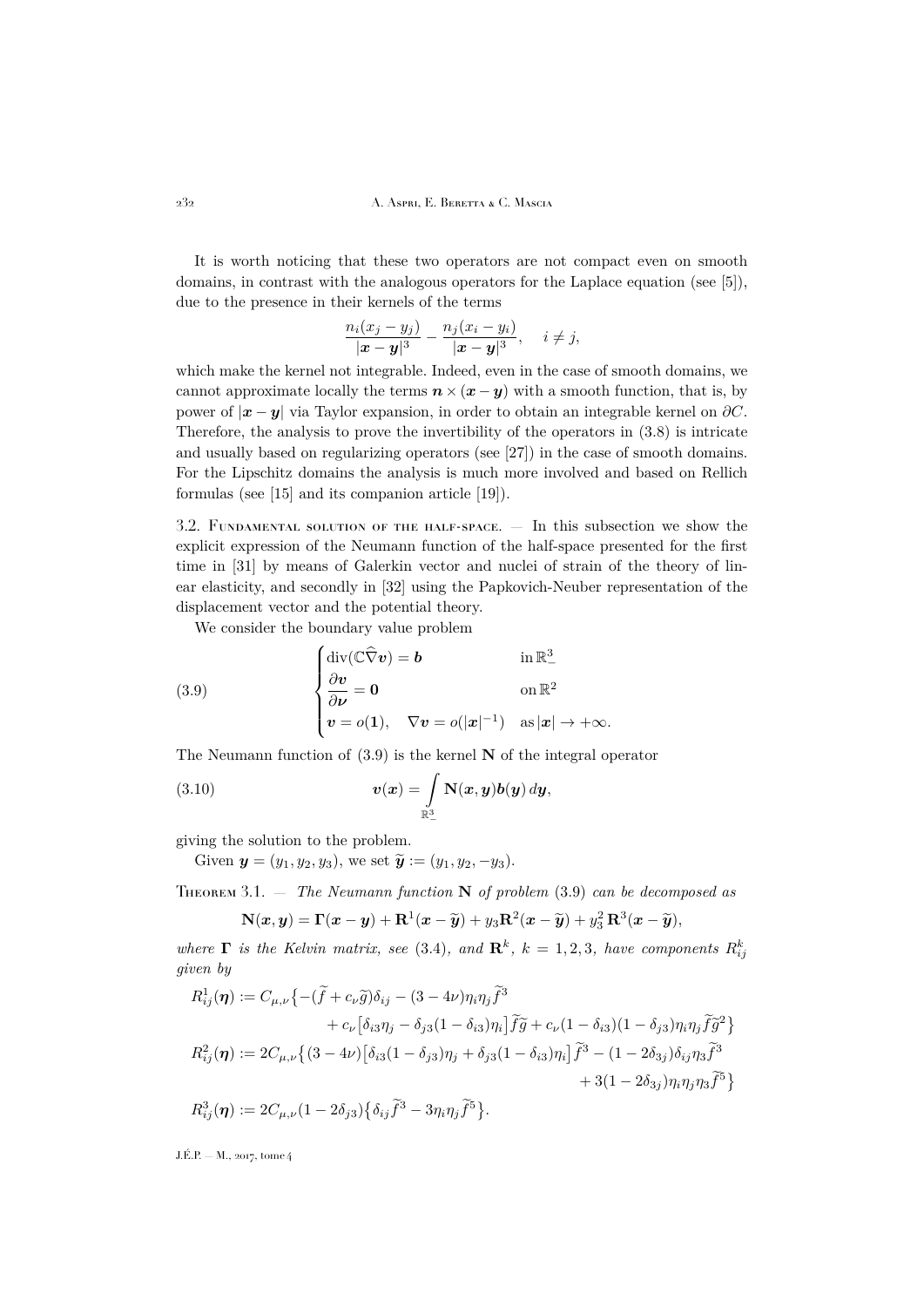*for*  $i, j = 1, 2, 3$ *, where*  $c_{\nu} := 4(1 - \nu)(1 - 2\nu)$  *and*  $\widetilde{f}(\boldsymbol{\eta}) := \frac{1}{|\boldsymbol{\eta}|}, \quad \widetilde{g}(\boldsymbol{\eta}) := \frac{1}{|\boldsymbol{\eta}| - \eta_3}.$ 

For the proof of Theorem [3.1](#page-10-1) see the appendix. Uniqueness of the solution to [\(3.9\)](#page-10-0) is similar to the one for problem [\(3.1\)](#page-8-0) which we present in the following section.

The matrix **, defined by** 

(3.11) 
$$
\mathbf{R}(\boldsymbol{\eta},y_3):=\mathbf{R}^1(\boldsymbol{\eta})+y_3\,\mathbf{R}^2(\boldsymbol{\eta})+y_3^2\,\mathbf{R}^3(\boldsymbol{\eta}),
$$

gives the regular part of the Neumann function since the singular point  $\eta = 0$  corresponds to  $y = (y_1, y_2, -y_3)$  with  $y_3 < 0$ , which belongs to  $\mathbb{R}^3_+$ .

To convert the problem [\(3.1\)](#page-8-0) into an integral form, bounds on the decay at infinity of the Neumann function and its derivative at infinity are needed.

PROPOSITION 3.2.  $-$  *For any*  $M_x, M_y > 0$ *, there exists*  $C > 0$  *such that* 

<span id="page-11-3"></span>
$$
(3.12) \qquad |\mathbf{N}(x,y)| \leqslant C |x|^{-1} \quad \text{and} \quad |\nabla \mathbf{N}(x,y)| \leqslant C |x|^{-2}
$$

 $for any \mathbf{x}, \mathbf{y} \in \mathbb{R}^3_$  with  $|\mathbf{x}| \geqslant M_x$  and  $|\mathbf{y}| \leqslant M_y$ .

The proof of this proposition is a consequence of the properties on homogeneous functions and their derivatives, noticing that  $\mathbf{R}^k$  are homogeneous of degree  $-k$ , for  $k = 1, 2, 3.$ 

3.3. Representation formula. — Next, we derive an integral representation formula for  $u$  solution to problem  $(3.1)$ . For, we make use of single and double layer potentials defined in  $(3.7)$  and integral contributions relative to the regular part **R** of the Neumann function N, defined by

<span id="page-11-0"></span>(3.13)  
\n
$$
\mathbf{S}^{R} \varphi(\boldsymbol{x}) := \int_{\partial C} (\mathbf{R}(\boldsymbol{x}, \boldsymbol{y}))^{T} \varphi(\boldsymbol{y}) d\sigma(\boldsymbol{y}), \qquad \boldsymbol{x} \in \mathbb{R}^{3}_{-},
$$
\n
$$
\mathbf{D}^{R} \varphi(\boldsymbol{x}) := \int_{\partial C} \left( \frac{\partial \mathbf{R}}{\partial \nu(\boldsymbol{y})} (\boldsymbol{x}, \boldsymbol{y}) \right)^{T} \varphi(\boldsymbol{y}) d\sigma(\boldsymbol{y}), \qquad \boldsymbol{x} \in \mathbb{R}^{3}_{-},
$$

where  $\boldsymbol{\varphi} \in \boldsymbol{L}^2(\partial C)$ .

<span id="page-11-2"></span>THEOREM 3.3.  $-$  *The solution* **u** *to* [\(3.1\)](#page-8-0) *is such that* 

<span id="page-11-1"></span>(3.14) 
$$
\mathbf{u} = p\mathbf{S}^{\Gamma}\mathbf{n} - \mathbf{D}^{\Gamma}\mathbf{f} + p\mathbf{S}^R\mathbf{n} - \mathbf{D}^R\mathbf{f} \quad in \ \mathbb{R}^3_{-} \setminus \overline{C},
$$

where  $S^{\Gamma}$ ,  $D^{\Gamma}$  are defined in [\(3.7\)](#page-9-3),  $S^{R}$ ,  $D^{R}$  in [\(3.13\)](#page-11-0), pn is the boundary condition *in* [\(3.1\)](#page-8-0) *and*  $f$  *is the trace of*  $u$  *on*  $\partial C$ *.* 

Before proving this theorem, we observe that if a solution to  $(3.1)$  exists, then  $f$ solves the integral equation

<span id="page-11-4"></span>(3.15) 
$$
\left(\frac{1}{2}\mathbf{I} + \mathbf{K} + \mathbf{D}^{R}\right)\boldsymbol{f} = p\left(\mathbf{S}^{\Gamma}\boldsymbol{n} + \mathbf{S}^{R}\boldsymbol{n}\right) \text{ on } \partial C,
$$

obtained by the application of the trace properties of the double layer potential [\(3.8\)](#page-9-2) in formula [\(3.14\)](#page-11-1).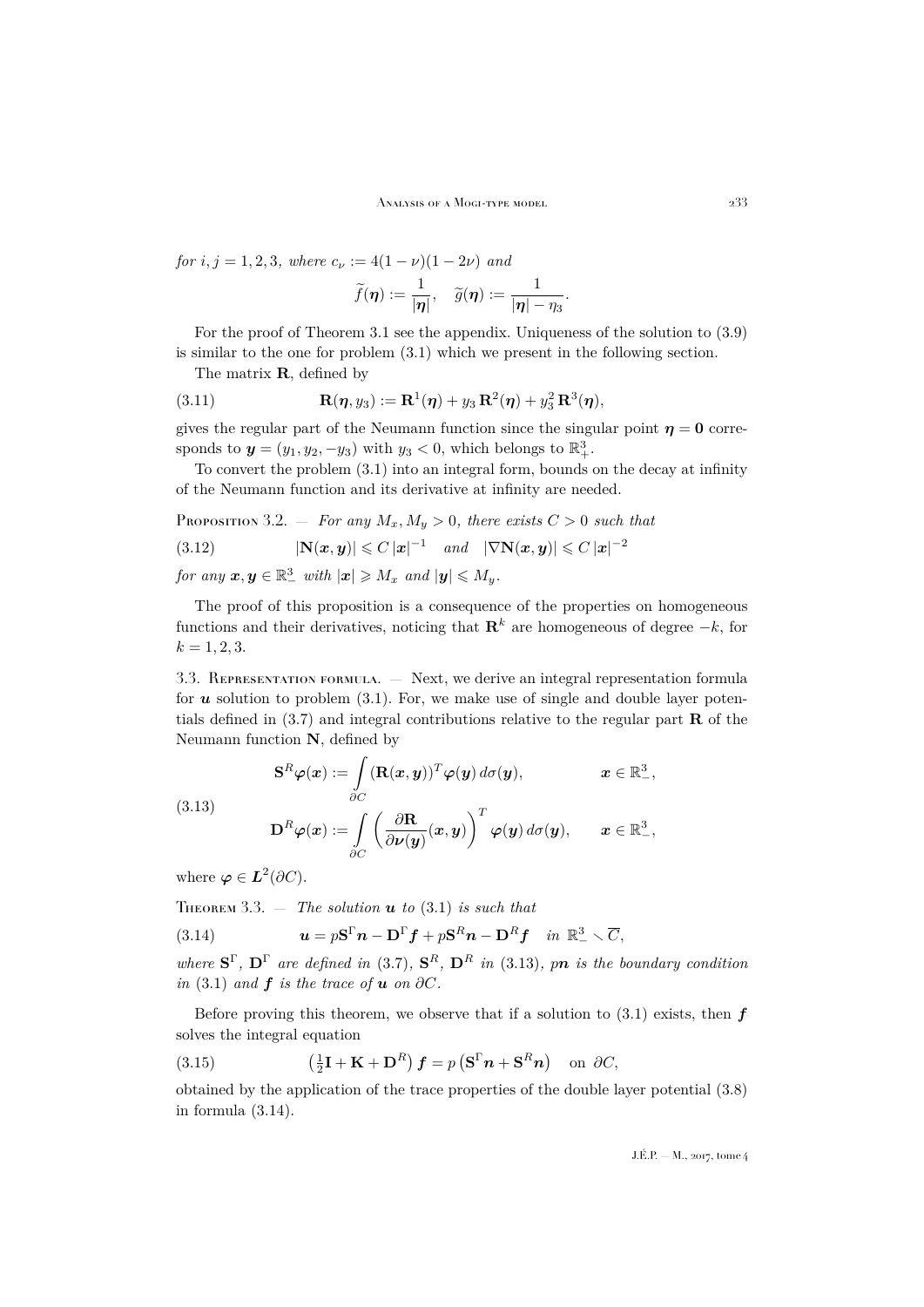*Proof of Theorem* [3.3.](#page-11-2) – Given  $r, \varepsilon > 0$  such that  $C \subset B_r(\mathbf{0})$  and  $B_{\varepsilon}(\mathbf{y}) \subset \mathbb{R}^3_- \setminus \overline{C}$ , let

$$
\Omega_{r,\varepsilon} = (\mathbb{R}^3_- \cap B_r(\mathbf{0})) \setminus (C \cup B_{\varepsilon}(\mathbf{y}))
$$

with  $r$  sufficiently large such that to contain the cavity  $C$ ; additionally, we define  $\partial B_r^h(\mathbf{0})$  as the intersection of the hemisphere with the boundary of the half-space, and with  $\partial B_r^b(\mathbf{0})$  the spherical cap (see Figure [3.1\)](#page-12-0). Now, we apply Betti's formula [\(3.3\)](#page-8-2)



<span id="page-12-0"></span>FIGURE 3.1. Domain  $\Omega_{r,\varepsilon}$ .

to **u** and the k-th column vector of N, indicated by  $N^{(k)}$ , for  $k = 1, 2, 3$ , in  $\Omega_{r,\varepsilon}$ , hence

$$
0 = \int_{\Omega_{r,\varepsilon}} \left[ u(x) \cdot \mathcal{L}N^{(k)}(x, y) - N^{(k)}(x, y) \cdot \mathcal{L}u(x) \right] dx
$$
  
\n
$$
= \int_{\partial B_r^b(0)} \left[ \frac{\partial N^{(k)}}{\partial \nu_x}(x, y) \cdot u(x) - N^{(k)}(x, y) \cdot \frac{\partial u}{\partial \nu_x}(x) \right] d\sigma(x)
$$
  
\n
$$
- \int_{\partial B_\varepsilon(y)} \left[ \frac{\partial N^{(k)}}{\partial \nu_x}(x, y) \cdot u(x) - N^{(k)}(x, y) \cdot \frac{\partial u}{\partial \nu_x}(x) \right] d\sigma(x)
$$
  
\n
$$
- \int_{\partial C} \left[ \frac{\partial N^{(k)}}{\partial \nu_x}(x, y) \cdot u(x) - N^{(k)}(x, y) \cdot \frac{\partial u}{\partial \nu_x}(x) \right] d\sigma(x)
$$
  
\n:= I<sub>1</sub> + I<sub>2</sub> + I<sub>3</sub>,

since, from  $(3.1)$  and the boundary condition in  $(3.9)$ ,

$$
\int\limits_{\partial B_r^h(\mathbf{0})}\left[\frac{\partial \boldsymbol{N}^{(k)}}{\partial \boldsymbol{\nu_x}}(\boldsymbol{x}, \boldsymbol{y}) \cdot \boldsymbol{u}(\boldsymbol{x}) - \boldsymbol{N}^{(k)}(\boldsymbol{x}, \boldsymbol{y}) \cdot \frac{\partial \boldsymbol{u}}{\partial \boldsymbol{\nu_x}}(\boldsymbol{x})\right]\,d\sigma(\boldsymbol{x}) = 0.
$$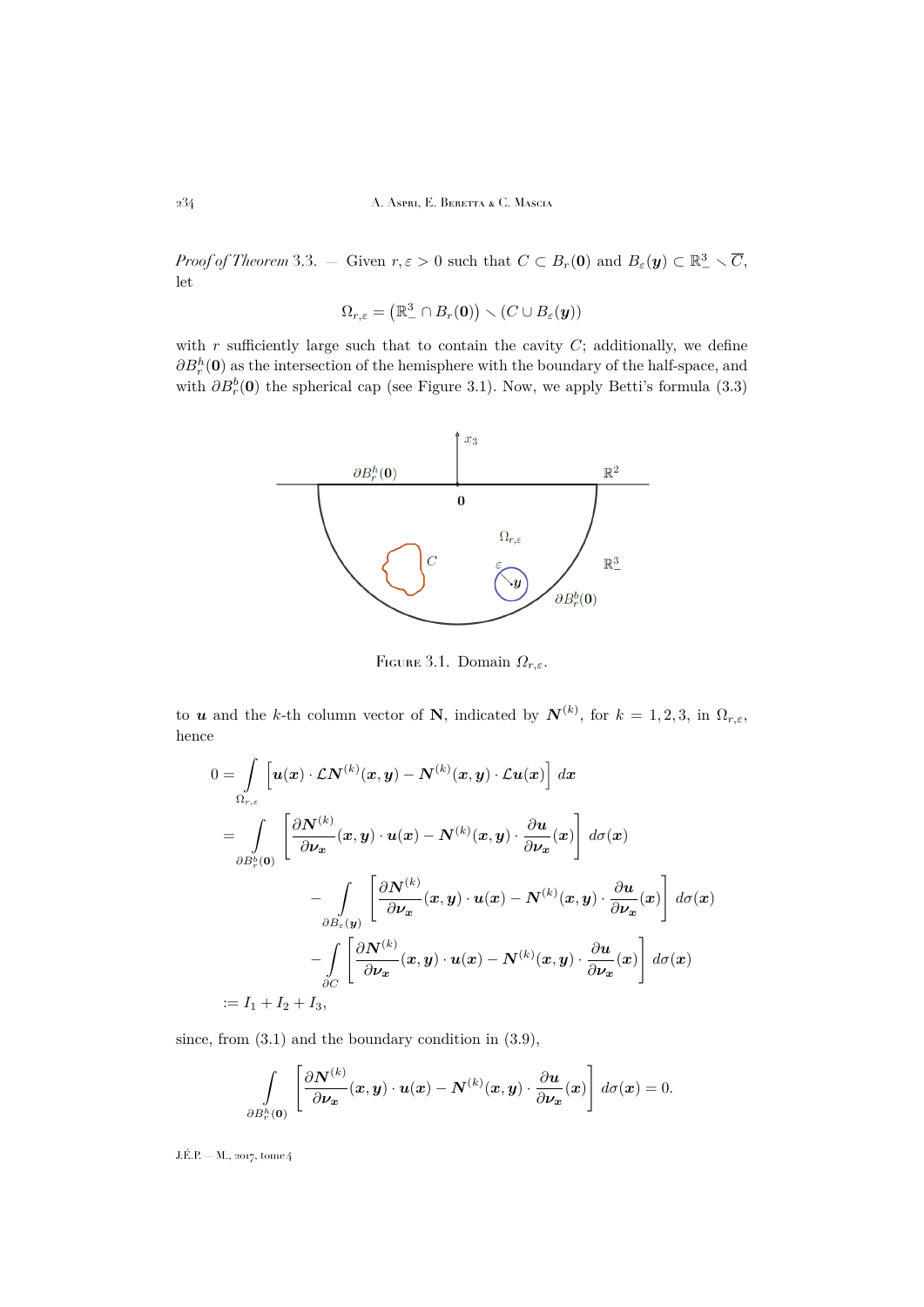We show that the term  $I_1$  goes to zero by using the behaviour at infinity of  $u$  given in [\(3.1\)](#page-8-0) and of the Neumann function given in [\(3.12\)](#page-11-3). Indeed, we have

$$
\left|\int\limits_{\partial B_r^b(0)} \frac{\partial N^{(k)}}{\partial \nu_x}(x,y) \cdot u(x) \, d\sigma(x)\right| \leq \int\limits_{\partial B_r^b(0)} |u| \left|\frac{\partial N^{(k)}}{\partial \nu_x}\right| d\sigma(x) \leqslant \frac{C}{r^2} \int\limits_{\partial B_r^b(0)} |u(x)| d\sigma(x).
$$

This last integral can be estimated by means of the spherical coordinates

 $x_1 = r \sin \varphi \cos \theta$ ,  $x_2 = r \sin \varphi \sin \theta$ ,  $x_3 = r \cos \varphi$ ,

where  $\varphi \in [\pi/2, \pi]$ , since  $B_r^b(\mathbf{0})$  is a hemisphere in  $\mathbb{R}^3$ , and  $\theta \in [0, 2\pi)$ , indeed

$$
\frac{C}{r^2} \int\limits_{\partial B_r^b(\mathbf{0})} |\mathbf{u}| \, d\sigma(\mathbf{x}) = C \int\limits_{\pi/2}^{\pi} \int\limits_{0}^{2\pi} |\mathbf{u}(r,\theta,\varphi)| \sin \varphi \, d\theta \, d\varphi
$$
  
\$\leqslant C \sup\limits\_{\substack{\theta \in [0,2\pi) \\ \varphi \in [\pi/2,\pi]}} |\mathbf{u}(r,\theta,\varphi)| \longrightarrow 0\$,

as  $r \to +\infty$ , since  $u = o(1)$ . Similarly

$$
\left|\int\limits_{\partial B_r^b(\mathbf{0})} \bm{N}^{(k)}(\bm{x},\bm{y})\cdot \frac{\partial \bm{u}}{\partial \bm{\nu_x}}(\bm{x})\,d\sigma(\bm{x})\right| \leqslant \int\limits_{\partial B_r^b(\mathbf{0})} |\bm{N}^{(k)}|\left|\frac{\partial \bm{u}}{\partial \bm{\nu_x}}\right|d\sigma(\bm{x}) \leqslant \frac{C}{r}\int\limits_{\partial B_r^b} \left|\frac{\partial \bm{u}}{\partial \bm{\nu_x}}\right|d\sigma(\bm{x}).
$$

Again, passing through spherical coordinates, we get

<span id="page-13-0"></span>(3.16) 
$$
\frac{C}{r} \int\limits_{\partial B_r^b(\mathbf{0})} \left| \frac{\partial \mathbf{u}}{\partial \mathbf{v}_x} \right| d\sigma(\mathbf{x}) \leq C \sup\limits_{\substack{\theta \in [0, 2\pi) \\ \varphi \in [\pi/2, \pi]}} r \left| \frac{\partial \mathbf{u}}{\partial \mathbf{v}}(r, \theta, \varphi) \right| \longrightarrow 0,
$$

as  $r \to +\infty$ , since  $|\nabla u| = o(r^{-1})$ .

The integral  $I_2$  gives the value of the function  $u$  in  $y$  as  $\varepsilon$  goes to zero. Indeed, we have

$$
\left| \int_{\partial B_{\varepsilon}(\boldsymbol{y})} \boldsymbol{N}^{(k)}(\boldsymbol{x},\boldsymbol{y}) \cdot \frac{\partial \boldsymbol{u}}{\partial \boldsymbol{\nu}_{\boldsymbol{x}}}(\boldsymbol{x}) \, d\sigma(\boldsymbol{x}) \right| \leqslant \int_{\partial B_{\varepsilon}(\boldsymbol{y})} |\boldsymbol{N}^{(k)}| \left| \frac{\partial \boldsymbol{u}}{\partial \boldsymbol{\nu}_{\boldsymbol{x}}} \right| d\sigma(\boldsymbol{x}) \leqslant \sup_{\boldsymbol{x} \in \partial B_{\varepsilon}(\boldsymbol{y})} \left| \frac{\partial \boldsymbol{u}}{\partial \boldsymbol{\nu}_{\boldsymbol{x}}} \right| \int_{\partial B_{\varepsilon}(\boldsymbol{y})} \left[ |\boldsymbol{\Gamma}^{(k)}| + |\boldsymbol{R}^{(k)}| \right] d\sigma(\boldsymbol{x}) = O(\varepsilon),
$$

since the second integral has a continuous kernel. On the other hand

$$
- \int_{\partial B_{\varepsilon}(y)} \frac{\partial N^{(k)}}{\partial \nu_{x}}(x, y) \cdot u(x) d\sigma(x) = -u(y) \cdot \int_{\partial B_{\varepsilon}(y)} \frac{\partial N^{(k)}}{\partial \nu_{x}}(x, y) d\sigma(x) + \int_{\partial B_{\varepsilon}(y)} [u(y) - u(x)] \cdot \frac{\partial N^{(k)}}{\partial \nu_{x}}(x, y) d\sigma(x).
$$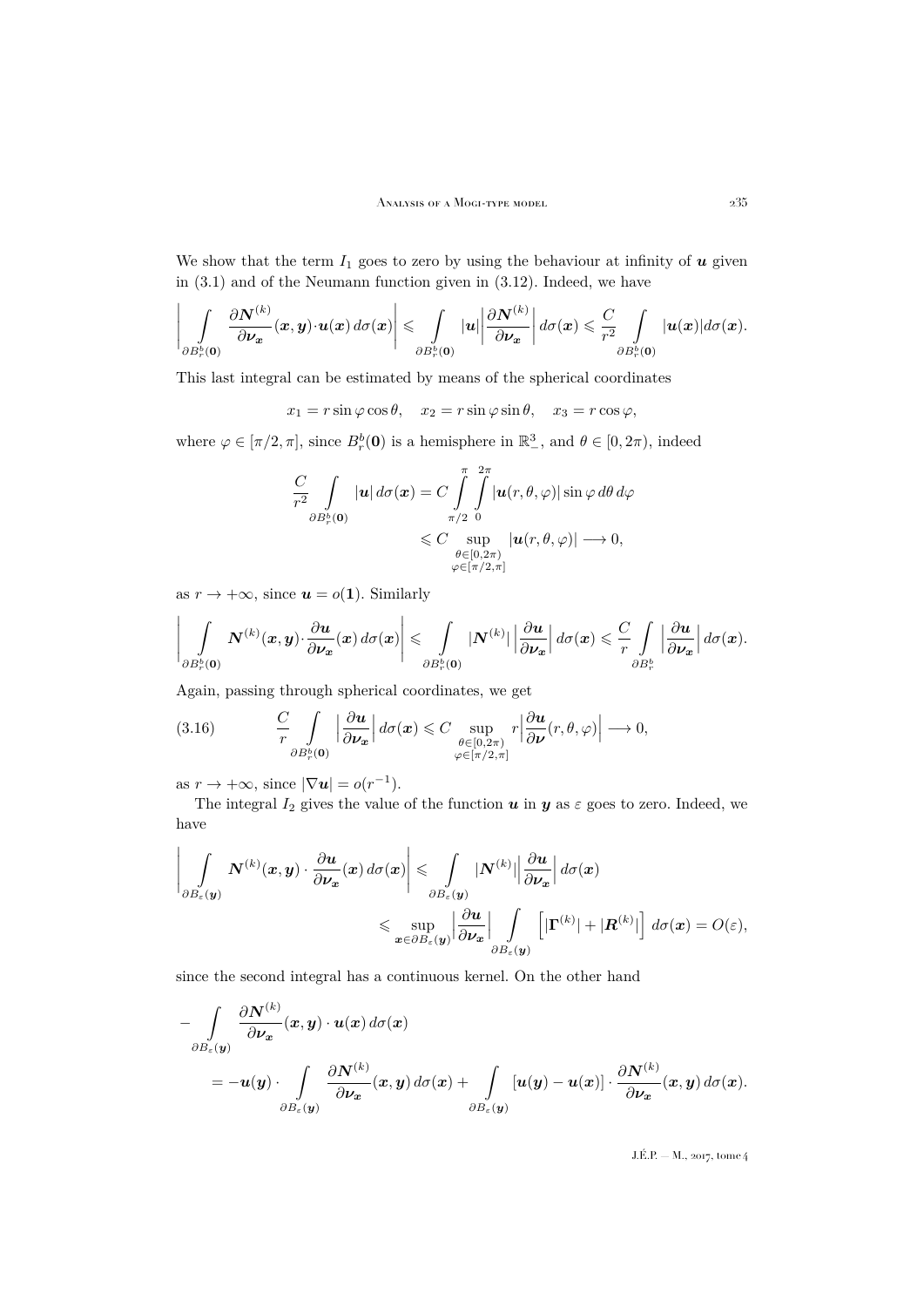The latter integral tends to zero when  $\varepsilon$  goes to zero because

$$
\left|\int_{\partial B_{\varepsilon}(\boldsymbol{y})} [u(\boldsymbol{y}) - u(\boldsymbol{x})] \cdot \frac{\partial \boldsymbol{N}^{(k)}}{\partial \boldsymbol{\nu}_{\boldsymbol{x}}}(\boldsymbol{x}, \boldsymbol{y}) d\sigma(\boldsymbol{x})\right| \leqslant \sup_{\boldsymbol{x} \in \partial B_{\varepsilon}(\boldsymbol{y})} |u(\boldsymbol{y}) - u(\boldsymbol{x})| \int_{\partial B_{\varepsilon}(\boldsymbol{y})} \left|\frac{\partial \boldsymbol{N}^{(k)}}{\partial \boldsymbol{\nu}_{\boldsymbol{x}}} \right| d\sigma(\boldsymbol{x})
$$

and this last integral is bounded when  $\varepsilon$  goes to zero. Let finally observe that

<span id="page-14-0"></span>
$$
-u(y)\cdot \int_{\partial B_{\varepsilon}(y)} \frac{\partial N^{(k)}}{\partial \nu_{x}}(x, y) d\sigma(x)
$$
  
\n
$$
(3.17) \qquad = -u(y)\cdot \int_{\partial B_{\varepsilon}(y)} \frac{\partial (\Gamma^{(k)} + R^{(k)})}{\partial \nu_{x}}(x, y) d\sigma(x)
$$
  
\n
$$
= -u(y)\cdot \int_{\partial B_{\varepsilon}(y)} \frac{\partial \Gamma^{(k)}}{\partial \nu_{x}}(x - y) d\sigma(x) - u(y)\cdot \int_{\partial B_{\varepsilon}(y)} \frac{\partial R^{(k)}}{\partial \nu_{x}}(x, y) d\sigma(x),
$$

where the latter integral tends to zero as  $\varepsilon \to 0$ , since  $\boldsymbol{R}^{(k)}$  represents the regular part of the Neumann function. To deal with the first integral, we preliminarily observe that direct differentiation gives

<span id="page-14-1"></span>(3.18) 
$$
\left(\frac{\partial \mathbf{\Gamma}^{(k)}}{\partial \mathbf{v_x}}\right)_h (\mathbf{x} - \mathbf{y}) = -c'_\nu \left\{ n_k(\mathbf{x}) \frac{\partial}{\partial x_h} \frac{1}{|\mathbf{x} - \mathbf{y}|} - n_h(\mathbf{x}) \frac{\partial}{\partial x_k} \frac{1}{|\mathbf{x} - \mathbf{y}|} + \left[ \delta_{hk} + \frac{3}{(1 - 2\nu)} \frac{\partial |\mathbf{x} - \mathbf{y}|}{\partial x_k} \frac{\partial |\mathbf{x} - \mathbf{y}|}{\partial x_h} \right] \frac{\partial}{\partial n(\mathbf{x})} \frac{1}{|\mathbf{x} - \mathbf{y}|} \right\},
$$

where  $c'_{\nu} := (1 - 2\nu)/(8\pi(1 - \nu))$ . We substitute this expression into the integral [\(3.17\)](#page-14-0) and we take into account that

$$
n_h(\boldsymbol{x}) = \frac{x_h - y_h}{|\boldsymbol{x} - \boldsymbol{y}|}, \quad \frac{\partial}{\partial x_k} \frac{1}{|\boldsymbol{x} - \boldsymbol{y}|} = -\frac{x_k - y_k}{|\boldsymbol{x} - \boldsymbol{y}|^3},
$$

hence

$$
\int\limits_{\partial B_{\varepsilon}(\boldsymbol{y})}n_h(\boldsymbol{x})\frac{\partial}{\partial x_k}\frac{1}{|\boldsymbol{x}-\boldsymbol{y}|}\,d\sigma(\boldsymbol{x})=-\int\limits_{\partial B_{\varepsilon}(\boldsymbol{y})}\frac{(x_h-y_h)(x_k-y_k)}{|\boldsymbol{x}-\boldsymbol{y}|^4}\,d\sigma(\boldsymbol{x}).
$$

To compute this last integral we use spherical coordinates, that is,

<span id="page-14-2"></span>
$$
x_1 - y_1 = \varepsilon \sin \varphi \cos \theta, \quad x_2 - y_2 = \varepsilon \sin \varphi \sin \theta, \quad x_3 - y_3 = \varepsilon \cos \varphi,
$$

where  $\varphi \in [0, \pi]$  and  $\theta \in [0, 2\pi)$ . From a simple calculation it follows

(3.19) 
$$
- \int_{\partial B_{\varepsilon}(\mathbf{y})} \frac{(x_h - y_h)(x_k - y_k)}{|\mathbf{x} - \mathbf{y}|^4} d\sigma(\mathbf{x}) = \begin{cases} 0 & \text{if } h \neq k \\ -\frac{4}{3}\pi & \text{if } h = k. \end{cases}
$$

Therefore, from [\(3.18\)](#page-14-1) and [\(3.19\)](#page-14-2), we have

(3.20) 
$$
\int\limits_{\partial B_{\varepsilon}(\boldsymbol{y})} \left( n_k(\boldsymbol{x}) \frac{\partial}{\partial x_h} \frac{1}{|\boldsymbol{x} - \boldsymbol{y}|} - n_h(\boldsymbol{x}) \frac{\partial}{\partial x_k} \frac{1}{|\boldsymbol{x} - \boldsymbol{y}|} \right) d\sigma(\boldsymbol{x}) = 0,
$$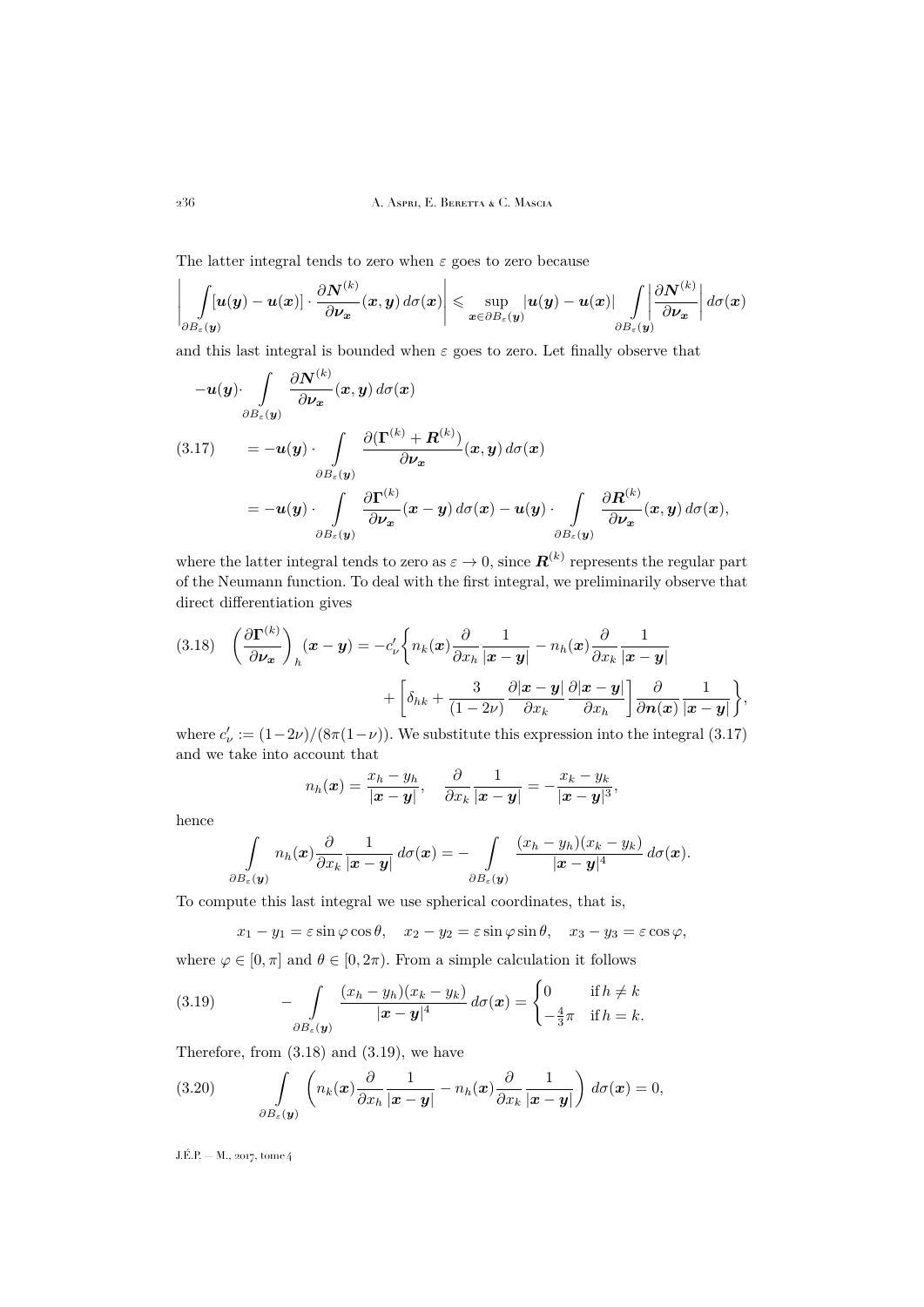for any  $h$  and  $k$ . Hence,  $(3.17)$  becomes

$$
-u(y) \cdot \int_{\partial B_{\varepsilon}(y)} \frac{\partial N^{(k)}}{\partial \nu_{x}}(x-y) d\sigma(x) = c'_{\nu} \sum_{h=1}^{3} u_{h}(y) \cdot \int_{\partial B_{\varepsilon}(y)} \left[ \left( \delta_{hk} + \frac{3}{(1-2\nu)} \frac{\partial |x-y|}{\partial x_{k}} \frac{\partial |x-y|}{\partial x_{h}} \right) \frac{\partial}{\partial n_{x}} \frac{1}{|x-y|} \right] d\sigma(x) + O(\varepsilon).
$$

Employing again the spherical coordinates and the definition of  $c'_{\nu}$ , we find that

<span id="page-15-0"></span>(3.21) 
$$
\frac{1-2\nu}{8\pi(1-\nu)}\int\limits_{\partial B_{\varepsilon}(\mathbf{y})}\delta_{hk}\frac{\partial}{\partial \mathbf{n}_{\mathbf{x}}}\frac{1}{|\mathbf{x}-\mathbf{y}|}d\sigma(\mathbf{x})=\begin{cases}\n-\frac{1-2\nu}{2(1-\nu)} & \text{if } h=k \\
0 & \text{if } h\neq k.\n\end{cases}
$$

Similarly

<span id="page-15-1"></span>
$$
(3.22) \quad \frac{3}{8\pi(1-\nu)} \int\limits_{\partial B_{\varepsilon}(\mathbf{y})} \left( \frac{\partial |\mathbf{x}-\mathbf{y}|}{\partial x_k} \frac{\partial |\mathbf{x}-\mathbf{y}|}{\partial x_h} \right) \frac{\partial}{\partial \mathbf{n_x}} \frac{1}{|\mathbf{x}-\mathbf{y}|} d\sigma(\mathbf{x})
$$

$$
= \begin{cases} -\frac{1}{2(1-\nu)} & \text{if } h=k\\ 0 & \text{if } h \neq k. \end{cases}
$$

Putting together all the results in [\(3.21\)](#page-15-0) and [\(3.22\)](#page-15-1), we find that

$$
\lim_{\varepsilon\to 0}\bigg(-\boldsymbol{u}(\boldsymbol{y})\cdot \int\limits_{\partial B_\varepsilon(\boldsymbol{y})}\frac{\partial \boldsymbol{N}^{(k)}}{\partial \boldsymbol{\nu}_{\boldsymbol{x}}}(\boldsymbol{x}-\boldsymbol{y})\,d\sigma(\boldsymbol{x})\bigg)=-u_k(\boldsymbol{x}).
$$

Using the definition of single and double layer potentials  $(3.7)$ ,  $(3.13)$  and splitting N as  $\Gamma + \mathbf{R}$ , Formula [\(3.14\)](#page-11-1) holds.

From the behaviour of the Neumann function given in [\(3.12\)](#page-11-3) and the representation formula in [\(3.14\)](#page-11-1), we immediately get

<span id="page-15-3"></span>COROLLARY 3.4.  $-$  *If*  $u$  *is a solution to* [\(3.1\)](#page-8-0)*, then* 

(3.23) 
$$
u(y) = O(|y|^{-1}) \quad \text{as} \quad |y| \longrightarrow \infty.
$$

3.4. Well-posedness. — The well-posedness of the boundary value problem [\(3.1\)](#page-8-0) reduces to show the invertibility of

<span id="page-15-2"></span>(3.24) 
$$
\frac{1}{2}\mathbf{I} + \mathbf{K} + \mathbf{D}^R : L^2(\partial C) \longrightarrow L^2(\partial C).
$$

In particular, in order to prove the injectivity of the operator [\(3.24\)](#page-15-2) we show the uniqueness of  $\boldsymbol{u}$  following the classical approach based on the application of the Betti's formula [\(3.2\)](#page-8-1) and the energy method, see [\[21,](#page-32-19) [27\]](#page-32-17). From the injectivity, it follows the existence of  $u$  proving the surjectivity of  $(3.24)$  which is obtained by the application of the index theory regarding bounded and linear operators.

First of all, let us recall the closed range theorem due to Banach (see [\[25,](#page-32-20) [41\]](#page-32-21)).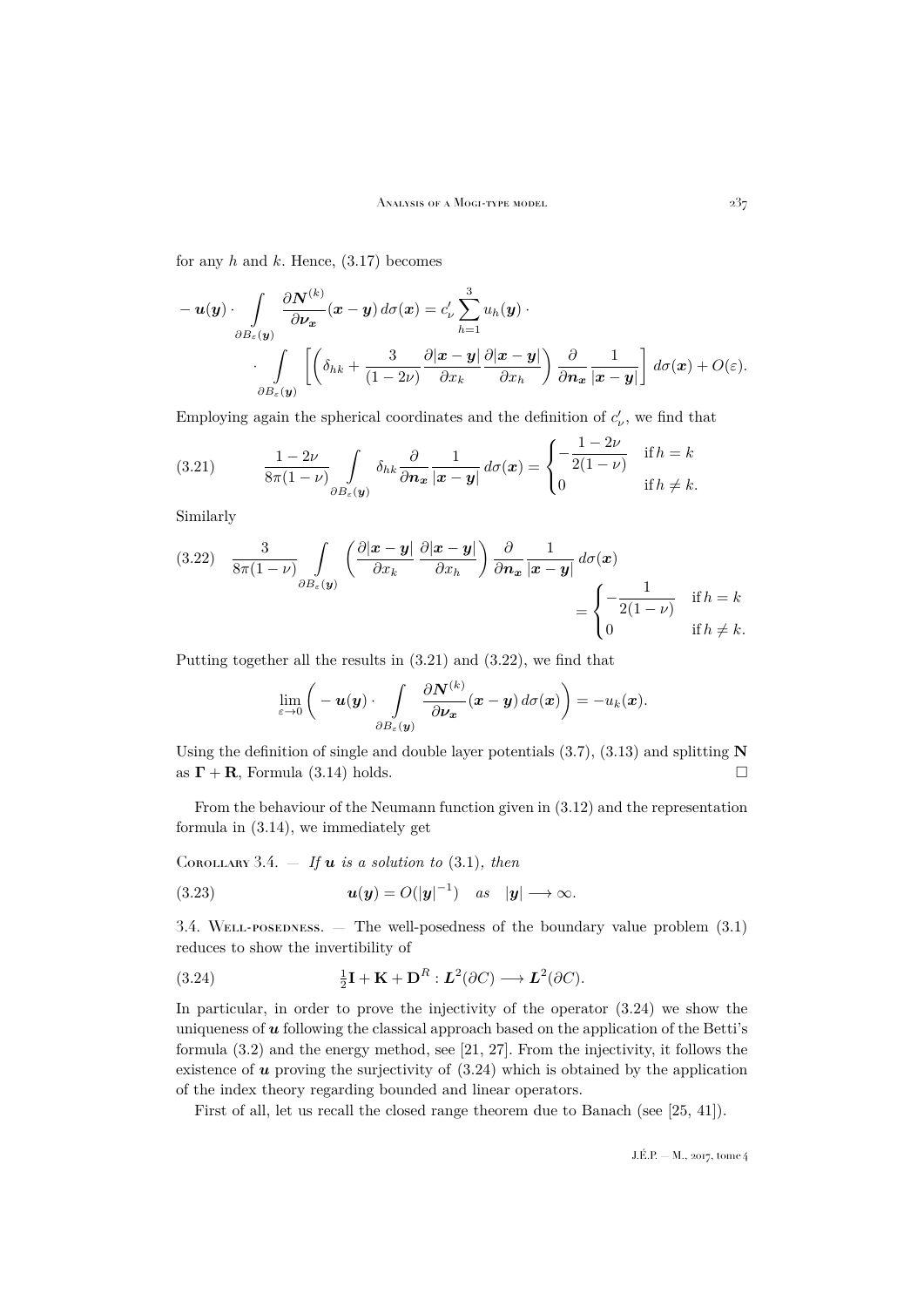<span id="page-16-0"></span>Theorem 3.5. — *Let* X *and* Y *be Banach spaces, and* T *a bounded linear operator defined in* X *into* Y *. Then the following propositions are all equivalent:*

- *a.* Im(T) *is closed in* Y; *b.* Im(T<sup>\*</sup>) *is closed in*  $X^*$ ;
- *c.* Im(T) = (Ker(T<sup>\*</sup>))<sup> $\perp$ </sup>; *d.* Im(T<sup>\*</sup>) = (Ker(T))<sup> $\perp$ </sup>.

Through this theorem we can prove

<span id="page-16-1"></span>LEMMA 3.6.  $-$  The operator  $\frac{1}{2}\mathbf{I} + \mathbf{K} : L^2(\partial C) \to L^2(\partial C)$  is invertible with bounded *inverse.*

*Proof*. — The assertion of this lemma is based on the invertibility of the operator  $\frac{1}{2}\mathbf{I} + \mathbf{K}^*$  studied in [\[15\]](#page-31-15); it is known that

$$
\frac{1}{2}\mathbf{I} + \mathbf{K}^* : \mathbf{L}^2(\partial C) \longrightarrow \mathbf{L}^2(\partial C)
$$

is a bounded linear operator, injective and with dense and closed range. Therefore, from Theorem [3.5](#page-16-0) we have

$$
\text{Ker}\left(\frac{1}{2}\mathbf{I} + \mathbf{K}\right) = \{0\}, \qquad \text{Im}\left(\frac{1}{2}\mathbf{I} + \mathbf{K}\right)^\perp = \{0\}
$$

and Im(1/2**I** + **K**) is closed. Then, it follows that the operator  $\frac{1}{2}$ **I** + **K** :  $L^2(\partial C)$   $\rightarrow$  $L^2(\partial C)$  is bijective and the assertion follows exploiting the bounded inverse theorem.  $\Box$ 

Since  $\mathbf{D}^R$  has a continuous kernel we prove its compactness adapting the arguments contained in [\[26\]](#page-32-22).

<span id="page-16-2"></span>LEMMA 3.7.  $-$  *The operator*  $\mathbf{D}^R : L^2(\partial C) \to L^2(\partial C)$  *is compact.* 

*Proof*. — For the sake of simplicity, we call

$$
\mathbf{H}(\boldsymbol{x},\boldsymbol{y}):=\frac{\partial \mathbf{R}}{\partial \boldsymbol{\nu}}(\boldsymbol{x},\boldsymbol{y}),\quad \boldsymbol{x},\boldsymbol{y}\in\partial C
$$

and we denote by  $\boldsymbol{H}^{(k)}$ ,  $k = 1, 2, 3$ , the column vectors of the matrix **H**.

Let S be a bounded set such that  $S \subset L^2(\partial C)$ , that is,  $\|\varphi\|_{L^2(\partial C)} \leqslant K$ , for any  $\varphi \in S$ . Then, applying Cauchy-Schwarz inequality

$$
|(\boldsymbol{D}^R\boldsymbol{\varphi}(\boldsymbol{y}))_k|^2 \leqslant \|\boldsymbol{H}^{(k)}(\cdot,\boldsymbol{y})\|_{\boldsymbol{L}^2(\partial C)}^2\|\boldsymbol{\varphi}\|_{\boldsymbol{L}^2(\partial C)}^2 \leqslant K|\partial C|\max_{\boldsymbol{x},\boldsymbol{y}\in\partial C}|\boldsymbol{H}^{(k)}|,
$$

with  $k = 1, 2, 3$ , for all  $y \in \partial C$  and  $\varphi \in S$ . Hence  $|D^R(\varphi)| \leqslant K'$ , with  $K' > 0$ , which implies that  $D^R(S)$  is bounded. Moreover, for all  $\varepsilon > 0$  there exist  $\varphi, \varphi' \in S$  and  $\delta > 0$  such that if  $\|\varphi(\bm{y}) - \varphi'(\bm{y})\|_{\bm{L}^2(\partial C)} < \delta$  then, applying again the Cauchy-Schwarz inequality

$$
|{\boldsymbol D}^R({\boldsymbol \varphi}-{\boldsymbol \varphi}')({\boldsymbol y})|<\varepsilon.
$$

Thus  $\mathbf{D}^R(\mathbf{S}) \subset \mathbf{C}(\partial C)$ , where  $\mathbf{C}(\partial C)$  indicates the space of continuous function on  $\partial C$ . Since each component of the matrix **H** is uniformly continuous on the compact set  $\partial C \times \partial C$ , for every  $\varepsilon > 0$  there exists  $\delta > 0$  such that

$$
|\boldsymbol H^{(k)}(\boldsymbol z, \boldsymbol x) - \boldsymbol H^{(k)}(\boldsymbol z, \boldsymbol y)| \leqslant \frac{\varepsilon}{\sqrt{3}K |\partial C|^{1/2}},
$$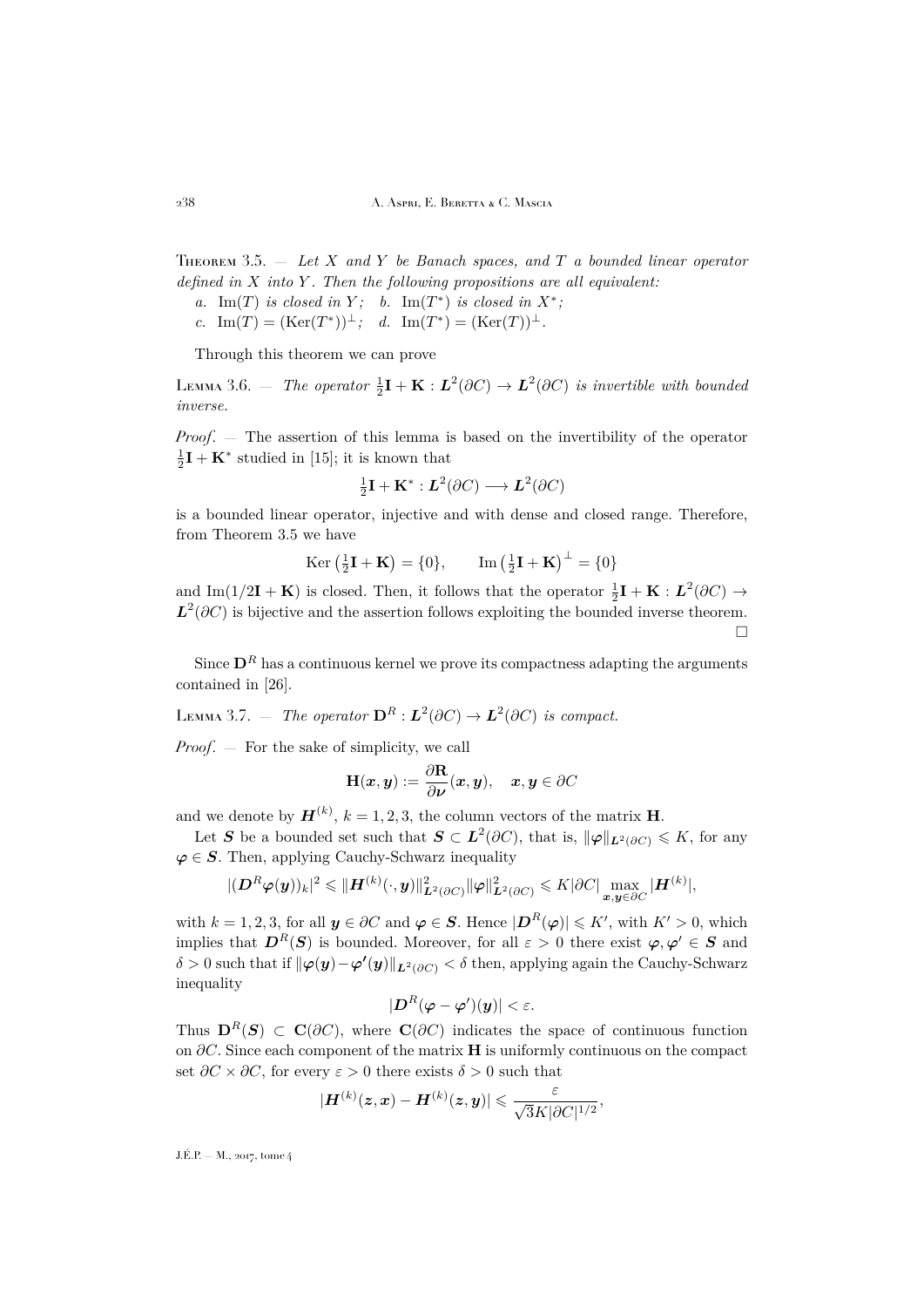for all  $x, y, z \in \partial C$  with  $|x - y| < \delta$ . Since

$$
\begin{aligned} |(\boldsymbol{D}^R\boldsymbol{\varphi})_k(\boldsymbol{x})-(\boldsymbol{D}^R\boldsymbol{\varphi})_k(\boldsymbol{y})|\leqslant&\int\limits_{\partial C}|{\boldsymbol{H}}^{(k)}(\boldsymbol{z},\boldsymbol{x})-{\boldsymbol{H}}^{(k)}(\boldsymbol{z},\boldsymbol{y})||\boldsymbol{\varphi}(\boldsymbol{z})|\,d\sigma(\boldsymbol{z})\\ \leqslant&\|{\boldsymbol{H}}^{(k)}(\cdot,\boldsymbol{x})-{\boldsymbol{H}}^{(k)}(\cdot,\boldsymbol{y})\|_{\boldsymbol{L}^2(\partial C)}\|\boldsymbol{\varphi}\|_{\boldsymbol{L}^2(\partial C)}\leqslant\frac{\varepsilon}{\sqrt{3}}, \end{aligned}
$$

for  $k = 1, 2, 3$ , hence

$$
|(\boldsymbol{D}^R\boldsymbol{\varphi})(\boldsymbol{x})-(\boldsymbol{D}^R\boldsymbol{\varphi})(\boldsymbol{y})|\leqslant \varepsilon,
$$

for all  $x, y \in \partial C$  and  $\varphi \in S$ , that is,  $\mathbf{D}^R(S)$  is equicontinuous. The assertion follows from Ascoli-Arzelà Theorem and noticing that  $\mathbf{C}(\partial C)$  is dense in  $\mathbf{L}^2(\partial C)$ .

We now prove

<span id="page-17-2"></span>Theorem 3.8 (uniqueness). — *The boundary value problem* [\(3.1\)](#page-8-0) *admits a unique solution.*

*Proof.*  $-$  Let  $\mathbf{u}^1$  and  $\mathbf{u}^2$  be solutions to [\(3.1\)](#page-8-0). Then the difference  $\mathbf{v} := \mathbf{u}^1 - \mathbf{u}^2$  solves the homogeneous version of [\(3.1\)](#page-8-0), that is,

(3.25) 
$$
\operatorname{div}(\mathbb{C}\widehat{\nabla}\boldsymbol{v}) = \mathbf{0} \quad \text{in } \mathbb{R}^3_- \setminus C
$$

with homogeneous boundary conditions

(3.26) 
$$
\frac{\partial v}{\partial \nu} = 0 \text{ on } \partial C, \quad \frac{\partial v}{\partial \nu} = 0 \text{ on } \mathbb{R}^2
$$

$$
v = O(|x|^{-1}) \quad \nabla v = o(|x|^{-1}) \quad |x| \to \infty,
$$

where we make use of the decay condition at infinity comes from Corollary [3.4.](#page-15-3) Ap-plying Betti's formula [\(3.2\)](#page-8-1) to  $\mathbf{v}$  in  $\Omega_r = (\mathbb{R}^3_-\cap B_r(\mathbf{0})) \setminus C$ , we find

<span id="page-17-1"></span><span id="page-17-0"></span>
$$
\int\limits_{\partial\Omega_r} \boldsymbol{v} \cdot \frac{\partial \boldsymbol{v}}{\partial \boldsymbol{\nu}} d\sigma(\boldsymbol{x}) = \int\limits_{\Omega_r} Q(\boldsymbol{v}, \boldsymbol{v}) d\boldsymbol{x},
$$

where Q is the quadratic form  $Q(v, v) = \lambda (\text{div } v)^2 + 2\mu |\nabla v|^2$ . From the behaviour of  $v$  and the boundary conditions  $(3.26)$ , we estimate the previous integral defined on the surface of  $\Omega_r$ ; contributions over the surface of the cavity and the intersection of the hemisphere with the half-space are null by means of  $(3.26)$ , whereas on the spherical cap

$$
\left|\int_{\partial B_r^b(\mathbf{0})} \boldsymbol{v} \cdot \frac{\partial \boldsymbol{v}}{\partial \boldsymbol{\nu}} d\sigma(\boldsymbol{x})\right| \leq \int_{\partial B_r^b(\mathbf{0})} |\boldsymbol{v}|\left|\frac{\partial \boldsymbol{v}}{\partial \boldsymbol{\nu}}\right| d\sigma(\boldsymbol{x}) \leqslant \frac{C}{r} \int_{\partial B_r^b(\mathbf{0})} \left|\frac{\partial \boldsymbol{v}}{\partial \boldsymbol{\nu}}\right| d\sigma(\boldsymbol{x}).
$$

As already done in [\(3.16\)](#page-13-0) to obtain the representation formula, this integral can be evaluated by spherical coordinates; in particular, it tends to zero when  $r \to +\infty$ . Therefore

$$
\int\limits_{\mathbb{R}^3_-\setminus C}\left\{\lambda(\text{div } \boldsymbol{v})^2+2\mu|\widehat{\nabla} \boldsymbol{v}|^2\right\}d\boldsymbol{x}=0.
$$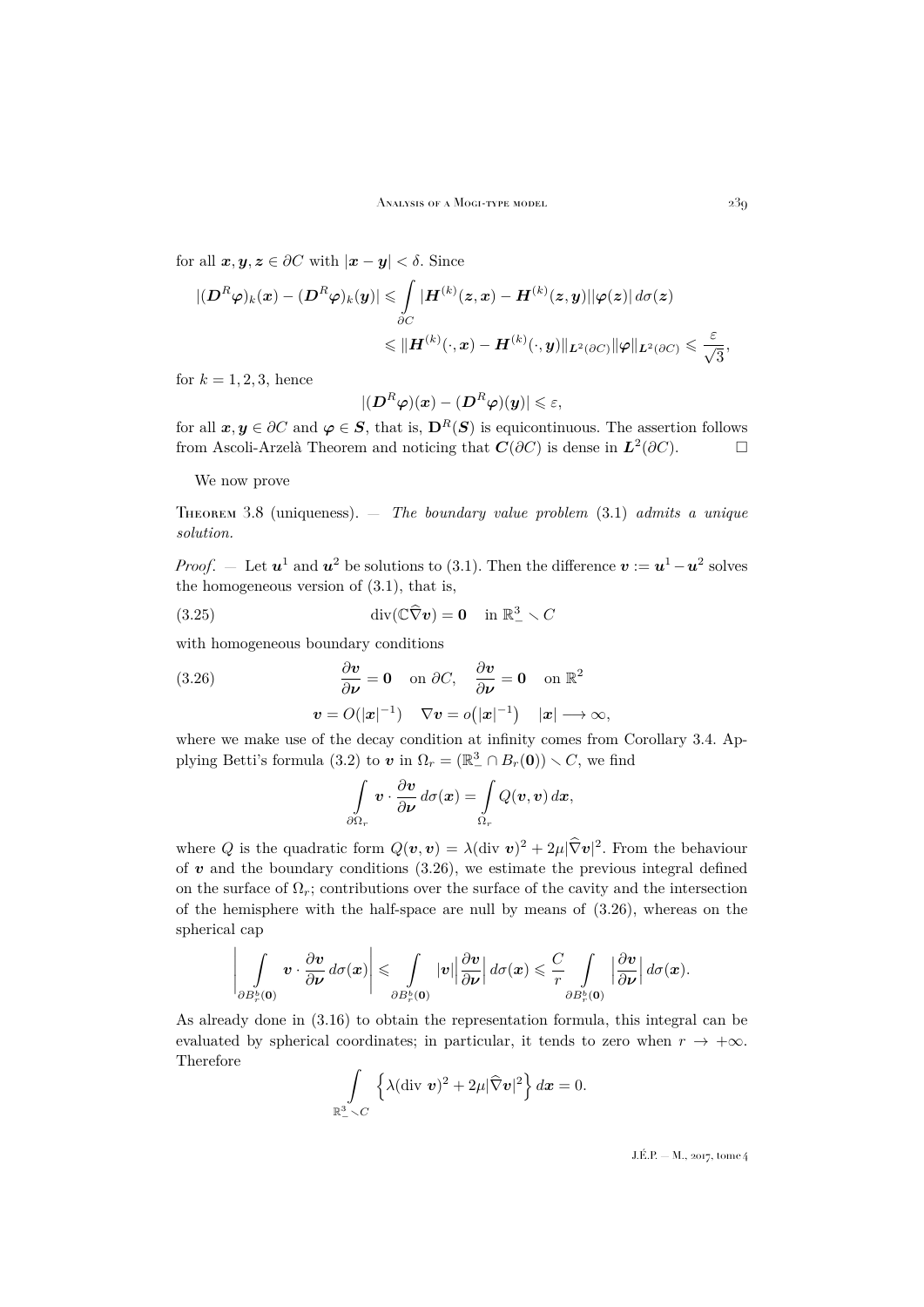Since the quadratic form is positive definite for the parameters range  $3\lambda + 2\mu > 0$  and  $\mu > 0$ , we have that

<span id="page-18-0"></span>(3.27) 
$$
\widehat{\nabla} \mathbf{v} = \mathbf{0} \text{ and } \operatorname{div} \mathbf{v} = 0 \text{ in } \mathbb{R}^3 \setminus C.
$$

It follows that the rigid displacements  $v = a + \mathbf{A}x$ , with  $a \in \mathbb{R}^3$  and **A** belonging to the space of the anti-symmetric matrices (see  $[4, 12]$  $[4, 12]$  $[4, 12]$ ), could be the only nonzero solutions which satisfy  $(3.25)$ , the boundary conditions in  $(3.26)$  and  $(3.27)$ . However, in this case they are excluded thanks to the behaviour of the function  $v$  at infinity. Hence, we obtain that  $\mathbf{v} = \mathbf{0}$ , that is,  $\mathbf{u}^1 = \mathbf{u}^2$  in  $\mathbb{R}^3_- \setminus C$ .

The uniqueness result for problem [\(3.1\)](#page-8-0) ensures the injectivity of the operator [\(3.24\)](#page-15-2). In order to prove the surjectivity of the operator [\(3.24\)](#page-15-2) we recall, for the reader's convenience, the definition of the index of an operator (see [\[1,](#page-31-17) [25\]](#page-32-20)).

DEFINITION 3.1. — Given a bounded operator  $T : X \to Y$  between two Banach spaces, the index of the operator  $T$  is the extended real number defined as

 $i(T) = \dim(\text{Ker}(T)) - \dim(Y/\text{Im}(T)),$ 

where dim(Ker(T)) is called the *nullity* and  $\dim(Y/\mathrm{Im}(T))$  the *defect* of T. In particular, when the nullity and the defect are both finite the operator  $T$  is said to be *Fredholm*.

We recall also an important theorem regarding the index of a bounded linear operator perturbed with a compact operator (see [\[1\]](#page-31-17)).

<span id="page-18-1"></span>THEOREM 3.9.  $-$  *Let*  $T : X \rightarrow Y$  *be a Fredholm bounded linear operator and*  $K: X \to Y$  *a compact operator between two Banach spaces. Then*  $T + K$  *is Fredholm with index*  $i(T + K) = i(T)$ .

Now all the ingredients are supplied in order to prove the surjectivity of the operator.

<span id="page-18-2"></span>THEOREM 3.10. — *The operator*  $\frac{1}{2}\mathbf{I} + \mathbf{K} + \mathbf{D}^R$  *is onto in*  $\mathbf{L}^2(\partial C)$ *.* 

*Proof.* – From Lemma [3.6](#page-16-1) we have that the operator  $\frac{1}{2}\mathbf{I} + \mathbf{K} : L^2(\partial C) \to L^2(\partial C)$  is Fredholm with index  $i\left(\frac{1}{2}\mathbf{I} + \mathbf{K}\right) = 0$ , because both the nullity and the defect of this operator are null. Moreover, since the operator  $\mathbf{D}^R$  is compact from Lemma [3.7,](#page-16-2) it follows by means of Theorem [3.9](#page-18-1) that

$$
i\left(\frac{1}{2}\mathbf{I} + \mathbf{K} + \mathbf{D}^R\right) = 0.
$$

Hence

$$
\dim\left(\mathrm{Ker}\left(\tfrac{1}{2}\mathbf{I} + \mathbf{K} + \mathbf{D}^R\right)\right) = \dim\left(\mathbf{L}^2(\partial C)/\mathrm{Im}\left(\tfrac{1}{2}\mathbf{I} + \mathbf{K} + \mathbf{D}^R\right)\right).
$$

Since the operator  $\frac{1}{2}\mathbf{I} + \mathbf{K} + \mathbf{D}^R$  is injective it shows that  $\dim(\text{Ker}(\frac{1}{2}\mathbf{I} + \mathbf{K} + \mathbf{D}^R)) = 0$ . Finally,  $\dim(\mathbf{L}^2(\partial C)/\operatorname{Im}(\frac{1}{2}\mathbf{I} + \mathbf{K} + \mathbf{D}^R)) = 0$ , that is,  $\operatorname{Im}(\frac{1}{2}\mathbf{I} + \mathbf{K} + \mathbf{D}^R) = \mathbf{L}^2(\partial C)$ .  $\Box$ 

Summing up, it follows: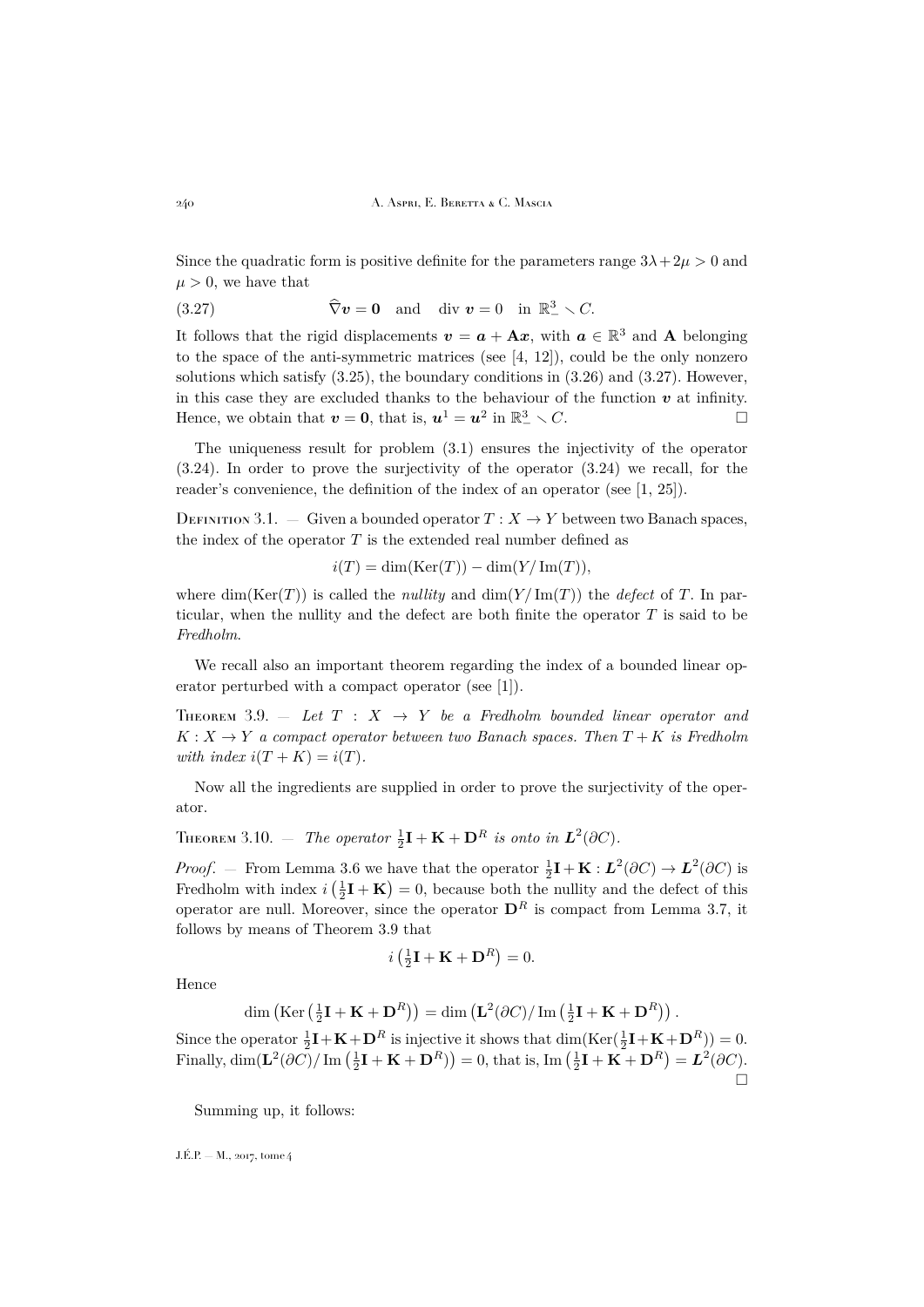Corollary 3.11. — *There exists a unique solution to* [\(3.1\)](#page-8-0)*.*

*Proof*. — Uniqueness follows from Theorem [3.8](#page-17-2) and the existence from Theorem [3.10.](#page-18-2)  $\Box$ 

## 4. Rigorous derivation of the asymptotic expansion

<span id="page-19-0"></span>In this section, with the integral representation formula [\(3.14\)](#page-11-1) at hand, we consider the hypothesis that the cavity  $C$  is small compared to the distance from the boundary of the half-space. The aim is to derive an asymptotic expansion of the solution  $u$ .

In particular, let us take the cavity, that from now on we denote by  $C_{\varepsilon}$  to highlight the dependence on  $\varepsilon$ , as

$$
C_{\varepsilon} = \boldsymbol{z} + \varepsilon \boldsymbol{\Omega},
$$

where  $\Omega$  is a bounded Lipschitz domain containing the origin. At the same time, we write the solution of the boundary value problem  $(3.1)$  as  $u_{\varepsilon}$ . From  $(3.14)$ , recalling that  $N = \Gamma + R$ , we have

<span id="page-19-4"></span>(4.1) 
$$
u_{\varepsilon}^{k}(\mathbf{y}) = p \int_{\partial C_{\varepsilon}} N^{(k)}(\mathbf{x}, \mathbf{y}) \cdot n(\mathbf{x}) d\sigma(\mathbf{x}) - \int_{\partial C_{\varepsilon}} \frac{\partial N^{(k)}}{\partial \mathbf{v}}(\mathbf{x}, \mathbf{y}) \cdot \mathbf{f}(\mathbf{x}) d\sigma(\mathbf{x})
$$

$$
:= I_{1}^{(k)}(\mathbf{y}) + I_{2}^{(k)}(\mathbf{y}), \quad \mathbf{y} \in \mathbb{R}^{2},
$$

for  $k = 1, 2, 3$ , where  $u_{\varepsilon}^k$  indicates the k-th component of the displacement vector and  $f = f_{\varepsilon}$  is the solution of [\(3.15\)](#page-11-4), that is,

<span id="page-19-3"></span>(4.2) 
$$
\left(\frac{1}{2}\mathbf{I} + \mathbf{K}_{\varepsilon} + \mathbf{D}_{\varepsilon}^{R}\right)\boldsymbol{f}_{\varepsilon}(\boldsymbol{x}) = p\left(\mathbf{S}_{\varepsilon}^{\Gamma}(\boldsymbol{n})(\boldsymbol{x}) + \mathbf{S}_{\varepsilon}^{R}(\boldsymbol{n})(\boldsymbol{x})\right), \quad \boldsymbol{x} \in \partial C_{\varepsilon},
$$

where we add the dependence on  $\varepsilon$  to all the layer potentials to distinguish them, in the sequel, from the layer potential defined over a domain independent of  $\varepsilon$ . In what follows, with I we indicate the fourth-order symmetric tensor such that  $\mathbb{I}$ **A** = **A** and for any fixed value of  $\varepsilon > 0$ , given  $\mathbf{h} : \partial C_{\varepsilon} \to \mathbb{R}^3$ , we introduce the function  $\widehat{h}: \partial\Omega \to \mathbb{R}^3$  defined by

$$
h(\zeta) := h(z + \varepsilon \zeta), \quad \zeta \in \partial \Omega.
$$

Moreover, we consider the functions  $\theta^{qr}$ , for  $q, r = 1, 2, 3$ , solutions to

<span id="page-19-1"></span>(4.3) 
$$
\operatorname{div}(\mathbb{C}\widehat{\nabla}\theta^{qr})=0 \quad \text{in } \mathbb{R}^3 \setminus \Omega, \qquad \frac{\partial \theta^{qr}}{\partial \nu}=-\frac{1}{3\lambda+2\mu}\mathbb{C}n \quad \text{on } \partial\Omega,
$$

with the decay conditions at infinity

<span id="page-19-2"></span>(4.4) 
$$
|\boldsymbol{\theta}^{qr}| = O(|\boldsymbol{x}|^{-1}), \qquad |\nabla \boldsymbol{\theta}^{qr}| = O(|\boldsymbol{x}|^{-2}), \quad \text{as } |\boldsymbol{x}| \longrightarrow \infty,
$$

where the condition  $\partial \theta^{qr} / \partial \nu$  has to be read as

$$
\Big(\frac{\partial \theta^{qr}}{\partial \nu}\Big)_i = -\frac{1}{3\lambda + 2\mu} C_{ijqr} n_j.
$$

We now state our main result.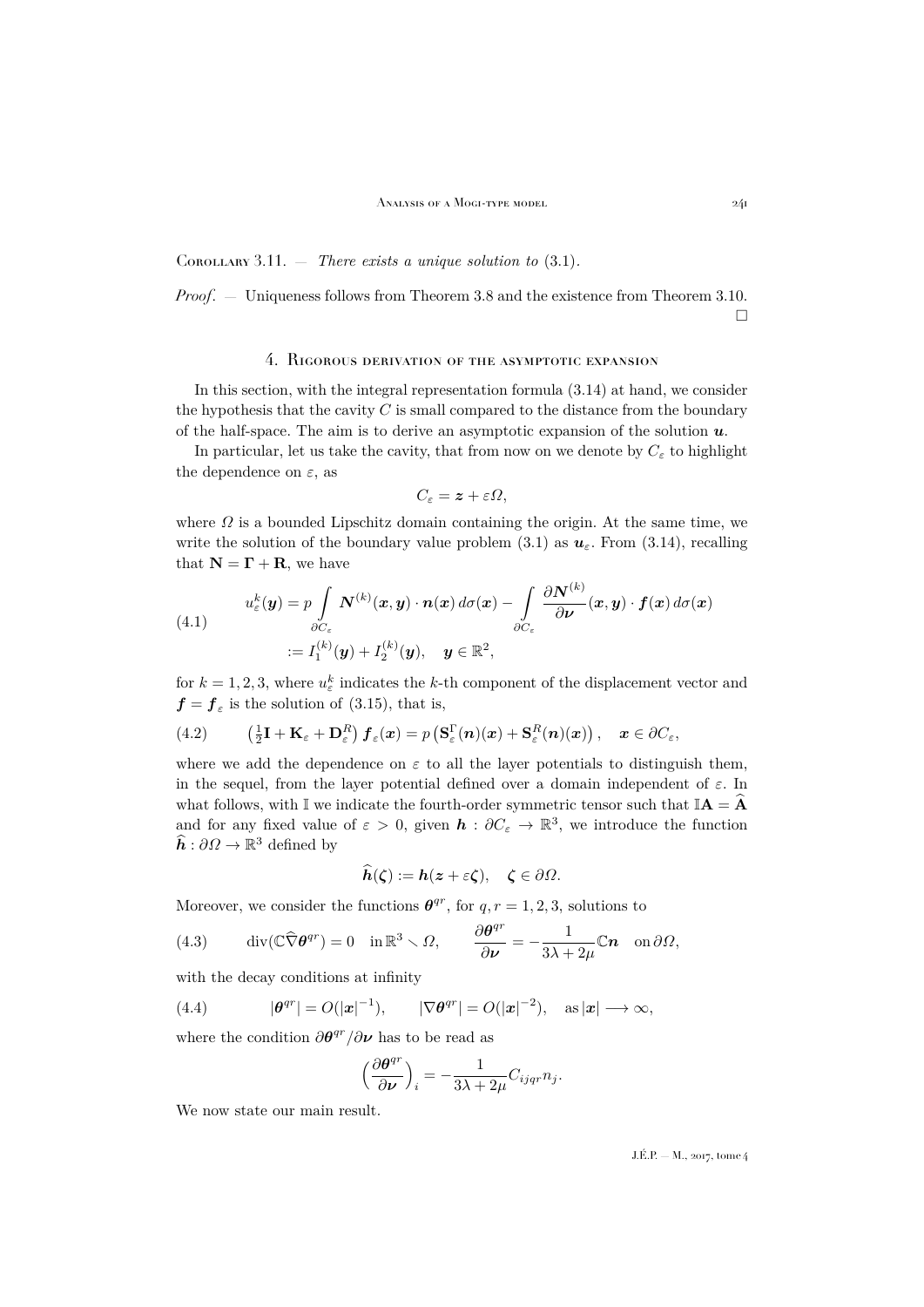<span id="page-20-0"></span>THEOREM 4.1 (asymptotic expansion). — *There exists*  $\varepsilon_0 > 0$  *such that for all*  $\varepsilon \in$  $(0, \varepsilon_0)$  the following expansion holds at any  $y \in \mathbb{R}^2$ .

<span id="page-20-4"></span>(4.5) 
$$
u_{\varepsilon}^{k}(\boldsymbol{y}) = \varepsilon^{3} |\Omega| p \widehat{\nabla}_{\boldsymbol{z}} \boldsymbol{N}^{(k)}(\boldsymbol{z}, \boldsymbol{y}) : \mathbb{M} \mathbf{I} + O(\varepsilon^{4}),
$$

*for*  $k = 1, 2, 3$ , where  $O(\varepsilon^4)$  denotes a quantity bounded by  $C\varepsilon^4$  for some uniform *constant*  $C > 0$ *, and*  $M$  *is the fourth-order elastic moment tensor defined by* 

<span id="page-20-5"></span>(4.6) 
$$
\mathbb{M} := \mathbb{I} + \frac{1}{|\Omega|} \int_{\partial \Omega} \mathbb{C}(\boldsymbol{\theta}^{qr}(\boldsymbol{\zeta}) \otimes \boldsymbol{n}(\boldsymbol{\zeta})) d\sigma(\boldsymbol{\zeta}),
$$

*where*  $\theta^{qr}$ *, for*  $q, r = 1, 2, 3$ *, solve the problem in* [\(4.3\)](#page-19-1) *and* [\(4.4\)](#page-19-2)*.* 

Before proving the theorem on the asymptotic expansion of  $u_{\varepsilon}$ , we need to present some results.

<span id="page-20-3"></span>LEMMA 4.2. — *The integral equation* [\(4.2\)](#page-19-3)*, when*  $\mathbf{x} = \mathbf{z} + \varepsilon \boldsymbol{\zeta}$ *, with*  $\boldsymbol{\zeta} \in \partial \Omega$ *, is such that*

(4.7) 
$$
\left(\frac{1}{2}\mathbf{I} + \mathbf{K} + \varepsilon^2 \mathbf{\Lambda}_{\Omega,\varepsilon}\right)\hat{\boldsymbol{f}}(\boldsymbol{\zeta}) = \varepsilon p \mathbf{S}^{\Gamma}(\boldsymbol{n})(\boldsymbol{\zeta}) + O(\varepsilon^2),
$$

*where*

<span id="page-20-1"></span>
$$
\boldsymbol{\Lambda}_{\varOmega,\varepsilon}\widehat{\boldsymbol{f}}(\boldsymbol{\eta}) := \int\limits_{\partial\varOmega}\frac{\partial \mathbf{R}}{\partial\boldsymbol{\nu}(\boldsymbol{\eta})}(\boldsymbol{z}+\varepsilon\boldsymbol{\eta},\boldsymbol{z}+\varepsilon\boldsymbol{\zeta})\widehat{\boldsymbol{f}}(\boldsymbol{\eta})\,d\sigma(\boldsymbol{\eta})
$$

*is uniformly bounded in*  $\varepsilon$ *. Moreover, when*  $\varepsilon$  *is sufficiently small, we have* 

$$
\widehat{f}(\zeta) = \varepsilon p \left(\frac{1}{2}\mathbf{I} + \mathbf{K}\right)^{-1} \mathbf{S}^{\Gamma}(n)(\zeta) + O(\varepsilon^2), \quad \zeta \in \partial \Omega.
$$

*Proof.* — At the point  $z + \varepsilon \zeta$ , where  $\zeta \in \partial \Omega$ , we obtain

$$
\mathbf{D}_{\varepsilon}^{R} f(z+\varepsilon\zeta) = \int_{\partial C_{\varepsilon}} \frac{\partial \mathbf{R}}{\partial \nu(t)}(t, z+\varepsilon\zeta) f(t) d\sigma(t) \n= \varepsilon^{2} \int_{\partial \Omega} \frac{\partial \mathbf{R}}{\partial \nu(\eta)}(z+\varepsilon\eta, z+\varepsilon\zeta) \widehat{f}(\eta) d\sigma(\eta).
$$

Therefore, recalling that the kernel  $\frac{\partial \mathbf{R}}{\partial \nu}(\eta)$  is continuous, we get

(4.8) 
$$
\mathbf{D}_{\varepsilon}^{R} = \varepsilon^{2} \mathbf{\Lambda}_{\Omega, \varepsilon}
$$

where  $\|\mathbf{\Lambda}_{\Omega,\varepsilon}\| \leqslant C'$ , with  $C'$  independent of  $\varepsilon$ . For the integral

<span id="page-20-2"></span>
$$
\mathbf{K}_{\varepsilon} \mathbf{f}(\mathbf{z} + \varepsilon \boldsymbol{\zeta}) = \text{p.v.} \int_{\partial C_{\varepsilon}} \frac{\partial \mathbf{\Gamma}}{\partial \mathbf{\nu}(t)} (\mathbf{t} - \mathbf{z} - \varepsilon \boldsymbol{\zeta}) \mathbf{f}(\mathbf{t}) d\sigma(\mathbf{t})
$$

we use the explicit expression of the conormal derivative of the fundamental solution of the Lamé operator given in [\(3.18\)](#page-14-1). In particular, since [\(3.18\)](#page-14-1) is a homogeneous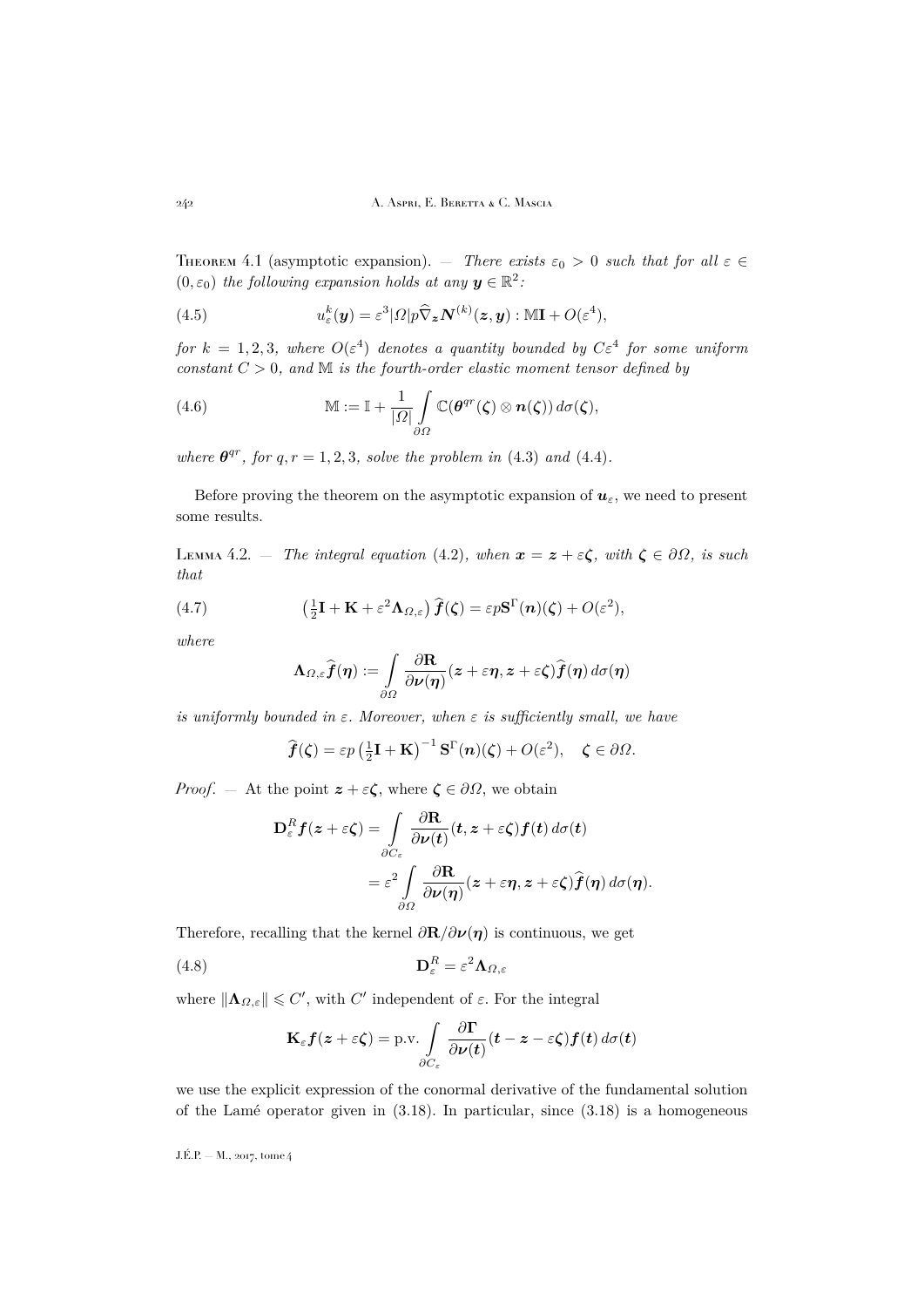function of degree  $-2$ , with the substitution  $t = z + \varepsilon \eta$ , we find

$$
\left(\frac{\partial \Gamma^{(k)}}{\partial \nu}\right)_h (\varepsilon(\eta - \zeta))
$$
\n
$$
= -\frac{1}{4\pi\varepsilon^2} \left\{ \left[ \frac{1 - 2\nu}{2(1 - \nu)} \delta_{hk} + \frac{3}{2(1 - \nu)} \frac{\eta_k - \zeta_k}{|\eta - \zeta|} \frac{\eta_h - \zeta_h}{|\eta - \zeta|} \right] \frac{\partial}{\partial n(\eta)} \frac{1}{|\eta - \zeta|} + \frac{1 - 2\nu}{2(1 - \nu)} n_h(\eta) \frac{\eta_k - \zeta_k}{|\eta - \zeta|^3} - \frac{1 - 2\nu}{2(1 - \nu)} n_k(\eta) \frac{\eta_h - \zeta_h}{|\eta - \zeta|^3} \right\}
$$
\n
$$
= \frac{1}{\varepsilon^2} \left( \frac{\partial \Gamma^{(k)}}{\partial \nu} \right)_h (\eta - \zeta),
$$

for  $h, k = 1, 2, 3$ . Therefore, we immediately obtain that

<span id="page-21-0"></span>(4.9) 
$$
\mathbf{K}_{\varepsilon} \mathbf{f}(\mathbf{z} + \varepsilon \zeta) = \text{p.v.} \int_{\partial \Omega} \frac{\partial \mathbf{\Gamma}}{\partial \nu(\eta)} (\eta - \zeta) \widehat{\mathbf{f}}(\eta) d\sigma(\eta) = \mathbf{K} \widehat{\mathbf{f}}(\zeta).
$$

Evaluating the other integrals in [\(4.2\)](#page-19-3) we obtain

$$
\mathbf{S}_{\varepsilon}^{\Gamma}(n)(z+\varepsilon\zeta)=\int_{\partial C_{\varepsilon}}\Gamma(t-z-\varepsilon\zeta)n(t)\,d\sigma(t),
$$

hence, choosing  $t = z + \varepsilon \eta$ , with  $\eta \in \partial \Omega$ , we find

<span id="page-21-1"></span>(4.10) 
$$
\mathbf{S}_{\varepsilon}^{\Gamma}(\boldsymbol{n})(\boldsymbol{z}+\varepsilon\boldsymbol{\zeta})=\varepsilon^{2}\int_{\partial\Omega}\Gamma(\varepsilon(\boldsymbol{\eta}-\boldsymbol{\zeta}))\boldsymbol{n}(\boldsymbol{\eta})\,d\sigma(\boldsymbol{\eta})=\varepsilon\mathbf{S}^{\Gamma}(\boldsymbol{n})(\boldsymbol{\zeta}),
$$

where the last equality follows noticing that the fundamental solution is homogeneous of degree −1. In a similar way

$$
\mathbf{S}_{\varepsilon}^{R}(n)(z+\varepsilon\zeta)=\int_{\partial C_{\varepsilon}}\mathbf{R}(t,z+\varepsilon\zeta)n(t)\,d\sigma(t),
$$

hence, taking again  $t = z + \varepsilon \eta$ , we find

<span id="page-21-2"></span>
$$
\mathbf{S}_{\varepsilon}^{R}(\boldsymbol{n})(\boldsymbol{z}+\varepsilon\boldsymbol{\zeta})=\varepsilon^{2}\int_{\partial\Omega}\mathbf{R}(\boldsymbol{z}+\varepsilon\boldsymbol{\eta},\boldsymbol{z}+\varepsilon\boldsymbol{\zeta})\boldsymbol{n}(\boldsymbol{\eta})\,d\sigma(\boldsymbol{\eta})
$$

and since R is regular it follows that

(4.11) 
$$
\mathbf{S}_{\varepsilon}^{R}(n)(\mathbf{z}+\varepsilon\boldsymbol{\zeta})=O(\varepsilon^{2}).
$$

Relation  $(4.7)$  follows putting together the result in  $(4.8)$ ,  $(4.9)$ ,  $(4.10)$  and  $(4.11)$ .

To conclude, from [\(4.7\)](#page-20-1) we have

$$
\left(\frac{1}{2}\mathbf{I} + \mathbf{K}\right) \left(\mathbf{I} + \varepsilon^2 \left(\frac{1}{2}\mathbf{I} + \mathbf{K}\right)^{-1} \mathbf{\Lambda}_{\varepsilon,\Omega}\right) \widehat{\boldsymbol{f}} = \varepsilon p \mathbf{S}^{\Gamma}(\boldsymbol{n}) + O(\varepsilon^2) \text{ on } \partial \Omega.
$$

From Lemma [3.6](#page-16-1) and the continuous property of  $\Lambda_{\varepsilon,\Omega}$  described before, we have

$$
\left\| \left( \frac{1}{2} \mathbf{I} + \mathbf{K} \right)^{-1} \mathbf{\Lambda}_{\varepsilon, \Omega} \right\| \leqslant C,
$$

where  $C > 0$  is independent of  $\varepsilon$ . On the other hand, choosing  $\varepsilon_0^2 = 1/2C$ , it follows that, for all  $\varepsilon \in (0, \varepsilon_0)$ ,

$$
\mathbf{I} + \varepsilon^2 \left(\frac{1}{2}\mathbf{I} + \mathbf{K}\right)^{-1} \mathbf{\Lambda}_{\varepsilon, \Omega}
$$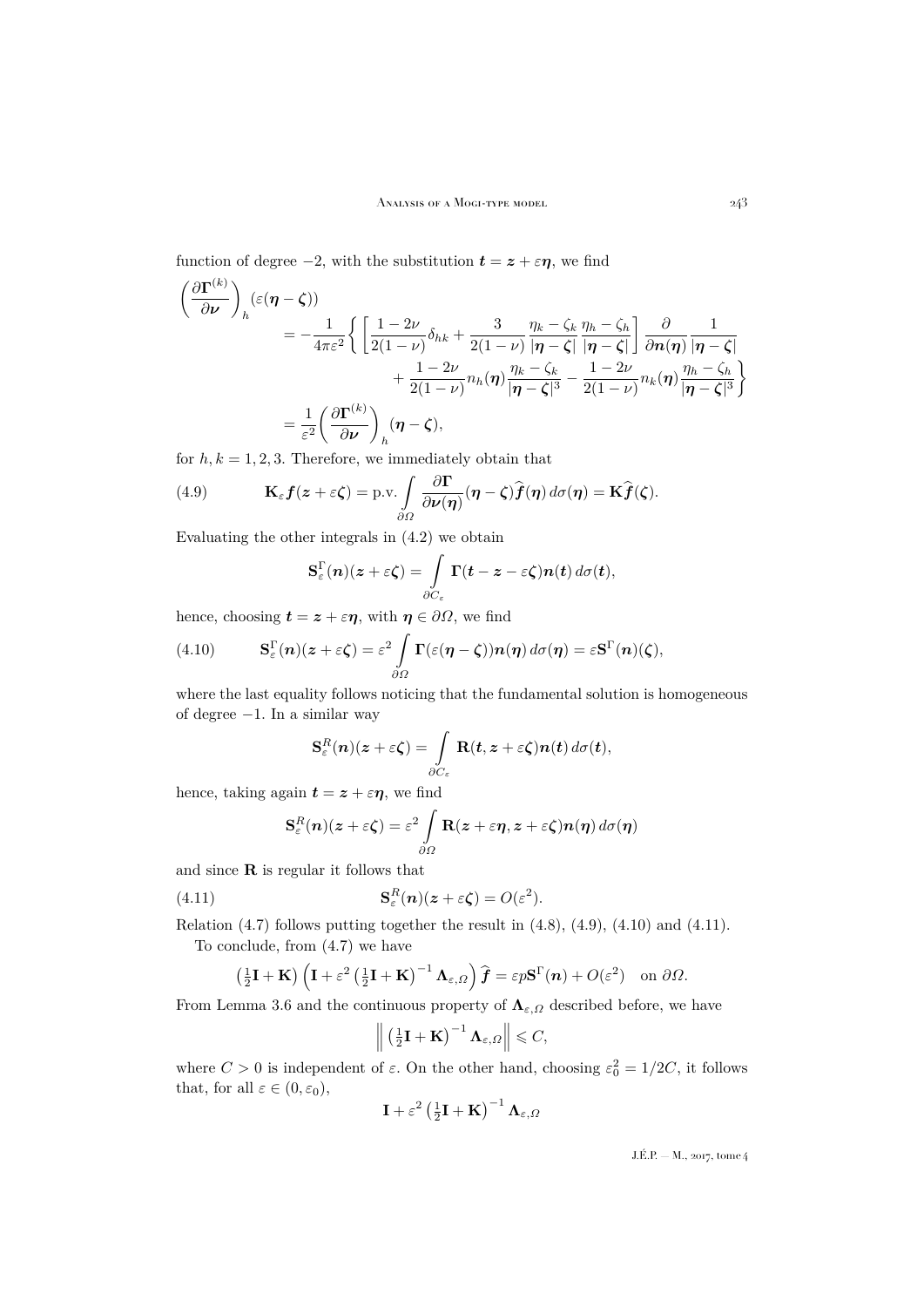244 A. Aspri, E. Beretta & C. Mascia

is invertible and

$$
\left(\mathbf{I} + \varepsilon^2 \left(\frac{1}{2}\mathbf{I} + \mathbf{K}\right)^{-1} \mathbf{\Lambda}_{\varepsilon,\Omega}\right)^{-1} = \mathbf{I} + O(\varepsilon^2).
$$

Therefore

<span id="page-22-0"></span>
$$
\widehat{\boldsymbol{f}} = \varepsilon p \left(\frac{1}{2}\mathbf{I} + \mathbf{K}\right)^{-1} \mathbf{S}^{\Gamma}(\boldsymbol{n}) + O(\varepsilon^2) \text{ on } \partial \Omega,
$$

that is, the assertion.

For ease of reading, we define the function  $\mathbf{w} : \partial \Omega \to \partial \Omega$  as

(4.12) 
$$
\mathbf{w}(\zeta) := -\left(\frac{1}{2}\mathbf{I} + \mathbf{K}\right)^{-1} \mathbf{S}^{\Gamma}(\mathbf{n})(\zeta), \quad \zeta \in \partial \Omega.
$$

Taking the problem

<span id="page-22-1"></span>(4.13) 
$$
\operatorname{div}\left(\mathbb{C}\widehat{\nabla}\mathbf{v}\right) = 0 \quad \text{in } \mathbb{R}^3 \setminus \Omega, \qquad \frac{\partial \mathbf{v}}{\partial \mathbf{v}} = -\mathbf{n} \quad \text{on } \partial\Omega
$$

with decay conditions at infinity

<span id="page-22-2"></span>(4.14) 
$$
\mathbf{v} = O(|\mathbf{x}|^{-1}), \qquad |\nabla \mathbf{v}| = O(|\mathbf{x}|^{-2}) \quad \text{as } |\mathbf{x}| \longrightarrow +\infty,
$$

we show that  $w(x)$ , for  $x \in \partial\Omega$ , is the trace of v on the boundary of  $\Omega$ . The wellposedness of this problem is a classical result in the theory of linear elasticity so we remind the reader, for example, to [\[21,](#page-32-19) [23,](#page-32-14) [27\]](#page-32-17).

PROPOSITION 4.3. — *The function* w, defined in [\(4.12\)](#page-22-0), is such that  $w = v|_{x \in \partial \Omega}$ , *where*  $\boldsymbol{v}$  *is the solution to* [\(4.13\)](#page-22-1) *and* [\(4.14\)](#page-22-2)*.* 

*Proof.* — Applying the second Betti formula to the fundamental solution  $\Gamma$  and the function v into the domain  $B_r(\mathbf{0}) \setminus (\Omega \cup B_{\varepsilon}(\boldsymbol{x}))$ , with  $\varepsilon > 0$  and  $r > 0$  sufficiently large so that the domain contains the cavity  $\Omega$ , we obtain, as done in a similar way in the proof of the Theorem [3.3,](#page-11-2)

$$
\boldsymbol{v}(\boldsymbol{x}) = -\mathbf{S}^{\Gamma}\boldsymbol{n}(\boldsymbol{x}) - \mathbf{D}^{\Gamma}\boldsymbol{v}(\boldsymbol{x}), \quad \boldsymbol{x} \in \mathbb{R}^3 \smallsetminus \varOmega.
$$

Therefore, from the single and double layer potential properties for the elastostatic equations, we find

$$
\boldsymbol{v}(\boldsymbol{x}) = -\mathbf{S}^{\Gamma}\boldsymbol{n}(\boldsymbol{x}) - \left(-\frac{1}{2}\mathbf{I} + \mathbf{K}\right)\boldsymbol{v}(\boldsymbol{x}), \quad \boldsymbol{x} \in \partial\Omega,
$$

hence

$$
\boldsymbol{v}(\boldsymbol{x}) = -\left(\tfrac{1}{2}\mathbf{I} + \mathbf{K}\right)^{-1} \mathbf{S}^{\Gamma}(\boldsymbol{n})(\boldsymbol{x}), \quad \boldsymbol{x} \in \partial \varOmega,
$$

that is, the assertion.  $\Box$ 

We note that the function  $v$ , as well as its trace  $w$  on  $\partial\Omega$ , can be written in terms of the functions  $\theta^{qr}$ . Indeed, taking

$$
\boldsymbol{v} = \boldsymbol{\theta}^{qr} \delta_{qr}, \quad q, r = 1, 2, 3,
$$

and using  $(4.3)$  and  $(4.4)$ , it is straightforward to see that the elastostatic equation and the boundary condition in [\(4.13\)](#page-22-1) are satisfied.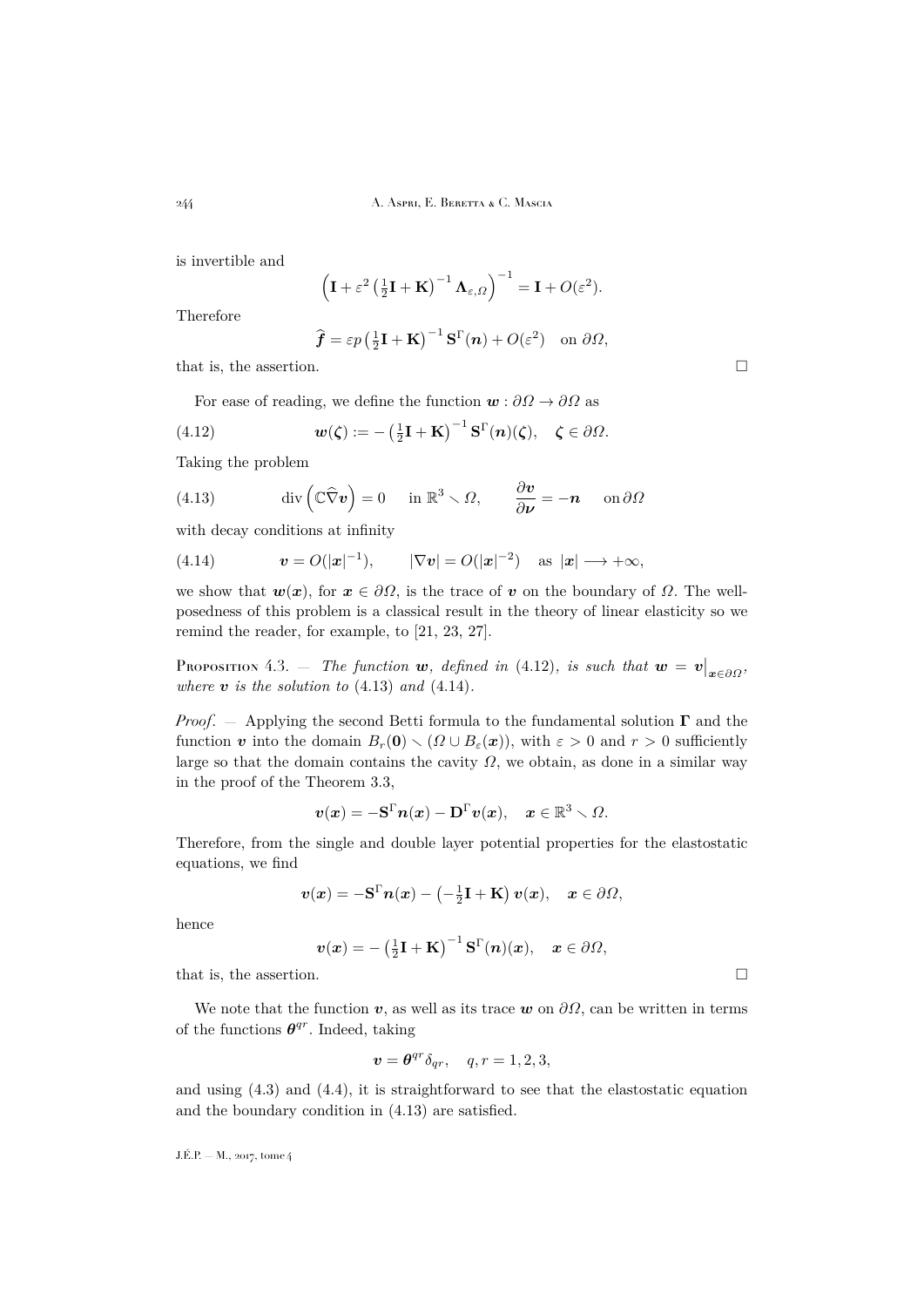*Proof of Theorem* [4.1.](#page-20-0) – We study separately the two integrals  $I_1^{(k)}$ ,  $I_2^{(k)}$  defined in [\(4.1\)](#page-19-4). Since  $y \in \mathbb{R}^2$  and  $x \in \partial C_{\varepsilon} = z + \varepsilon \zeta$ , with  $\zeta \in \partial \Omega$ , we consider the Taylor expansion for the Neumann function, that is,

<span id="page-23-0"></span>(4.15) 
$$
\mathbf{N}^{(k)}(z+\varepsilon\zeta,\mathbf{y})=\mathbf{N}^{(k)}(z,\mathbf{y})+\varepsilon\nabla\mathbf{N}^{(k)}(z,\mathbf{y})\zeta+O(\varepsilon^2),
$$

for  $k = 1, 2, 3$ . By the change of variable  $x = z + \varepsilon \zeta$  and substituting [\(4.15\)](#page-23-0) in  $I_1^{(k)}$ , we find

$$
I_1^{(k)} = \varepsilon^2 p \mathbf{N}^{(k)}(\mathbf{z}, \mathbf{y}) \cdot \int_{\partial \Omega} \mathbf{n}(\zeta) d\sigma(\zeta) + \varepsilon^3 p \int_{\partial \Omega} \mathbf{n}(\zeta) \cdot \nabla \mathbf{N}^{(k)}(\mathbf{z}, \mathbf{y}) \zeta d\sigma(\zeta) + O(\varepsilon^4)
$$
  
:=  $p \left( \varepsilon^2 I_{11}^{(k)} + \varepsilon^3 I_{12}^{(k)} \right) + O(\varepsilon^4).$ 

The integral  $I_{11}^{(k)}$  is null, in fact, applying the divergence theorem

$$
\int\limits_{\partial\Omega} \boldsymbol{n}(\boldsymbol{\zeta})\,d\sigma(\boldsymbol{\zeta})=0.
$$

For the integral  $I_{12}^{(k)}$ , we use the equality  $\boldsymbol{n} \cdot \nabla \boldsymbol{N}^{(k)} \boldsymbol{\zeta} = \nabla \boldsymbol{N}^{(k)} : (\boldsymbol{n}(\boldsymbol{\zeta}) \otimes \boldsymbol{\zeta})$ , therefore

<span id="page-23-1"></span>(4.16) 
$$
I_1^{(k)} = \varepsilon^3 p \nabla \mathbf{N}^{(k)}(\mathbf{z}, \mathbf{y}) : \int_{\partial \Omega} (\mathbf{n}(\zeta) \otimes \zeta) d\sigma(\zeta) + O(\varepsilon^4), \quad k = 1, 2, 3.
$$

For the term  $I_2^{(k)}$  we use the result in Lemma [4.2](#page-20-3) and the Taylor expansion of the conormal derivative of  $N^{(k)}(x, y)$ , for  $k = 1, 2, 3$ . In particular, for  $x = z + \varepsilon \zeta$ , when  $\zeta \in \partial\Omega$  and  $y \in \mathbb{R}^2$ , we consider only the first term of the asymptotic expansion, that is,

$$
\frac{\partial \boldsymbol{N}^{(k)}}{\partial \boldsymbol{\nu}(\boldsymbol{x})}(\boldsymbol{x}, \boldsymbol{y}) = \frac{\partial \boldsymbol{N}^{(k)}}{\partial \boldsymbol{\nu}(\boldsymbol{\zeta})}(\boldsymbol{z}, \boldsymbol{y}) + O(\varepsilon), \quad k = 1, 2, 3.
$$

Therefore

$$
I_2^{(k)} = -\varepsilon^2 \int \frac{\partial \mathbf{N}^{(k)}}{\partial \nu(\mathbf{x})} (\mathbf{z} + \boldsymbol{\varepsilon} \boldsymbol{\zeta}, \mathbf{y}) \cdot \hat{\boldsymbol{f}}(\boldsymbol{\zeta}) d\sigma(\boldsymbol{\zeta})
$$
  
= 
$$
-\varepsilon^3 p \int \frac{\partial \mathbf{N}^{(k)}}{\partial \nu(\boldsymbol{\zeta})} (\mathbf{z}, \mathbf{y}) \cdot \mathbf{w}(\boldsymbol{\zeta}) d\sigma(\boldsymbol{\zeta}) + O(\varepsilon^4),
$$

for any k, where **w** is defined in [\(4.12\)](#page-22-0). Since  $\partial N^{(k)}/\partial \nu(\zeta) = \mathbb{C}\hat{\nabla}N^{(k)}n(\zeta)$ , we have

<span id="page-23-2"></span>
$$
\mathbb{C}\widehat{\nabla}\mathbf{N}^{(k)}\mathbf{n}(\boldsymbol{\zeta})\cdot\mathbf{w}(\boldsymbol{\zeta})=\mathbb{C}\widehat{\nabla}\mathbf{N}^{(k)}:(\mathbf{w}(\boldsymbol{\zeta})\otimes\mathbf{n}(\boldsymbol{\zeta})).
$$

Therefore

(4.17) 
$$
I_2^{(k)}(\mathbf{y}) = \varepsilon^3 p \mathbb{C} \widehat{\nabla} \mathbf{N}^{(k)}(\mathbf{z}, \mathbf{y}) : \int \limits_{\partial \Omega} (\mathbf{w}(\boldsymbol{\zeta}) \otimes \mathbf{n}(\boldsymbol{\zeta})) d\sigma(\boldsymbol{\zeta}) + O(\varepsilon^4).
$$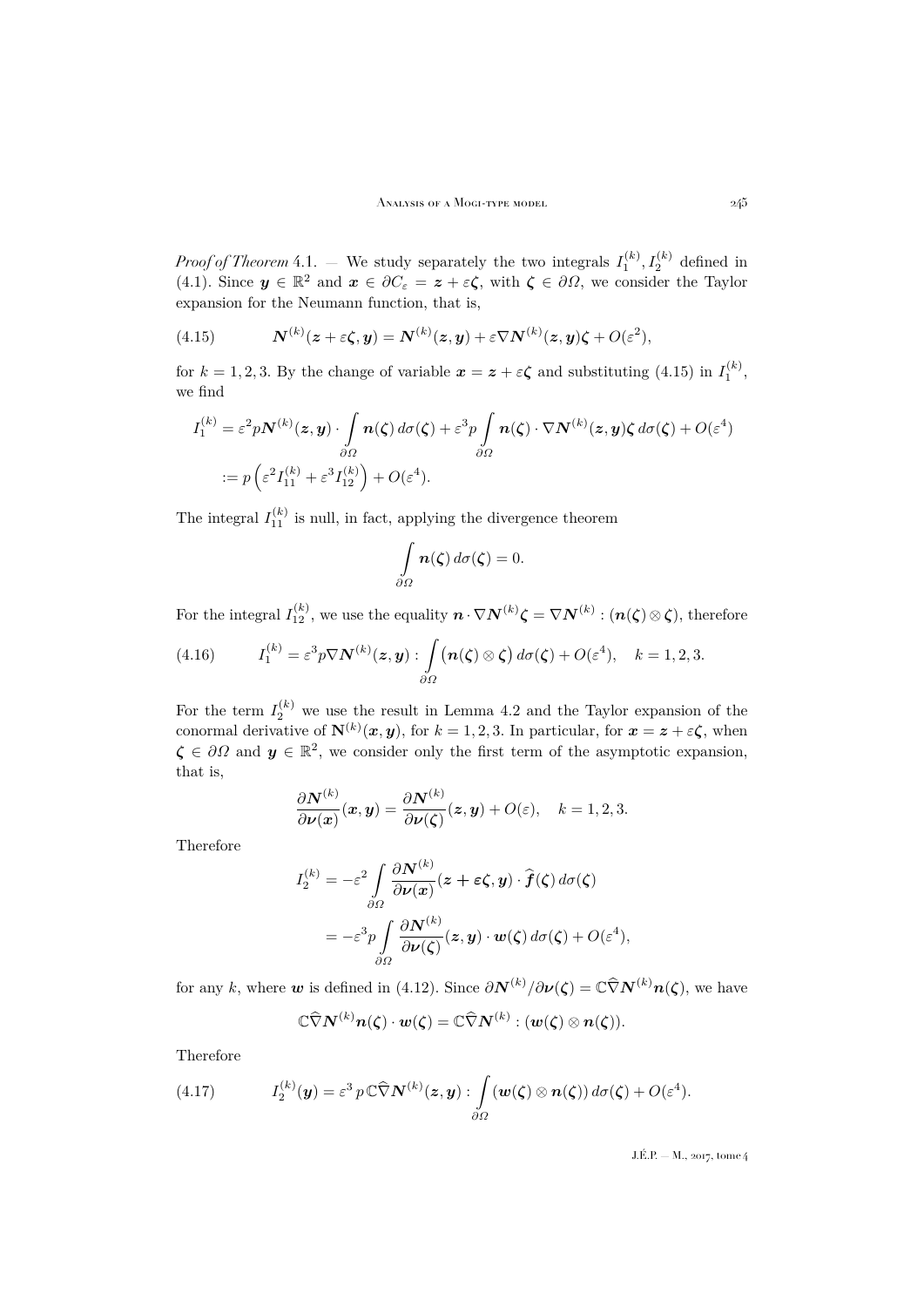Collecting the result in  $(4.16)$  and  $(4.17)$ , Equation  $(4.1)$  becomes

$$
u_{\varepsilon}^{k}(\boldsymbol{y}) = I_{1}^{(k)}(\boldsymbol{y}) + I_{2}^{(k)}(\boldsymbol{y})
$$
  
=  $\varepsilon^{3} p \bigg[ \nabla \mathbf{N}^{(k)}(\boldsymbol{z}, \boldsymbol{y}) : \int_{\partial \Omega} (\boldsymbol{n} \otimes \boldsymbol{\zeta}) d\sigma(\boldsymbol{\zeta}) + \mathbb{C} \widehat{\nabla} \mathbf{N}^{(k)}(\boldsymbol{z}, \boldsymbol{y}) : \int_{\partial \Omega} (\boldsymbol{w} \otimes \boldsymbol{n}) d\sigma(\boldsymbol{\zeta}) \bigg] + O(\varepsilon^{4}).$ 

Now, handling this expression, we highlight the moment elastic tensor. We have

(4.18) 
$$
\int_{\partial\Omega} (\mathbf{n}(\zeta) \otimes \zeta) \, d\sigma(\zeta) = |\Omega| \mathbf{I},
$$

indeed, for any  $i, j = 1, 2, 3$ , it follows

<span id="page-24-0"></span>
$$
\int_{\partial\Omega} \zeta_i n_j d\sigma(\zeta) = \int_{\partial\Omega} \mathbf{n} \cdot \zeta_i \mathbf{e}_j d\sigma(\zeta) = \int_{\Omega} \mathrm{div}(\zeta_i \mathbf{e}_j) d\zeta = \int_{\Omega} \mathbf{e}_j \cdot \mathbf{e}_i d\zeta = |\Omega| \delta_{ij},
$$

where  $e_j$  is the j-th unit vector of  $\mathbb{R}^3$ . Hence, by [\(4.18\)](#page-24-0) and taking the symmetric part of  $\nabla N^{(k)}$ , for any k, we find

$$
u_{\varepsilon}^{k} = \varepsilon^{3} p \bigg[ \widehat{\nabla} \mathbf{N}^{(k)} : \mathbf{I} | \Omega | + \mathbb{C} \widehat{\nabla} \mathbf{N}^{(k)} : \int_{\partial \Omega} \mathbf{w} \otimes \mathbf{n} \, d\sigma(\zeta) \bigg] + O(\varepsilon^{4}).
$$

Using the symmetries of  $\mathbb{C}$ , we have

$$
u_{\varepsilon}^k = \varepsilon^3 |\Omega| p \widehat{\nabla} \mathbf{N}^{(k)} : \left[ \mathbf{I} + \frac{1}{|\Omega|} \int\limits_{\partial \Omega} \mathbb{C}(\mathbf{w} \otimes \mathbf{n}) \, d\sigma(\zeta) \right] + O(\varepsilon^4),
$$

for  $k = 1, 2, 3$ . Now, taking into account that  $\mathbf{I} = \mathbb{I}$  and using the equality  $\mathbf{w} = \theta^{qr} \delta_{qr}$ , with  $q, r = 1, 2, 3$ , we have the assertion.

THE MOGI MODEL.  $-$  In this subsection, starting from the asymptotic expansion  $(4.5)$ , that is,

$$
u_{\varepsilon}^{k}(\boldsymbol{y}) = \varepsilon^{3} |\Omega| \, p \widehat{\nabla}_{\boldsymbol{z}} \boldsymbol{N}^{(k)}(\boldsymbol{z}, \boldsymbol{y}) : \mathbb{M} \mathbf{I} + O(\varepsilon^{4}), \quad k = 1, 2, 3,
$$

where  $M$  is the tensor given in  $(4.6)$ , we recover the Mogi model, presented within the Section [2,](#page-5-0) related to a spherical cavity. We first recall that

$$
\mathbb{M}\mathbf{I} = \left[\mathbb{I} + \frac{1}{|\Omega|} \int_{\partial \Omega} \mathbb{C}(\boldsymbol{\theta}^{qr} \otimes \boldsymbol{n}) d\sigma(\boldsymbol{\zeta})\right] \mathbf{I} = \mathbf{I} + \frac{1}{|\Omega|} \int_{\partial \Omega} \mathbb{C}(\boldsymbol{w} \otimes \boldsymbol{n}) d\sigma(\boldsymbol{\zeta}),
$$

where, in the last equality, we use the link between the functions  $w$  and  $\theta^{qr}$ , that is,  $\mathbf{w} = \theta^{qr} \delta_{qr}, q, r = 1, 2, 3$ . Therefore, to get the Mogi's formula, we first find the explicit expression of w when the cavity  $\Omega$  is the unit sphere and then we calculate the gradient of the Neumann function N.

We recall that  $w$  is the trace on the boundary of the cavity of the solution to the external problem

$$
\operatorname{div}(\mathbb{C}\widehat{\nabla} \boldsymbol{v}) = 0 \quad \text{ in } \mathbb{R}^3 \setminus B_1(\boldsymbol{0}), \quad \frac{\partial \boldsymbol{v}}{\partial \nu} = -\boldsymbol{n} \quad \text{ on } \partial B_1(\boldsymbol{0}),
$$

where  $B_1(0) = \{x \in \mathbb{R}^3 : |x| \leq 1\}$  with decay at infinity

$$
\mathbf{v} = O(|\mathbf{x}|^{-1}), \qquad |\nabla \mathbf{v}| = O(|\mathbf{x}|^{-2}) \quad \text{as } |\mathbf{x}| \longrightarrow +\infty.
$$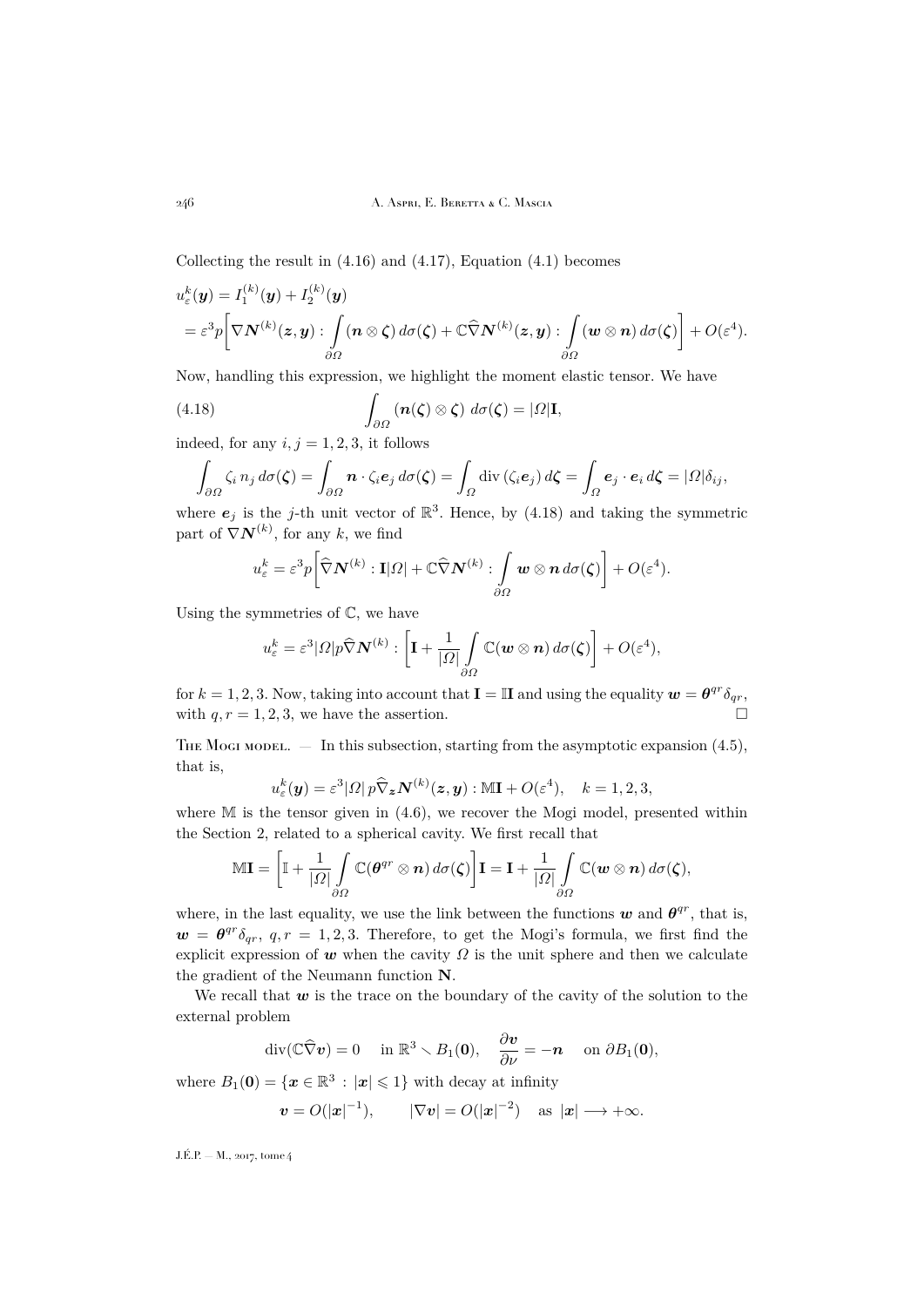We look for a solution of the form

$$
\boldsymbol{v}(\boldsymbol{x}) = \phi(r)\,\boldsymbol{x} \qquad \text{with } r := |\boldsymbol{x}|,
$$

so that

$$
\Delta v_i = \left\{ \phi'' + \frac{4\phi'}{r} \right\} x_i, \quad \text{div } \mathbf{v} = r\phi' + 3\phi, \quad \nabla \,\text{div } \mathbf{v} = \left\{ \phi'' + \frac{4\phi'}{r} \right\} \mathbf{x}.
$$

By direct substitution, since  $n = x$  on  $\partial B$ , we get

$$
\operatorname{div}(\mathbb{C}\widehat{\nabla}\boldsymbol{v}) = (\lambda + 2\mu) \left(\phi'' + \frac{4\phi'}{r}\right)\boldsymbol{x},
$$

$$
\frac{\partial \boldsymbol{v}}{\partial \nu} = \left\{(\lambda + 2\mu)r\phi' + (3\lambda + 2\mu)\phi\right\}\boldsymbol{x}
$$

Thus, we need to find a function  $\phi : [1, +\infty) \to \mathbb{R}$  such that

$$
\phi'' + \frac{4\phi'}{r} = 0, \quad (\lambda + 2\mu)r\phi' + (3\lambda + 2\mu)\phi\big|_{r=1} = -1, \quad \phi\big|_{r=+\infty} = 0.
$$

The condition at infinity implies that  $B = 0$  and  $A = 1/4\mu$ . Therefore, the solution is  $v(x) = x/4\mu |x|^3$ , which implies that

$$
\boldsymbol{w}(\boldsymbol{x}):=\boldsymbol{v}(\boldsymbol{x})\Big|_{|\boldsymbol{x}|=1}=\frac{\boldsymbol{x}}{4\mu}.
$$

With the function  $w$  at hand, we have that

$$
\mathbf{I}+\frac{1}{|B_1(\mathbf{0})|}\int\limits_{\partial B_1(\mathbf{0})}\mathbb{C}(\boldsymbol{w}(\boldsymbol{\zeta})\otimes\boldsymbol{n}(\boldsymbol{\zeta}))\,d\sigma(\boldsymbol{\zeta})=\mathbf{I}+\frac{3}{16\pi\mu}\int\limits_{\partial B_1(\mathbf{0})}\frac{\mathbb{C}(\boldsymbol{\zeta}\otimes\boldsymbol{\zeta})}{|\boldsymbol{\zeta}|^3}\,d\sigma(\boldsymbol{\zeta}).
$$

Through the use of spherical coordinates and orthogonality relations for the circular functions, it holds

$$
\int\limits_{\partial B_1(\mathbf{0})}\frac{\zeta\otimes\zeta}{|\zeta|^3}\,d\sigma(\zeta)=\frac{4\pi}{3}\,\mathbf{I},
$$

hence the second-order tensor MI is given by

$$
\mathbb{MI}=\frac{3(\lambda+2\mu)}{4\mu}\mathbf{I}.
$$

It implies

<span id="page-25-0"></span>(4.19) 
$$
u_{\varepsilon}^{k}(\boldsymbol{y}) = \frac{\pi(\lambda + 2\mu)}{\mu} \varepsilon^{3} p \operatorname{Tr}(\widehat{\nabla}_{\boldsymbol{z}} \boldsymbol{N}^{(k)}(\boldsymbol{z}, \boldsymbol{y})) + O(\varepsilon^{4}), \quad k = 1, 2, 3.
$$

For the Neumann's function  $N$  (see the appendix for its explicit expression), we are interested only in the trace of  $\nabla_z \mathbf{N}(z, y)$  computed at  $y_3 = 0$ .

Evaluating  $N = N(z, y)$  at  $y_3 = 0$ , we get

$$
\kappa_{\mu}^{-1} N_{\alpha\alpha} = -f - (z_{\alpha} - y_{\alpha})^2 f^3 - (1 - 2\nu)g + (1 - 2\nu)(z_{\alpha} - y_{\alpha})^2 fg^2
$$
  
\n
$$
\kappa_{\mu}^{-1} N_{\beta\alpha} = (z_{\alpha} - y_{\alpha})(z_{\beta} - y_{\beta}) \{-f^3 + (1 - 2\nu)fg\}
$$
  
\n
$$
\kappa_{\mu}^{-1} N_{3\alpha} = (z_{\alpha} - y_{\alpha}) \{-z_{3}f^3 + (1 - 2\nu)fg\}
$$
  
\n
$$
\kappa_{\mu}^{-1} N_{\alpha 3} = (z_{\alpha} - y_{\alpha}) \{-z_{3}f^3 - (1 - 2\nu)fg\}
$$
  
\n
$$
\kappa_{\mu}^{-1} N_{33} = -2(1 - \nu)f - z_{3}^{2}f^{3}
$$

where  $\alpha, \beta = 1, 2$  and  $\kappa_{\mu} = 1/(4\pi\mu)$ , with  $f = 1/|z - y|$  and  $g = 1/\{|z - y| - z_3\}$ .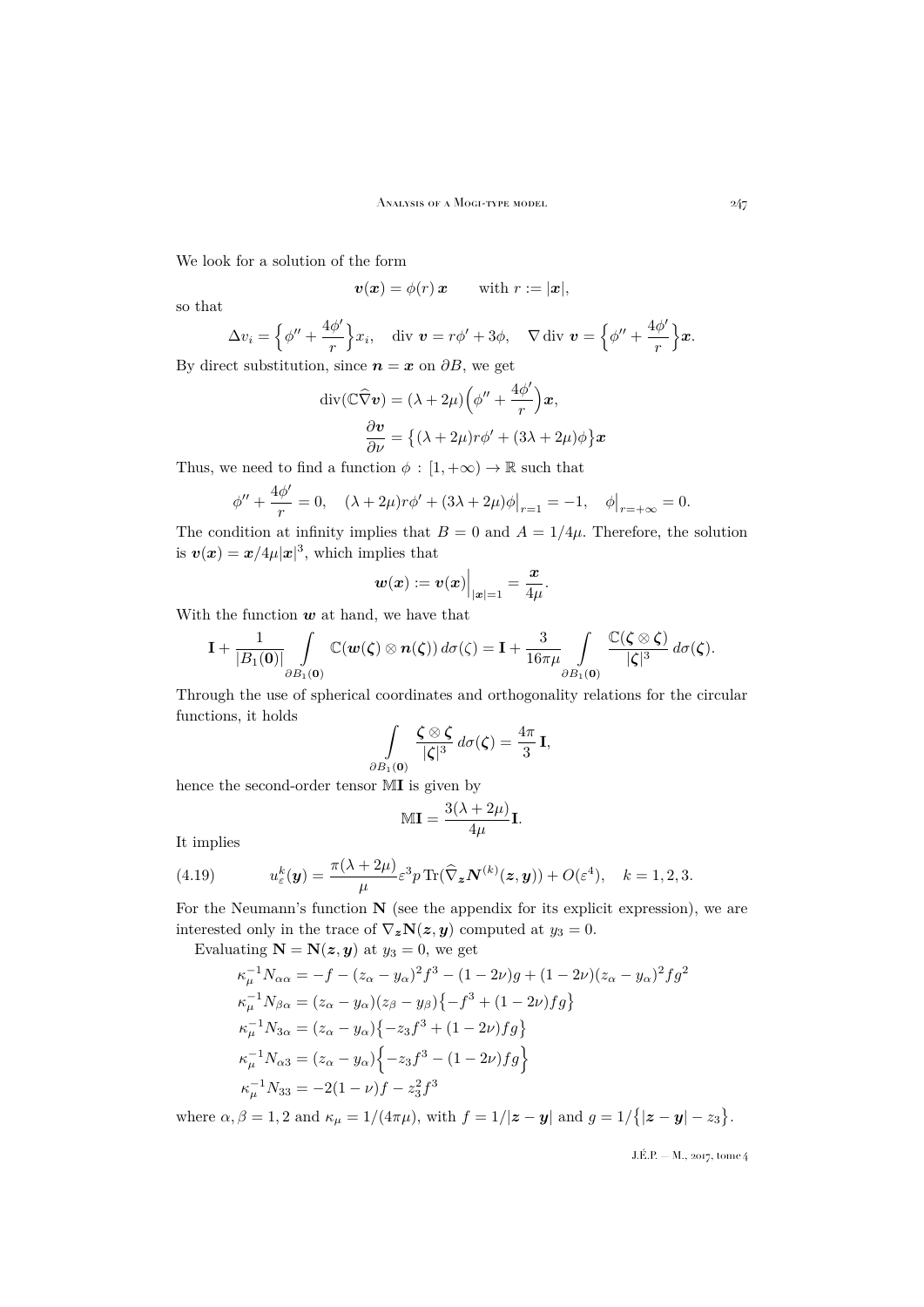Let  $\rho^2 := (z_1 - y_1)^2 + (z_2 - y_2)^2$ . Using the identities  $\rho^2 f^2 = 1 - z_3^2 f^2$ ,  $(1 - z_3 f)g = f$ 

and the differentiation formulas

$$
\begin{aligned} \partial_{\mathbf{z}_{\alpha}}f &= -(z_{\alpha} - y_{\alpha})f^3, & \partial_{\mathbf{z}_{3}}f &= -z_{3}f^3, \\ \partial_{\mathbf{z}_{\alpha}}g &= -(z_{\alpha} - y_{\alpha})fg, & \partial_{\mathbf{z}_{3}}g &= fg, \\ \partial_{\mathbf{z}_{\alpha}}(fg) &= -(z_{\alpha} - y_{\alpha})(f + g)f^2g, & \partial_{\mathbf{z}_{3}}(fg) &= f^3, \end{aligned}
$$

we deduce the following formulas for some of the derivatives of  $\kappa_{\mu}^{-1} N_{ij}$ 

$$
\kappa_{\mu}^{-1}\partial_{\mathbf{z}_{\alpha}}N_{\alpha\alpha} = (z_{\alpha} - y_{\alpha})\{-f^{3} + 3(z_{\alpha} - y_{\alpha})^{2}f^{5} + (1 - 2\nu)[3f - (z_{\alpha} - y_{\alpha})^{2}f^{2}(f + 2g)]g^{2}\}\
$$
  
\n
$$
\kappa_{\mu}^{-1}\partial_{\mathbf{z}_{\beta}}N_{\beta\alpha} = (z_{\alpha} - y_{\alpha})\{-f^{3} + 3(z_{\beta} - y_{\beta})^{2}f^{5} + (1 - 2\nu)[f - (z_{\beta} - y_{\beta})^{2}f^{2}(f + 2g)]g^{2}\}\
$$
  
\n
$$
\kappa_{\mu}^{-1}\partial_{\mathbf{z}_{3}}N_{3\alpha} = (z_{\alpha} - y_{\alpha})\{-2\nu f^{3} + 3z_{3}^{2}f^{5}\}\
$$
  
\n
$$
\kappa_{\mu}^{-1}\partial_{\mathbf{z}_{\alpha}}N_{\alpha3} = -z_{3}f^{3} + 3(z_{\alpha} - y_{\alpha})^{2}z_{3}f^{5} + (1 - 2\nu)[-1 + (z_{\alpha} - y_{\alpha})^{2}(f + g)f]fg
$$
  
\n
$$
\kappa_{\mu}^{-1}\partial_{\mathbf{z}_{3}}N_{33} = -2\nu z_{3}f^{3} + 3z_{3}^{3}f^{5}.
$$

As a consequence, we obtain

(4.20) 
$$
\text{Tr}(\widehat{\nabla}N^{(\alpha)}) = 2\kappa_{\mu}(1 - 2\nu)(z_{\alpha} - y_{\alpha})f^{3}, \text{ for } \alpha = 1, 2
$$

$$
\text{Tr}(\widehat{\nabla}N^{(3)}) = 2\kappa_{\mu}(1 - 2\nu)z_{3}f^{3}.
$$

Combining  $(4.19)$ ,  $(4.20)$  and using the explicit expression for f, we find

<span id="page-26-1"></span>
$$
u_{\varepsilon}^{\alpha}(\mathbf{y}) = \frac{1 - \nu \varepsilon^{3} p(z_{\alpha} - y_{\alpha})}{|\mathbf{z} - \mathbf{y}|^{3}} + O(\varepsilon^{4}), \quad \text{for } \alpha = 1, 2
$$
  

$$
u_{\varepsilon}^{3}(\mathbf{y}) = \frac{1 - \nu \varepsilon^{3} p z_{3}}{\mu} \frac{\varepsilon^{3} p z_{3}}{|\mathbf{z} - \mathbf{y}|^{3}} + O(\varepsilon^{4}),
$$

that are the components given in [\(2.1\)](#page-5-1).

### <span id="page-26-0"></span>Appendix. Neumann function for the half-space with zero traction

For the reader's convenience, we provide here the complete derivation of the explicit formula for the Neumann function  ${\bf N}$  of the problem

$$
\mathcal{L} \boldsymbol{v} := \mathrm{div}(\mathbb{C} \widehat{\nabla} \boldsymbol{v}) = \boldsymbol{b} \quad \text{in } \mathbb{R}^3_-, \qquad (\mathbb{C} \widehat{\nabla} \boldsymbol{v}) \boldsymbol{e}_3 = \boldsymbol{0} \quad \text{in } \mathbb{R}^2
$$

as stated in Theorem [3.1.](#page-10-1) By definition, N is the kernel of the integral operator which associates to the forcing term **b** the solution  $v$  to the boundary value problem, viz.

$$
\boldsymbol{v}(\boldsymbol{x}) = \int_{\mathbb{R}^3_-} \mathbf{N}(\boldsymbol{x},\boldsymbol{y}) \boldsymbol{b}(\boldsymbol{y}) \, d\boldsymbol{y}.
$$

The explicit expression for the Neumann function has been determined by Mindlin in [\[31,](#page-32-15) [32\]](#page-32-16) using different approaches. Here, we follow the second one which is based on the Papkovich–Neuber representation of the displacement  $\boldsymbol{v}$  and potential theory.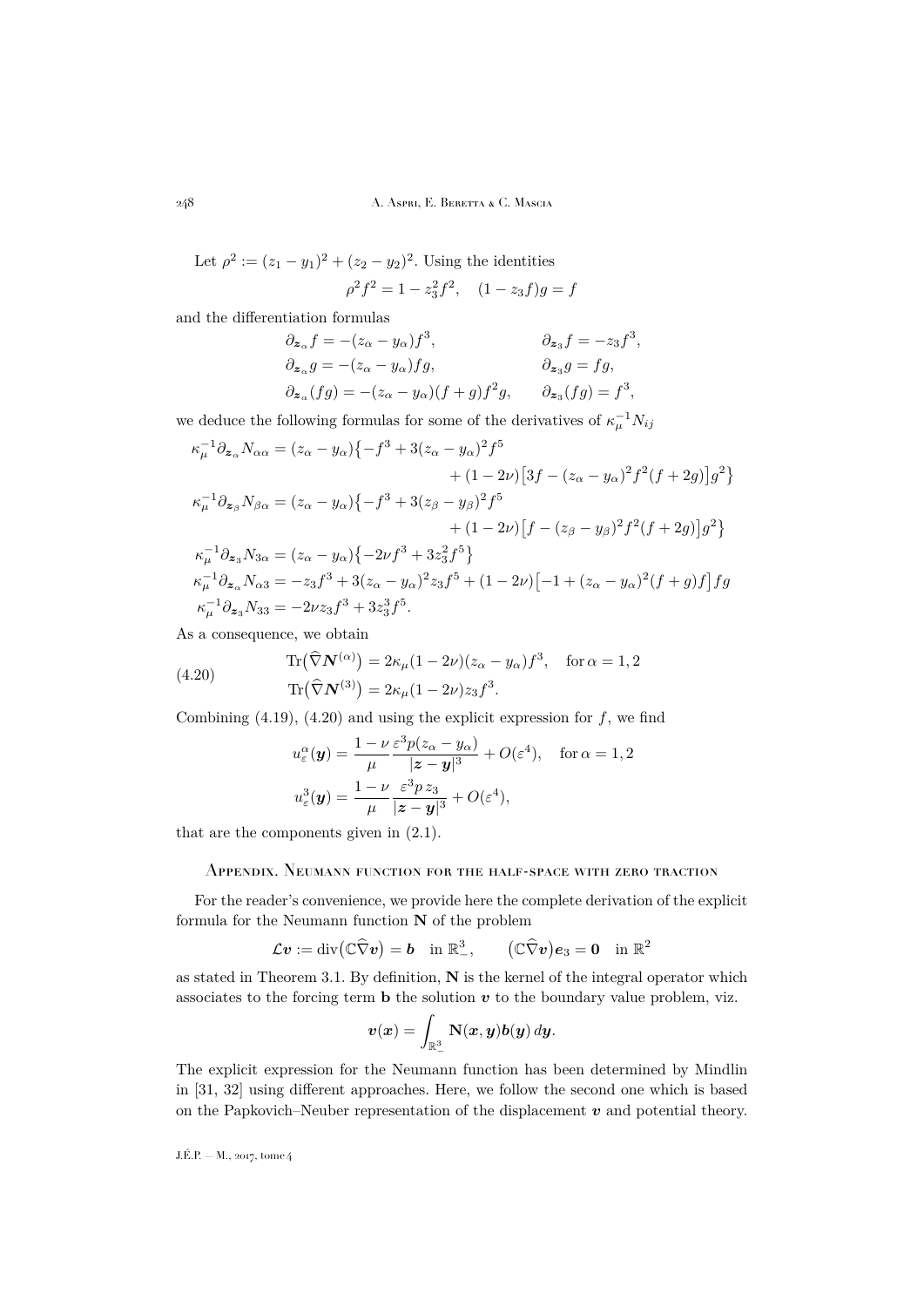There exist other mathematical approaches to obtain the Neumann function. See for example [\[38\]](#page-32-23) for an application of a Fourier method.

Let us introduce the functions

$$
\phi_0(\bm{x}) := \frac{1}{|\bm{x}|} \quad \text{and} \quad \psi_0(\bm{x}) := \frac{\phi_0(\bm{x})}{1 - x_3 \phi_0(\bm{x})} = \frac{1}{|\bm{x}| - x_3},
$$

observing that, apart from  $\partial_i \phi_0 = -x_i \phi_0^3$ ,  $i = 1, 2, 3$ , the following identities hold true for  $\alpha = 1, 2$ ,

 $\phi_0 - \psi_0 = -x_3\phi_0 \psi_0, \quad \partial_\alpha \psi_0 = -x_\alpha \phi_0 \psi_0^2, \quad \partial_3 \psi_0 = \phi_0 \psi_0, \quad \partial_3(\phi_0 \psi_0) = \phi_0^3.$ 

We denote by  $\phi$  and  $\widetilde{\phi}$  the values  $\phi_0(x + \epsilon_3)$  and  $\phi_0(x - \epsilon_3)$ , respectively, with analogous notation for  $\psi_0$ , that is,  $\psi$  and  $\widetilde{\psi}$  are the values  $\psi_0(x+\mathbf{e}_3)$  and  $\psi_0(x-\mathbf{e}_3)$ respectively.

<span id="page-27-1"></span>Proposition A.1.  $-$  Let I be the identity matrix and  $\delta$  the Dirac delta concentrated *at* −e<sub>3</sub>*. Then, the matrix-valued function*  $\mathcal{N} = \mathcal{N}(x)$  *solution to* 

$$
\mathcal{L} \boldsymbol{v} := \mathrm{div} \big( \mathbb{C} \widehat{\nabla} \boldsymbol{v} \big) = \delta \mathbf{I} \quad in \; \mathbb{R}^3_-, \qquad \big( \mathbb{C} \widehat{\nabla} \boldsymbol{v} \big) \boldsymbol{e}_3 = \mathbf{0} \quad in \; \mathbb{R}^2,
$$

*is given by*

<span id="page-27-0"></span>
$$
\mathcal{N}_{\alpha\alpha} = -C_{\mu,\nu} \left\{ (3 - 4\nu)\phi + x_{\alpha}^2 \phi^3 + \widetilde{\phi} + \left[ (3 - 4\nu)x_{\alpha}^2 - 2x_3 \right] \widetilde{\phi}^3 \right. \\ \left. + 6x_{\alpha}^2 x_3 \widetilde{\phi}^5 + c_{\nu} \left( \widetilde{\psi} - x_{\alpha}^2 \widetilde{\phi} \widetilde{\psi}^2 \right) \right\}
$$
\n
$$
\mathcal{N}_{\alpha\beta} = -C_{\mu,\nu} x_{\alpha} x_{\beta} \left\{ \phi^3 + (3 - 4\nu)\widetilde{\phi}^3 + 6x_3 \widetilde{\phi}^5 - c_{\nu} \widetilde{\phi} \widetilde{\psi}^2 \right\}
$$
\n(A.1) 
$$
\mathcal{N}_{3\alpha} = -C_{\mu,\nu} x_{\alpha} \left\{ (x_3 + 1)\phi^3 + (3 - 4\nu)(x_3 + 1)\widetilde{\phi}^3 + 6x_3(x_3 - 1)\widetilde{\phi}^5 - c_{\nu} \widetilde{\phi} \widetilde{\psi} \right\}
$$
\n
$$
\mathcal{N}_{\alpha 3} = -C_{\mu,\nu} x_{\alpha} \left\{ (x_3 + 1)\phi^3 + (3 - 4\nu)(x_3 + 1)\widetilde{\phi}^3 - 6x_3(x_3 - 1)\widetilde{\phi}^5 + c_{\nu} \widetilde{\phi} \widetilde{\psi} \right\},
$$
\n
$$
\mathcal{N}_{33} = -C_{\mu,\nu} \left\{ (3 - 4\nu)\phi + (x_3 + 1)^2 \phi^3 + (1 + c_{\nu})\widetilde{\phi} + \left[ (3 - 4\nu)(x_3 - 1)^2 + 2x_3 \right] \widetilde{\phi}^3 - 6x_3(x_3 - 1)^2 \widetilde{\phi}^5 \right\},
$$
\nwhere  $C_{\mu,\nu} = 1/\{16\pi\mu(1 - \nu)\}, c_{\nu} := 4(1 - \nu)(1 - 2\nu)$  and  $\alpha = 1, 2$ .

To establish [\(A.1\)](#page-27-0), we observe that the columns  $\mathcal{N}^{(i)}$  of  $\mathcal N$  are determined by solving the equation  $\mathcal{L}v = e_i\delta$  for  $i = 1, 2, 3$  and using the Papkovich–Neuber representation

<span id="page-27-2"></span>(A.2) 
$$
\mathbf{v} = C_{\mu,\nu} \{ 4(1-\nu)\mathbf{h} - \nabla (\mathbf{x} \cdot \mathbf{h} + \beta) \} \text{ with } \begin{cases} \Delta \mathbf{h} = 4\pi \mathbf{e}_i \delta \\ \Delta \beta = 4\pi \delta_{i3} \delta. \end{cases}
$$

where  $\delta_{ij}$  is the Kronecker symbol. The coupling between  $h$  and  $\beta$  is determined by the boundary conditions on the plane  $\{x_3 = 0\}$ , which are

<span id="page-27-3"></span>(A.3) 
$$
(1-2\nu)(\partial_3 h_\alpha + \partial_\alpha h_3) - \mathbf{x} \cdot \partial_{\alpha 3}^2 \mathbf{h} - \partial_{\alpha 3}^2 \beta = 0, \quad (\alpha = 1, 2),
$$
  
2\nu div  $\mathbf{h} + 2(1-2\nu)\partial_3 h_3 - \mathbf{x} \cdot \partial_{33}^2 \mathbf{h} - \partial_{33}^2 \beta = 0,$  for  $x_3 = 0.$ 

Given  $y := (y_1, y_2, y_3)$ , let  $\widetilde{y}$  be the reflexed point. Set

$$
G(\boldsymbol{x},\boldsymbol{y}):=-\phi_0(\boldsymbol{x}-\boldsymbol{y})+\phi_0(\boldsymbol{x}-\widetilde{\boldsymbol{y}}).
$$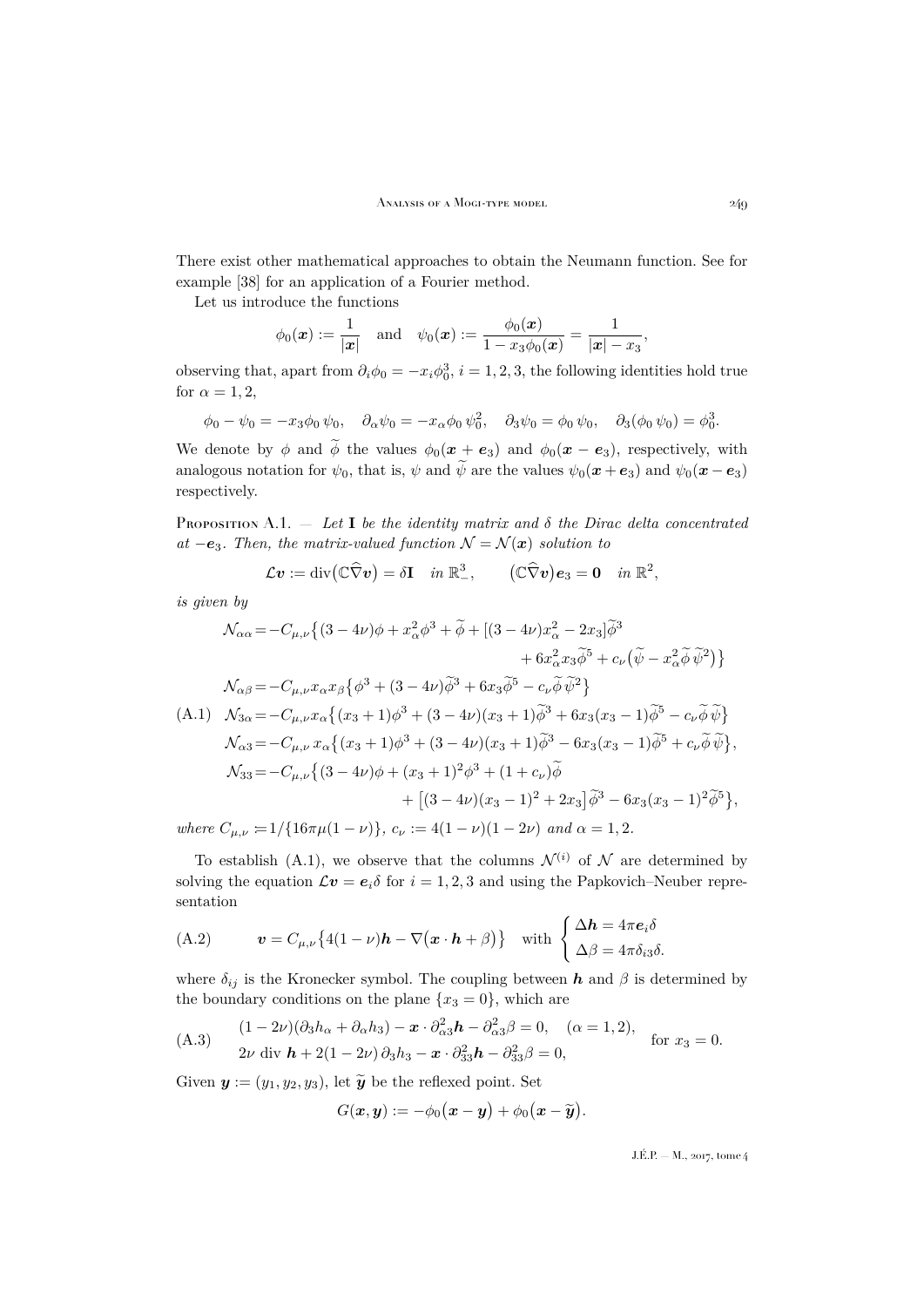Denoting by  $\langle f, g \rangle$  the action of the distribution f on the function g, we determine h and  $\beta$  taking advantage of the relation (which is deduced from the second Green identity)

<span id="page-28-0"></span>(A.4) 
$$
F(\boldsymbol{x}) = \frac{1}{4\pi} \langle \Delta F, G(\boldsymbol{x}, \cdot) \rangle,
$$

applied to different choices of F.

*Proof of Proposition* [A.1](#page-27-1). – To determine  $N$ , we consider separately the case of horizontal and vertical forcing. By symmetry,  $x_1$  and  $x_2$  can be interchanged.

*Horizontal force:*  $\mathcal{L}v = e_1\delta$ . — We choose  $h_2 = 0$ , so that boundary conditions become  $\sim$  $\overline{a}$ 

$$
\begin{cases}\n(1 - 2\nu)(\partial_3 h_1 + \partial_1 h_3) - x_1 \partial_{13}^2 h_1 - \partial_{13}^2 \beta = 0, \\
(1 - 2\nu)\partial_2 h_3 - x_1 \partial_{23}^2 h_1 - \partial_{23}^2 \beta = 0, \\
2\nu \partial_1 h_1 + 2(1 - \nu) \partial_3 h_3 - x_1 \partial_{33}^2 h_1 - \partial_{33}^2 \beta = 0,\n\end{cases}
$$
 for  $x_3 = 0$ .

Differentiating the first equation with respect to  $x_1$ , the second with respect to  $x_2$ and taking the difference, we obtain

$$
0 = (1 - 2\nu)\partial_{23}^2 h_1 + \partial_{23}^2 h_1 = 2(1 - \nu)\partial_{23}^2 h_1 \text{ for } x_3 = 0,
$$

which suggests, after integration with respect to  $x_2$ , the choice  $F := \partial_3 h_1$ . Applying  $(A.4),$  $(A.4),$ 

<span id="page-28-1"></span>
$$
\partial_3 h_1 = -\partial_{y_3} G \big|_{\mathbf{y} = -\mathbf{e}_3} = -\partial_3 (\phi + \widetilde{\phi}) \quad \text{for } x_3 < 0,
$$

and thus  $h_1 = -(\phi + \widetilde{\phi})$ .

Being  $\partial_3 h_1$  null for  $x_3 = 0$ , integration of the second boundary condition encourages the choice  $F := (1 - 2\nu)h_3 - \partial_3\beta$  which is zero for  $x_3 = 0$ . Hence, since  $\Delta F = 0$ , we deduce

(A.5) 
$$
(1 - 2\nu)h_3 - \partial_3\beta = 0 \text{ for } x_3 < 0.
$$

Concerning the third boundary condition, we observe that

$$
\partial_1 h_1 = x_1(\phi^3 + \tilde{\phi}^3) = 2x_1\tilde{\phi}^3 = -2\partial_1\tilde{\phi}
$$
  

$$
x_1\partial_{33}^2 h_1 = x_1(\phi^3 + \tilde{\phi}^3 - 3\phi^5 - 3\tilde{\phi}^5) = 2x_1(\tilde{\phi}^3 - 3\tilde{\phi}^5) = -2(\partial_1\tilde{\phi} - \partial_{13}^2\tilde{\phi})
$$
 for  $x_3 = 0$ ,

since  $\phi$  and  $\widetilde{\phi}$  coincide when  $x_3 = 0$ . Substituting in the third boundary condition, we obtain

$$
F := 2(1 - \nu)\partial_3 h_3 - \partial_{33}^2 \beta + 2(1 - 2\nu)\partial_1 \widetilde{\phi} - 2\partial_{13}^2 \widetilde{\phi} = 0 \quad \text{for } x_3 = 0.
$$

Since  $\Delta F = 0$ , we infer

$$
2(1-\nu)\partial_3 h_3 - \partial_{33}^2 \beta + 2(1-2\nu)\partial_1 \widetilde{\phi} - 2\partial_{13}^2 \widetilde{\phi} = 0 \quad \text{for } x_3 < 0,
$$

and thus, being  $\partial_1 \tilde{\phi} = -x_1 \tilde{\phi}^3 = -\partial_3(x_1 \tilde{\phi} \tilde{\psi}),$ 

$$
2(1 - \nu)h_3 - \partial_3\beta = -2x_1\tilde{\phi}^3 + 2(1 - 2\nu)x_1\tilde{\phi}\tilde{\psi} \quad \text{for } x_3 < 0.
$$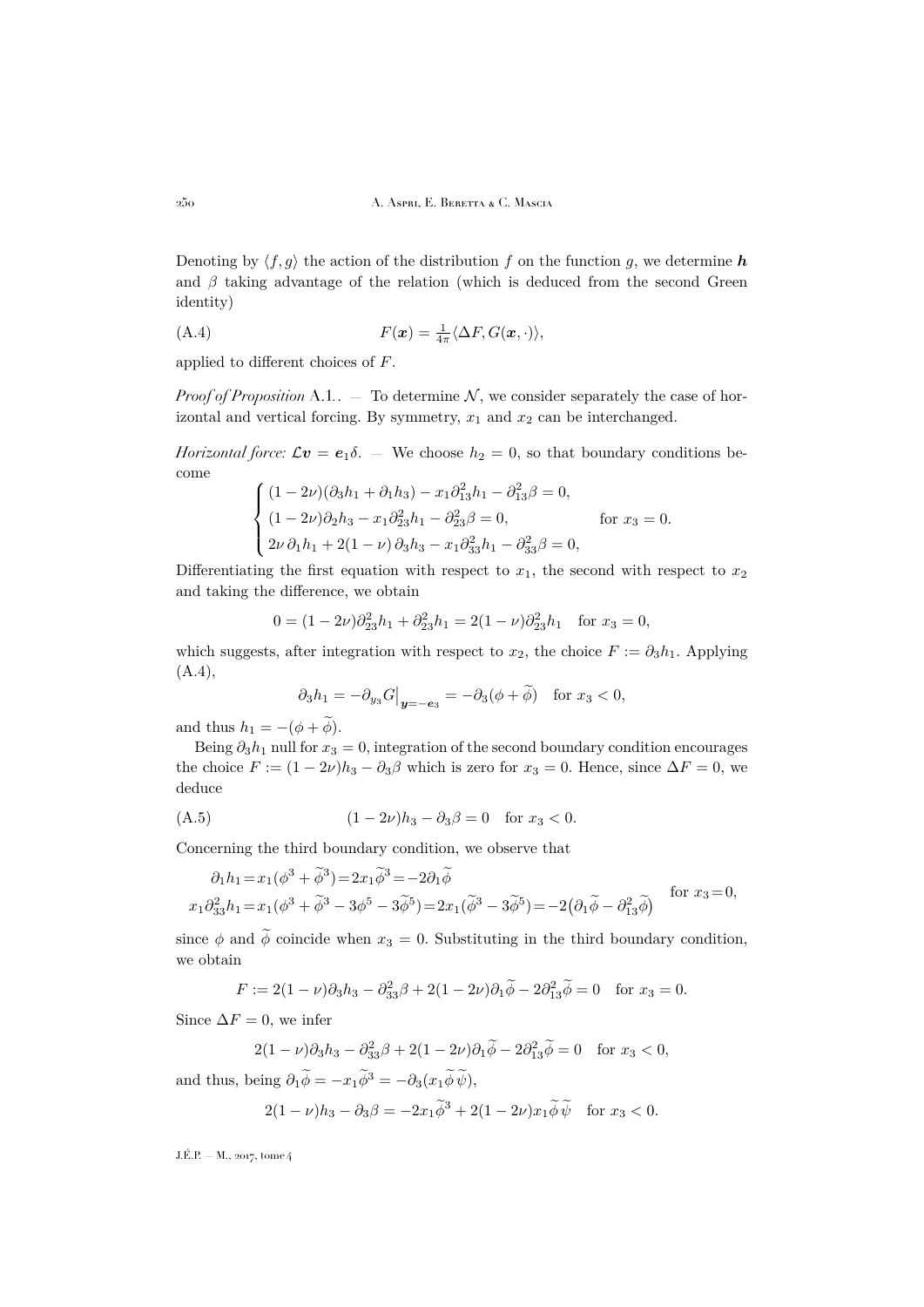Coupling with [\(A.5\)](#page-28-1), we deduce

$$
\begin{cases}\n h_3 = -2x_1\widetilde{\phi}^3 + 2(1 - 2\nu)x_1\widetilde{\phi}\,\widetilde{\psi} \\
 \partial_3\beta = -2(1 - 2\nu)x_1\widetilde{\phi}^3 + 2(1 - 2\nu)^2x_1\widetilde{\phi}\,\widetilde{\psi}\n \end{cases}\n \text{ for } x_3 < 0.
$$

Recalling that  $\tilde{\phi}^3 = \partial_3(\tilde{\phi}\,\tilde{\psi})$  and  $\tilde{\phi}\,\tilde{\psi} = \partial_3\tilde{\psi}$ , by integration,

$$
\beta = -2(1 - 2\nu)x_1\widetilde{\phi}\widetilde{\psi} + 2(1 - 2\nu)^2 x_1\widetilde{\psi} \quad \text{for } x_3 < 0.
$$

Using the identity  $(x_3 - 1)\phi \psi = \psi - \phi$ , we infer

$$
x_3h_3 + \beta = x_1\{-2(1-2\nu)\widetilde{\phi} - 2x_3\widetilde{\phi}^3 + c_\nu\widetilde{\psi}\}.
$$

Substituting in [\(A.2\)](#page-27-2), we get the expressions for  $\mathcal{N}_{i1}$  given in [\(A.1\)](#page-27-0).

*Vertical force:* 
$$
\mathcal{L}v = e_3\delta
$$
. - Choosing  $h_1 = h_2 = 0$ , conditions (A.3) become

$$
\begin{cases}\n(1 - 2\nu)\partial_{\alpha}h_3 - \partial_{\alpha}^2 \beta = 0 & (\alpha = 1, 2), \\
2(1 - \nu)\partial_3 h_3 - \partial_{33}^2 \beta = 0 & \text{for } x_3 = 0.\n\end{cases}
$$

Integrating the first relation with respect to  $x_{\alpha}$ , we obtain

$$
\begin{cases}\n(1 - 2\nu)h_3 - \partial_3 \beta = 0 \\
2(1 - \nu)\partial_3 h_3 - \partial_{33}^2 \beta = 0\n\end{cases}
$$
 for  $x_3 = 0$ .

Since  $\Delta h_3 = \Delta \beta = \delta$ , identity [\(A.4\)](#page-28-0) with  $F := (1 - 2\nu)h_3 - \partial_3 \beta$  gives

<span id="page-29-0"></span>
$$
(A.6) \quad (1-2\nu)h_3 - \partial_3 \beta = \left\{ (1-2\nu)G + \partial_{y_3} G \right\}\big|_{\mathbf{y}=-\mathbf{e}_3}
$$

$$
= (1-2\nu)(-\phi+\tilde{\phi}) - (x_3+1)\phi^3 - (x_3-1)\tilde{\phi}^3 \quad \text{for } x_3 < 0.
$$

Applying [\(A.4\)](#page-28-0) to  $F := 2(1 - \nu)\partial_3 h_3 - \partial_{33}^2 \beta$ , we deduce

$$
2(1 - \nu)\partial_3 h_3 - \partial_{33}^2 \beta = \{-2(1 - \nu)\partial_{y_3}G - \partial_{y_3y_3}^2 G\}\big|_{\mathbf{y} = -\mathbf{e}_3}
$$
  
=  $\partial_3 \{-2(1 - \nu)(\phi + \widetilde{\phi}) + \partial_3(\phi - \widetilde{\phi})\}$  for  $x_3 < 0$ .

Integrating with respect to  $x_3$ , we infer

$$
2(1 - \nu)h_3 - \partial_3 \beta = -2(1 - \nu)(\phi + \tilde{\phi}) - (x_3 + 1)\phi^3 + (x_3 - 1)\tilde{\phi}^3 \quad \text{for } x_3 < 0.
$$

Coupling with [\(A.6\)](#page-29-0), we get explicit expressions for  $h_3$  and  $\partial_3\beta$ , namely

$$
\begin{cases}\n h_3 = -\phi - (3 - 4\nu)\tilde{\phi} + 2(x_3 - 1)\tilde{\phi}^3 \\
 \partial_3 \beta = (x_3 + 1)\phi^3 - c_\nu \tilde{\phi} + (3 - 4\nu)(x_3 - 1)\tilde{\phi}^3\n \end{cases}\n \text{ for } x_3 < 0.
$$

Differentiation of  $\partial_3\beta$  with respect to  $x_\alpha$  gives

$$
\partial_{3\alpha}^2 \beta = -3x_{\alpha}(x_3 + 1)\phi^5 + c_{\nu}x_{\alpha}\tilde{\phi}^3 - 3(3 - 4\nu)x_{\alpha}(x_3 - 1)\tilde{\phi}^5
$$

$$
= \partial_3 \{x_{\alpha}\phi^3 + c_{\nu}x_{\alpha}\tilde{\phi}\tilde{\psi} + (3 - 4\nu)x_{\alpha}\tilde{\phi}^3\}
$$

and thus

$$
\partial_{\alpha}\beta = x_{\alpha} \{ \phi^3 + c_{\nu} \widetilde{\phi} \widetilde{\psi} + (3 - 4\nu) \widetilde{\phi}^3 \} \quad \text{for } x_3 < 0.
$$

Recalling identity [\(A.2\)](#page-27-2), we deduce the corresponding expressions for  $\mathcal{N}_{i3}$  in [\(A.1\)](#page-27-0).  $\Box$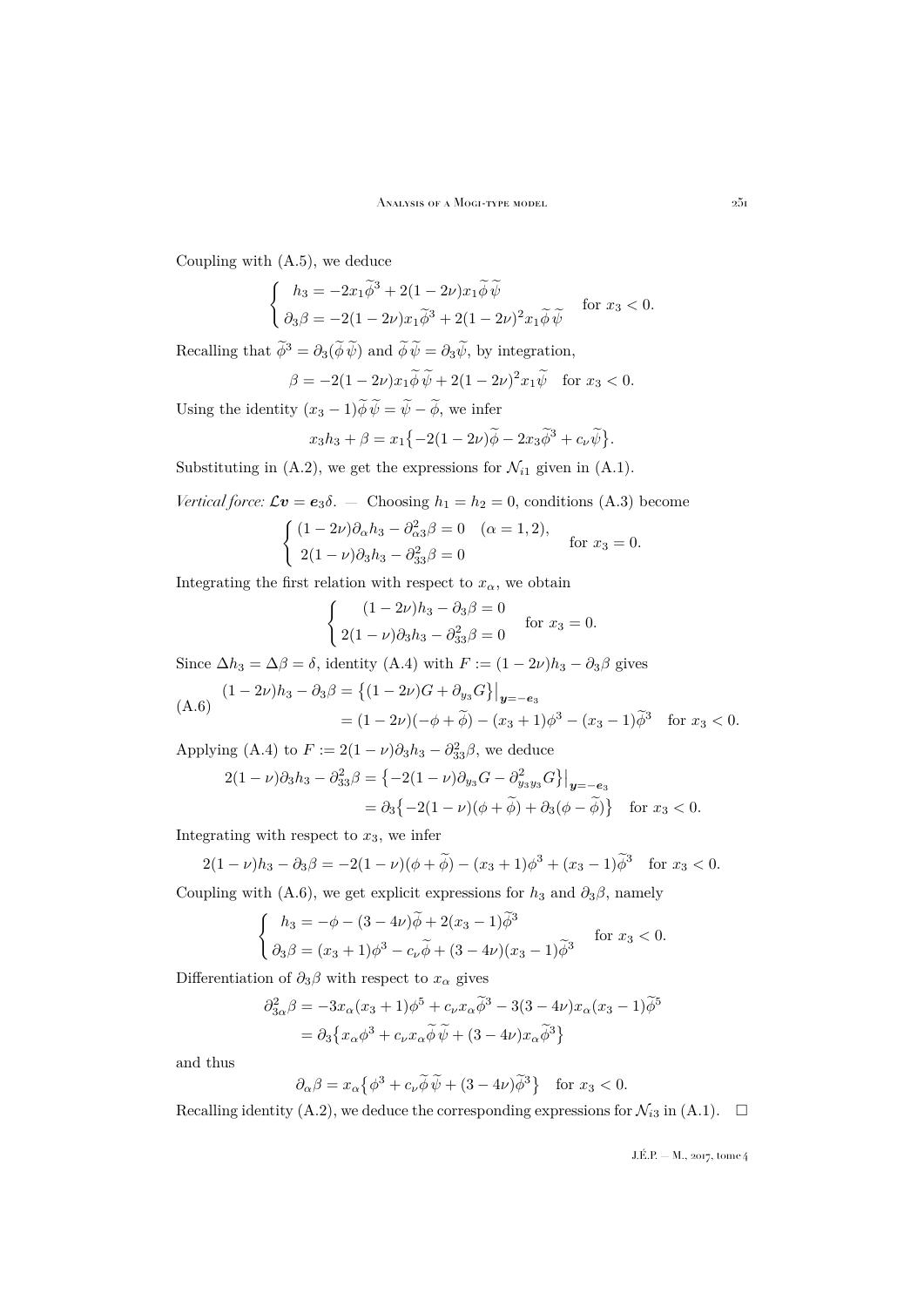The fundamental solution  $N = N(x, y)$  in the half-space  $\{x_3 < 0\}$  is such that its columns  $v_1, v_2$  and  $v_3$  solve  $\mathcal{L}v_i = \delta_y e_i$  where  $\delta_y$  is the Dirac delta concentrated at  $y = (y_1, y_2, y_3)$  with  $y_3 < 0$ . Thus, the Neumann function N is given by

(A.7) 
$$
\mathbf{N}(\mathbf{x}, \mathbf{y}) = \frac{1}{|y_3|} \mathcal{N}\left(\frac{x_1 - y_1}{|y_3|}, \frac{x_2 - y_2}{|y_3|}, \frac{x_3}{|y_3|}\right)
$$

as a result of the homogeneity of  $\delta$  and the second order degree of  $\mathcal{L}$ .

Recalling the definitions of  $\phi$ ,  $\widetilde{\phi}$ ,  $\widetilde{\psi}$  and computing at  $(x_1 - y_1, x_2 - y_2, x_3)/|y_3|$ , we obtain the identities

$$
f := -\frac{\phi}{y_3} = \frac{1}{|\mathbf{x} - \mathbf{y}|}, \quad \widetilde{f} := -\frac{\widetilde{\phi}}{y_3} = \frac{1}{|\mathbf{x} - \widetilde{\mathbf{y}}|}, \quad \widetilde{g} := -\frac{\widetilde{\psi}}{y_3} = \frac{1}{|\mathbf{x} - \widetilde{\mathbf{y}}| - x_3 - y_3}.
$$

where  $\widetilde{\mathbf{y}} = (y_1, y_2, -y_3)$ . Hence, the components of  $C_{\mu,\nu}^{-1} \mathbf{N}$  are given by

$$
C_{\mu,\nu}^{-1}N_{\alpha\alpha} = -(3-4\nu)f - (x_{\alpha} - y_{\alpha})^2f^3 - \tilde{f} - (3-4\nu)(x_{\alpha} - y_{\alpha})^2\tilde{f}^3 - c_{\nu}\tilde{g}
$$
  
+  $c_{\nu}(x_{\alpha} - y_{\alpha})^2\tilde{f}\tilde{g}^2 - 2x_3y_3\tilde{f}^3 + 6(x_{\alpha} - y_{\alpha})^2x_3y_3\tilde{f}^5$   

$$
C_{\mu,\nu}^{-1}N_{\alpha\beta} = (x_{\alpha} - y_{\alpha})(x_{\beta} - y_{\beta})\{-f^3 - (3-4\nu)\tilde{f}^3 + c_{\nu}\tilde{f}\tilde{g}^2 + 6x_3y_3\tilde{f}^5\}
$$
  

$$
C_{\mu,\nu}^{-1}N_{3\alpha} = (x_{\alpha} - y_{\alpha})\{-(x_{3} - y_{3})f^3 - (3-4\nu)(x_{3} - y_{3})\tilde{f}^3 + c_{\nu}\tilde{f}\tilde{g} + 6x_3y_3(x_{3} + y_{3})\tilde{f}^5\}
$$
  

$$
C_{\mu,\nu}^{-1}N_{\alpha 3} = (x_{\alpha} - y_{\alpha})\{-(x_{3} - y_{3})f^3 - (3-4\nu)(x_{3} - y_{3})\tilde{f}^3 - c_{\nu}\tilde{f}\tilde{g} - 6x_3y_3(x_{3} + y_{3})\tilde{f}^5\}
$$
  

$$
C_{\mu,\nu}^{-1}N_{33} = -(3-4\nu)f - (x_{3} - y_{3})^2f^3 - (1+c_{\nu})\tilde{f} - (3-4\nu)(x_{3} + y_{3})^2\tilde{f}^3 + 2x_3y_3\tilde{f}^3 - 6x_3y_3(x_{3} + y_{3})^2\tilde{f}^5.
$$

Recollecting the expression for fundamental solution  $\Gamma$  in the whole space and using the relation  $\tilde{f} = \tilde{g} - (x_3 + y_3) \tilde{f} \tilde{g}$ , the above formulas can be rewritten as  $N = \Gamma + R$ , where  $\Gamma$  is computed at  $x - y$  and the component  $R_{ij}$  of **R** are given by

$$
R_{\alpha\alpha} = C_{\mu,\nu} \left\{ -(\tilde{f} + c_{\nu}\tilde{g}) - (3 - 4\nu)\eta_{\alpha}^{2}\tilde{f}^{3} + c_{\nu}\eta_{\alpha}^{2}\tilde{f}\tilde{g}^{2} - 2x_{3}y_{3}(\tilde{f}^{3} - 3\eta_{\alpha}^{2}\tilde{f}^{5}) \right\}
$$
  
\n
$$
R_{\beta\alpha} = C_{\mu,\nu}\eta_{\alpha}\eta_{\beta} \left\{ -(3 - 4\nu)\tilde{f}^{3} + c_{\nu}\tilde{f}\tilde{g}^{2} + 6x_{3}y_{3}\tilde{f}^{5} \right\}
$$
  
\n
$$
R_{3\alpha} = C_{\mu,\nu}\eta_{\alpha} \left\{ -(3 - 4\nu)(\eta_{3} - 2y_{3})\tilde{f}^{3} + c_{\nu}\tilde{f}\tilde{g} + 6x_{3}y_{3}\eta_{3}\tilde{f}^{5} \right\}
$$
  
\n
$$
R_{\alpha3} = C_{\mu,\nu}\eta_{\alpha} \left\{ -(3 - 4\nu)(\eta_{3} - 2y_{3})\tilde{f}^{3} - c_{\nu}\tilde{f}\tilde{g} - 6x_{3}y_{3}\eta_{3}\tilde{f}^{5} \right\}
$$
  
\n
$$
R_{33} = C_{\mu,\nu} \left\{ -( \tilde{f} + c_{\nu}\tilde{g}) - (3 - 4\nu)\eta_{3}^{2}\tilde{f}^{3} + c_{\nu}\eta_{3}\tilde{f}\tilde{g} + 2x_{3}y_{3}(\tilde{f}^{3} - 3\eta_{3}^{2}\tilde{f}^{5}) \right\},
$$

where  $\eta_{\alpha} = x_{\alpha} - y_{\alpha}$  for  $\alpha = 1, 2$  and  $\eta_3 = x_3 + y_3$ , which can be recombined as

$$
R_{ij} = C_{\mu,\nu} \left\{ -(\widetilde{f} + c_{\nu}\widetilde{g})\delta_{ij} - (3 - 4\nu)\eta_i \eta_j \widetilde{f}^3 + 2(3 - 4\nu)y_3 \left[ \delta_{3i}(1 - \delta_{3j})\eta_j + \delta_{3j}(1 - \delta_{3i})\eta_i \right] \widetilde{f}^3 \right. \\ \left. + c_{\nu} \left[ \delta_{i3}\eta_j - \delta_{3j}(1 - \delta_{3i})\eta_i \right] \widetilde{f}\widetilde{g} + c_{\nu}(1 - \delta_{3j})(1 - \delta_{3i})\eta_i \eta_j \widetilde{f}\widetilde{g}^2 \right. \\ \left. - 2(1 - 2\delta_{3j})x_3y_3\left( \delta_{ij}\widetilde{f}^3 - 3\eta_i \eta_j \widetilde{f}^5 \right) \right\}
$$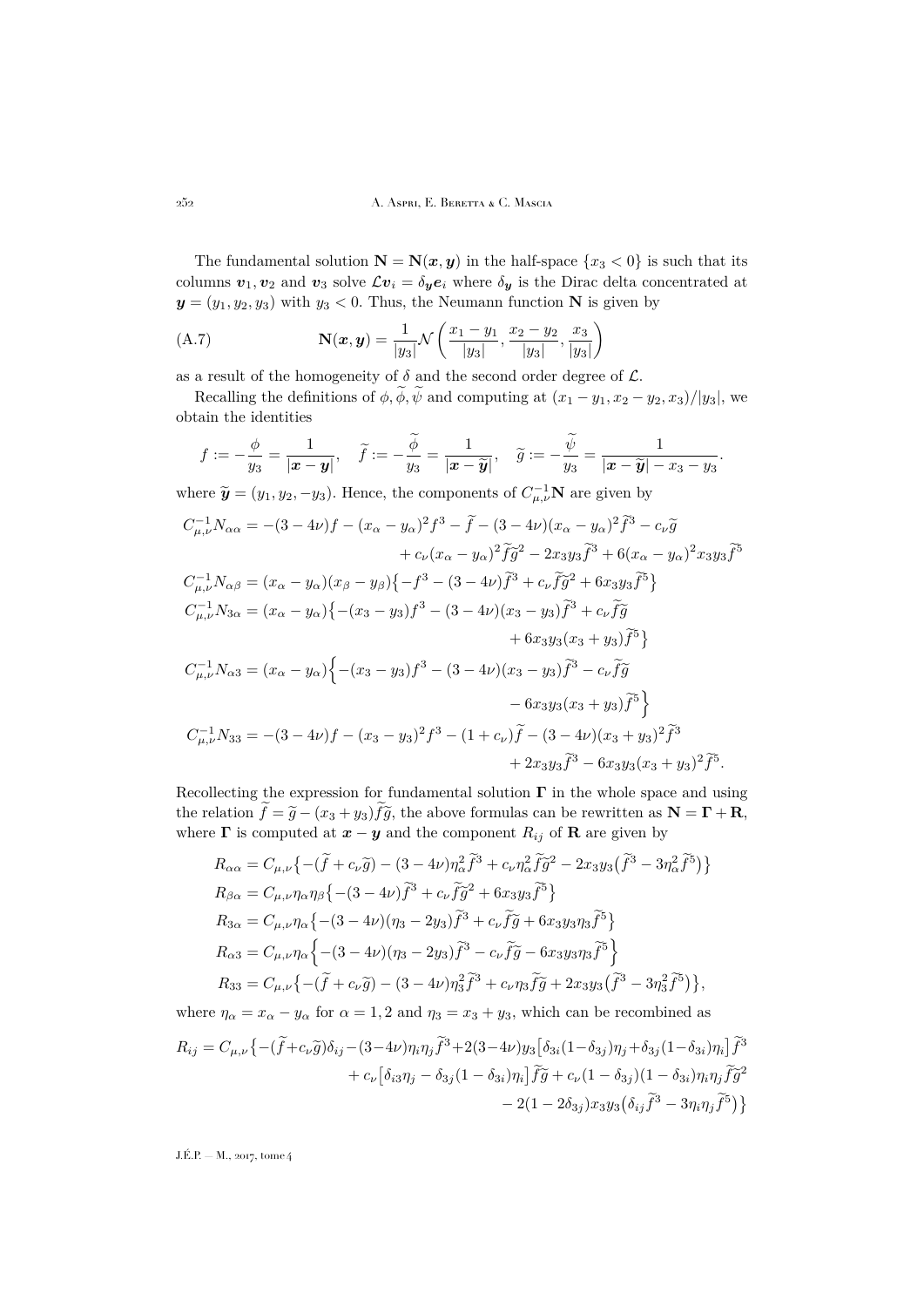for  $i, j = 1, 2, 3$ . Since  $x_3 = \eta_3 - y_3$ , we obtain the decomposition  $R_{ij} := R_{ij}^1 + R_{ij}^2 + R_{ij}^3$ where

$$
R_{ij}^1 := C_{\mu,\nu} \left\{ -(\tilde{f} + c_{\nu}\tilde{g})\delta_{ij} - (3 - 4\nu)\eta_i \eta_j \tilde{f}^3 \right.+ c_{\nu} \left[ \delta_{3i} \eta_j - \delta_{3j} (1 - \delta_{3i}) \eta_i \right] \tilde{f}\tilde{g} + c_{\nu} (1 - \delta_{3j}) (1 - \delta_{3i}) \eta_i \eta_j \tilde{f}\tilde{g}^2 \right\}R_{ij}^2 := 2C_{\mu,\nu} y_3 \left\{ (3 - 4\nu) \left[ \delta_{3i} (1 - \delta_{3j}) \eta_j + \delta_{3j} (1 - \delta_{3i}) \eta_i \right] \tilde{f}^3 - (1 - 2\delta_{3j}) \delta_{ij} \eta_3 \tilde{f}^3 \right. + 3(1 - 2\delta_{3j}) \eta_i \eta_j \eta_3 \tilde{f}^5 \right\}R_{ij}^3 := 2C_{\mu,\nu} (1 - 2\delta_{3j}) y_3^2 \left\{ \delta_{ij} \tilde{f}^3 - 3\eta_i \eta_j \tilde{f}^5 \right\}.
$$

The proof of Theorem [3.1](#page-10-1) is complete.

### <span id="page-31-0"></span>**REFERENCES**

- <span id="page-31-17"></span>[1] Y. A. Abramovich & C. D. Aliprantis – *An invitation to operator theory*, Graduate Studies in Mathematics, vol. 50, American Mathematical Society, Providence, RI, 2002.
- <span id="page-31-8"></span>[2] G. Alessandrini, E. Beretta, E. Rosset & S. Vessella – "Optimal stability for inverse elliptic boundary value problems with unknown boundaries", *Ann. Scuola Norm. Sup. Pisa Cl. Sci. (4)* **29** (2000), no. 4, p. 755–806.
- <span id="page-31-9"></span>[3] G. Alessandrini, M. Di Cristo, A. Morassi & E. Rosset – "Stable determination of an inclusion in an elastic body by boundary measurements", *SIAM J. Math. Anal.* **46** (2014), no. 4, p. 2692– 2729.
- <span id="page-31-2"></span>[4] H. Ammari, E. Bretin, J. Garnier, H. Kang, H. Lee & A. Wahab – *Mathematical methods in elasticity imaging*, Princeton Series in Applied Mathematics, Princeton University Press, Princeton, NJ, 2015.
- <span id="page-31-3"></span>[5] H. Ammari & H. Kang – *Reconstruction of small inhomogeneities from boundary measurements*, Lect. Notes in Math., vol. 1846, Springer-Verlag, Berlin, 2004.
- <span id="page-31-4"></span>[6] , *Polarization and moment tensors. with applications to inverse problems and effective medium theory*, Applied Mathematical Sciences, vol. 162, Springer, New York, 2007.
- <span id="page-31-6"></span>[7] C. AMROUCHE, M. DAMBRINE & Y. RAUDIN – "An  $L^p$  theory of linear elasticity in the half-space", *J. Differential Equations* **253** (2012), no. 3, p. 906–932.
- <span id="page-31-5"></span>[8] A. Aspri, E. BERETTA & C. MASCIA – "Asymptotic expansion for harmonic functions in the halfspace with a pressurized cavity", *Math. Methods Appl. Sci.* **39** (2016), no. 10, p. 2415–2430.
- <span id="page-31-13"></span>[9] M. Battaglia, J. Gottsmann, D. Carbone & J. Fernández – "4D volcano gravimetry", *Geophysics* **73** (2008), no. 6, p. 3–18.
- <span id="page-31-10"></span>[10] M. BATTAGLIA & D. P. HILL – "Analytical modeling of gravity changes and crustal deformation at volcanoes: the Long Valley caldera, California, case study", *Tectonophysics* **471** (2009), p. 45–57.
- <span id="page-31-7"></span>[11] D. J. CEDIO-FENGYA, S. MOSKOW & M. S. VOGELIUS – "Identification of conductivity imperfections of small diameter by boundary measurements. Continuous dependence and computational reconstruction", *Inverse Problems* **14** (1998), no. 3, p. 553–595.
- <span id="page-31-16"></span>[12] P. G. Ciarlet – *Mathematical elasticity. Vol. I. Three-dimensional elasticity*, Studies in Mathematics and its Applications, vol. 20, North-Holland Publishing Co., Amsterdam, 1988.
- <span id="page-31-14"></span>[13] G. Currenti, A. Bonaccorso, C. Del Negro, D. Scandura & E. Boschi – "Elasto-plastic modeling of volcano ground deformation", *Earth Planetary Science Letters* **296** (2010), p. 311–318.
- <span id="page-31-12"></span>[14] G. CURRENTI, C. DEL NEGRO & G. GANCI – "Finite element modeling of ground deformation and gravity field at Mt. Etna", *Annals Geophysics* **51** (2008), no. 1, p. 105–119.
- <span id="page-31-15"></span>[15] B. E. J. DAHLBERG, C. E. KENIG & G. C. VERCHOTA – "Boundary value problems for the systems of elastostatics in Lipschitz domains", *Duke Math. J.* **57** (1988), no. 3, p. 795–818.
- <span id="page-31-1"></span>[16] P. M. Davis – "Surface deformation due to inflation of an arbitrarily oriented triaxial ellipsoidal cavity in an elastic half-space, with reference to Kilauea Volcano, Hawaii", *J. Geophysical Research* **91** (1986), no. B7, p. 7429–7438.
- <span id="page-31-11"></span>[17] G. De Natale & F. Pingue – "Ground deformation modeling in volcanic areas", in *Monitoring and Mitigation of Volcano Hazards* (R. Scarpa & R. I. Tilling, eds.), Springer, 1996, p. 365–388.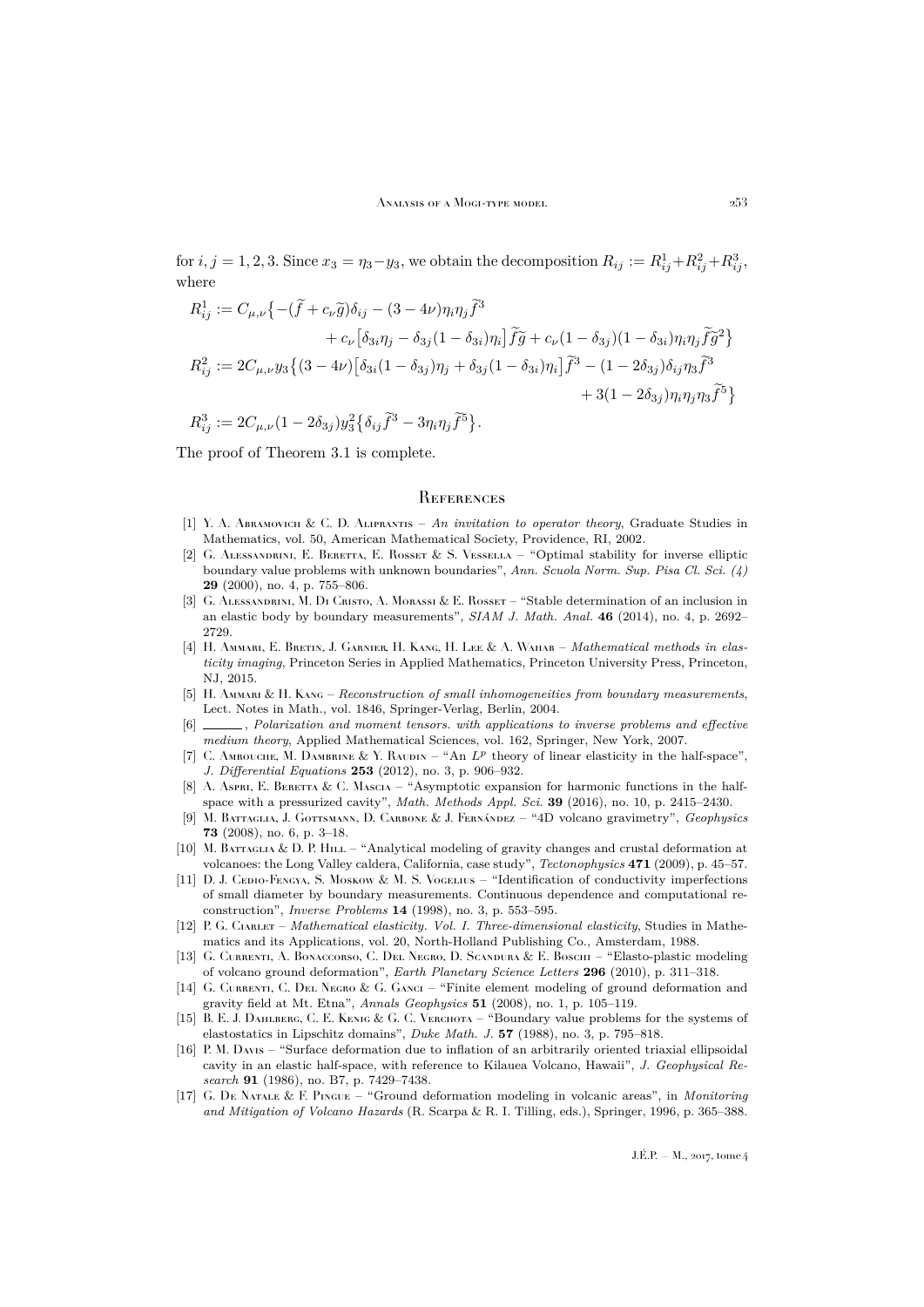#### 254 A. Aspri, E. Beretta & C. Mascia

- <span id="page-32-5"></span>[18] D. Dzurisin – *Volcano deformation. geodetic monitoring techniques*, Springer Praxis Books, Springer, 2006.
- <span id="page-32-18"></span>[19] E. B. Fabes, C. E. Kenig & G. C. Verchota – "The Dirichlet problem for the Stokes system on Lipschitz domains", *Duke Math. J.* **57** (1988), no. 3, p. 769–793.
- <span id="page-32-11"></span>[20] Y. FIALKO, Y. KHAZAN & M. SIMONS – "Deformation due to a pressurized horizontal circular crack in an elastic half-space, with applications to volcano geodesy", *Geophys. J. Int.* **146** (2001), no. 1, p. 181–190.
- <span id="page-32-19"></span>[21] G. Fichera – "Sull'esistenza e sul calcolo delle soluzioni dei problemi al contorno, relativi all'equilibrio di un corpo elastico", *Ann. Scuola Norm. Sup. Pisa Cl. Sci. (3)* **4** (1950), no. 248, p. 35–99.
- <span id="page-32-2"></span>[22] A. FRIEDMAN & M. VOGELIUS – "Identification of small inhomogeneities of extreme conductivity by boundary measurements: a theorem on continuous dependence", *Arch. Rational Mech. Anal.* **105** (1989), no. 4, p. 299–326.
- <span id="page-32-14"></span>[23] M. E. Gurtin – *The linear theory of elasticity, encyclopedia of physics, Vol. VI a/2*, Springer-Verlag, 1972.
- <span id="page-32-4"></span>[24] B. B. GUZINA & M. BONNET – "Topological derivative for the inverse scattering of elastic waves", *Quart. J. Mech. Appl. Math.* **57** (2004), no. 2, p. 161–179.
- <span id="page-32-20"></span>[25] T. Kato – *Perturbation theory for linear operators*, Springer-Verlag, Berlin, 1995.
- <span id="page-32-22"></span>[26] R. Kress – *Linear integral equations*, Applied Mathematical Sciences, vol. 82, Springer-Verlag, Berlin, 1989.
- <span id="page-32-17"></span>[27] V. D. Kupradze – *Potential methods in the theory of elasticity*, Israel Program for Scientific Translations, Jerusalem; Daniel Davey & Co., Inc., New York, 1965.
- <span id="page-32-7"></span>[28] M. Lisowski – "Analytical volcano deformation source models", in *Volcano Deformation. Geodetic Monitoring Techniques* (D. Dzurisin, ed.), Springer Praxis Books, Springer, 2006, p. 279– 304.
- <span id="page-32-12"></span>[29] A. MANCONI, T. R. WALTER & F. AMELUNG – "Effects of mechanical layering on volcano deformation", *Geophys. J. Int.* **170** (2007), no. 2, p. 952–958.
- <span id="page-32-1"></span>[30] D. F. McTigue – "Elastic stress and deformation near a finite spherical magma body: resolution of the point source paradox", *Journal Geophysical Research* **92** (1987), no. 12, p. 931–940.
- <span id="page-32-15"></span>[31] R. D. Mindlin – "Force at a point in the interior of a semiinfinite solid", *Journal of Applied Physics* **7** (1936), p. 195–202.
- <span id="page-32-16"></span>[32]  $\_\_\_\_\$ , "Force at a point in the interior of a semi-infinite solid", in *Proceedings of The First Midwestern Conference on Solid Mechanics (University of Illinois, Urbana, Ill.)*, 1954.
- <span id="page-32-0"></span>[33] K. Mogi – "Relations between the eruptions of various volcanoes and the deformation of the ground surfaces around them", *Bull. Earthq. Res. Inst. U. Tokyo* **36** (1958), p. 99–134.
- <span id="page-32-3"></span>[34] A. Morassi & E. Rosset – "Stable determination of cavities in elastic bodies", *Inverse Problems* **20** (2004), no. 2, p. 453–480.
- <span id="page-32-10"></span>[35] Y. Okapa – "Surface deformation due to shear and tensile faults in a half-space", *Bull. Seismol. Soc. Am.* **75** (1985), p. 1135–1154.
- <span id="page-32-8"></span>[36] P. Segall – *Earthquake and volcano deformation*, Princeton University Press, Princeton, NJ, 2010.
- <span id="page-32-6"></span>[37] , "Volcano deformation and eruption forecasting", *Geological Society Special Publication* **380** (2013), no. 1, p. 85–106.
- <span id="page-32-23"></span>[38] D. Volkov – "A double layer surface traction free Green's tensor", *SIAM J. Appl. Math.* **69** (2009), no. 5, p. 1438–1456.
- <span id="page-32-13"></span>[39] C. A. WILLIAMS & G. WADGE – "The effects of topography on magma chamber deformation models: application to Mt. Etna and radar interferometry", *Geophysicl Research Letters* **25** (1998), no. 10, p. 1549–1552.
- <span id="page-32-9"></span>[40] X.-M. Yang & P. M. Davis – "Deformation from inflation of a dipping finite prolate spheroid in an elastic half-space as a model for volcanic stressing", *Journal Geophysical Research* **93** (1988), no. B5, p. 4249–4257.
- <span id="page-32-21"></span>[41] K. Yosida – *Functional analysis*, sixth ed., Grundlehren Math. Wiss., vol. 123, Springer-Verlag, Berlin-New York, 1980.

 $J.E.P. = M$ , 2017, tome 4